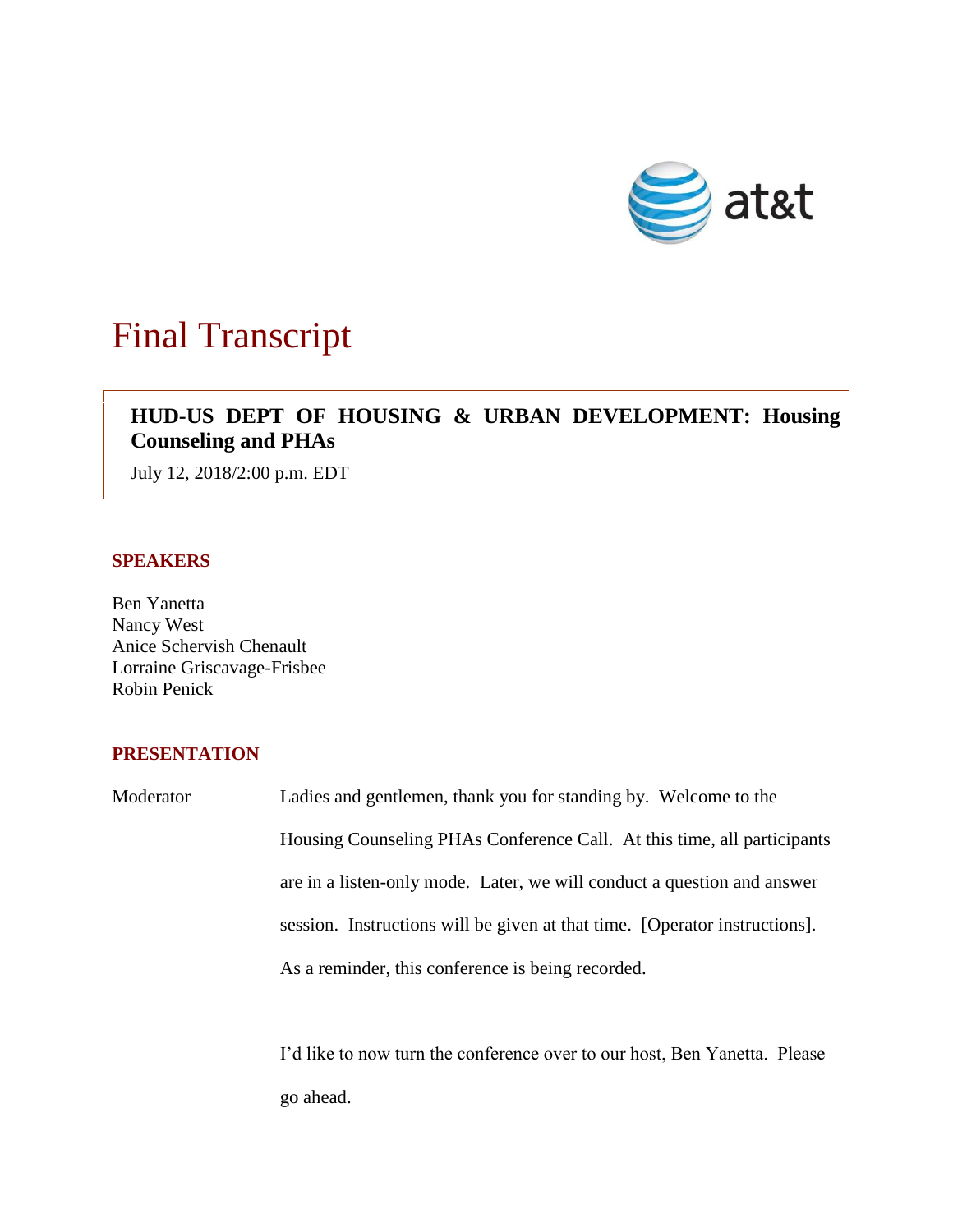Ben Thank you very much and thank you, all, for joining us today for this great webinar on the HUD Housing Counseling Certification and its relationship with Public and Indian Housing Programs. Before we get into the bulk of the presentation, I just have a few things to go over with you, some logistics for the webinar.

> As mentioned, the audio is being recorded. Later on, we'll be putting the playback number for this audio along with the transcript and the PowerPoint slides on our HUD Exchange page at the link you see on screen. It usually takes us about 7 to 10 days to get those up there and it will be notified through Jerry Mayer's ListServ when that webinar has been posted.

The training digest will be updated when the webinar is posted and the handouts for the webinar, the presentation itself, is available through your handout section of the webinar's interface. If you just go over to the right under handouts, you'll be able to download a copy right there. Next slide.

We're going to have a Q&A period at the end of today's presentation. The operator will give you instructions on how you can ask your questions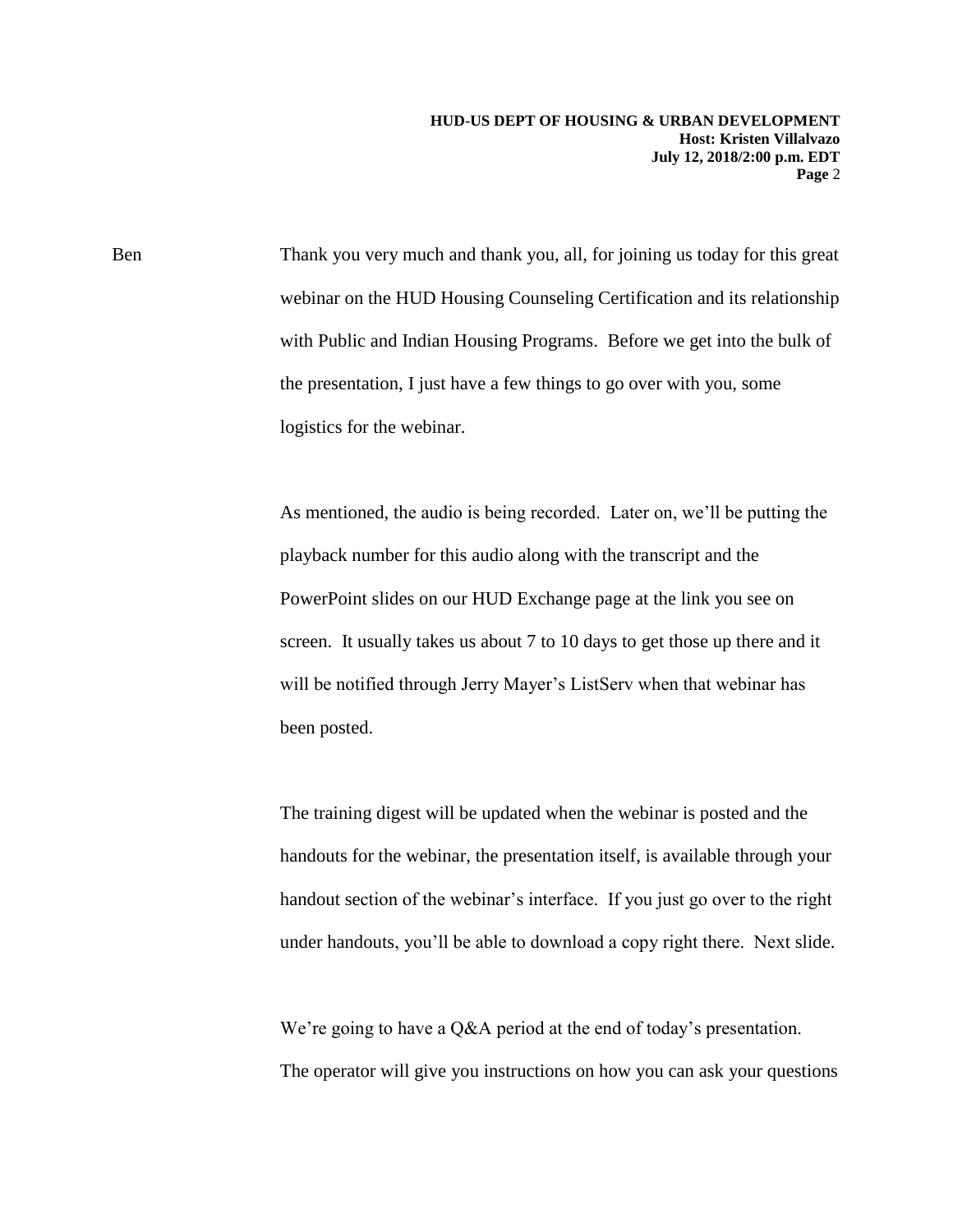over the phone lines, but we also have another way to ask questions, and that's on the next slide. You can always use the interface of the webinar itself to type in your question. It will go into a queue and we are monitoring that throughout the webinar. We'll save all the questions until the end of the presentation.

Later on, if you think of a question, you can always email Housing.counseling@HUD.gov and if you put in the subject line of your email, PIH or something related to this webinar, that'll help us get it routed to a subject matter expert to get your response even faster. Our turnaround time on that email is pretty fast.

If you are entering the queue to ask a question over the line, we ask that you please take your phone off speaker and keep your phone muted if you're not actually asking your question at that time. It just keeps some of the background noise down.

The next slide is about the certificate of training that you will receive. Everybody that logs into the webinar will receive an email in about 48 hours. The email says this is your certificate of training, it says thank you for joining us. There is no attachment, the email itself is your certificate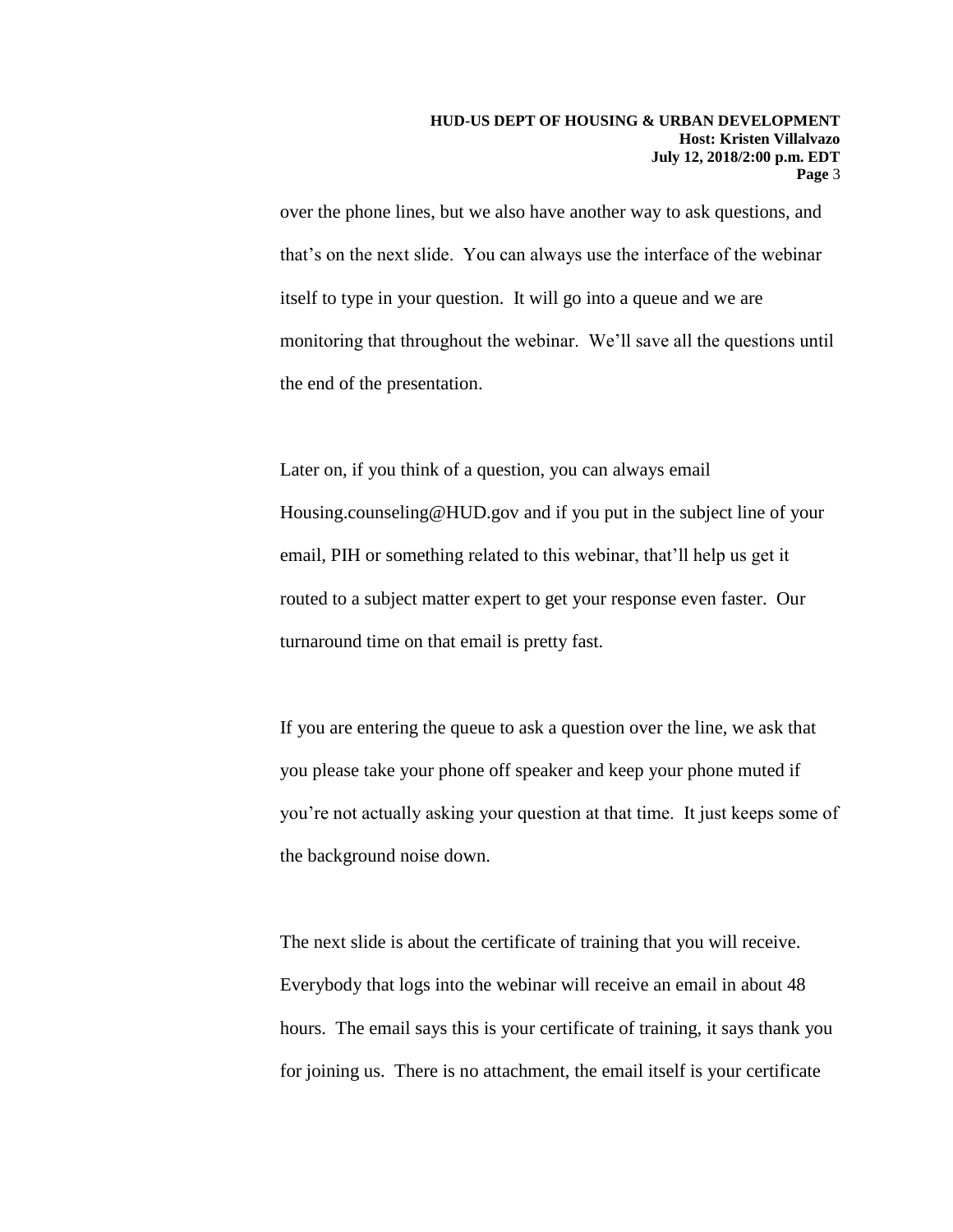of training, so if you collect those things and you keep those for the CE credits or anything, you can print that out and save it for your records.

You can also, once the webinar is posted to the HUD Exchange page, get credit for viewing it by selecting the webinar after you search for it. You select the webinar and you just hit click this to get credit for training. It does require you to have a HUD Exchange username and account, but it takes about five or ten seconds to sign up for that, so you can keep track of your HUD training that you've received that way as well. That's it for the logistics.

At this time, I'd like to turn it over to Nancy West.

Nancy Good morning and good afternoon, everyone. Thank you for attending today's webinar. Before I get started, I would like to, on behalf of the U.S. Department of Housing & Urban Development, thank you for joining us today along with myself, who is representing the Office of Housing Counseling and Anice Schervish Chenault, who is with public housing. She is actually the Network Opportunity Agenda Liaison for the Family Self-Sufficiency Program Manager, again with the Office of Public Housing.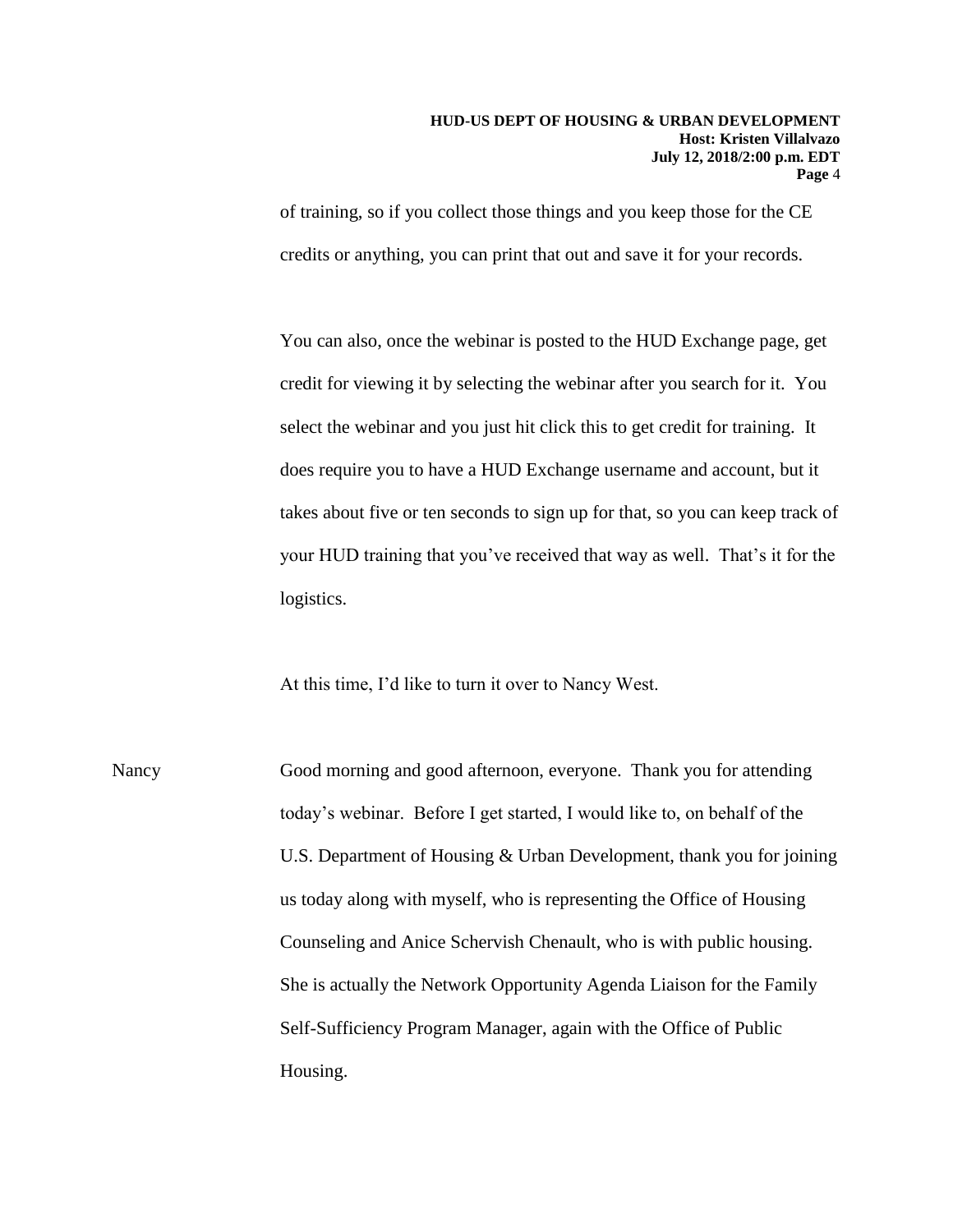Before I get started, Anice, would you like to address the Housing Authorities that are with us today?

Anice Sure, yes. Thanks for the opportunity. For the Housing Authority folks, I just wanted to give you a real high level of what we're talking about here. Of course, we're talking about housing counseling and the new certification rules that are in place. This is going to apply differently to each one of you and we'll get into that in the presentation.

> Some of you are doing housing counseling and are housing counseling agencies, and in which case you'll need to comply with the certifications. Most of you, however, just refer to housing counseling or homeownership counseling and in which case you'll just need to be sure that you're referring to the agencies that are certified, once the new certifications go into effect.

> What I also asked the Housing Counseling Office to talk a little bit about today was what housing counseling is, what it isn't and how you can get connected to the HUD Certified Housing Counseling Agencies in your area because as you know, the Secretary has placed a high priority now on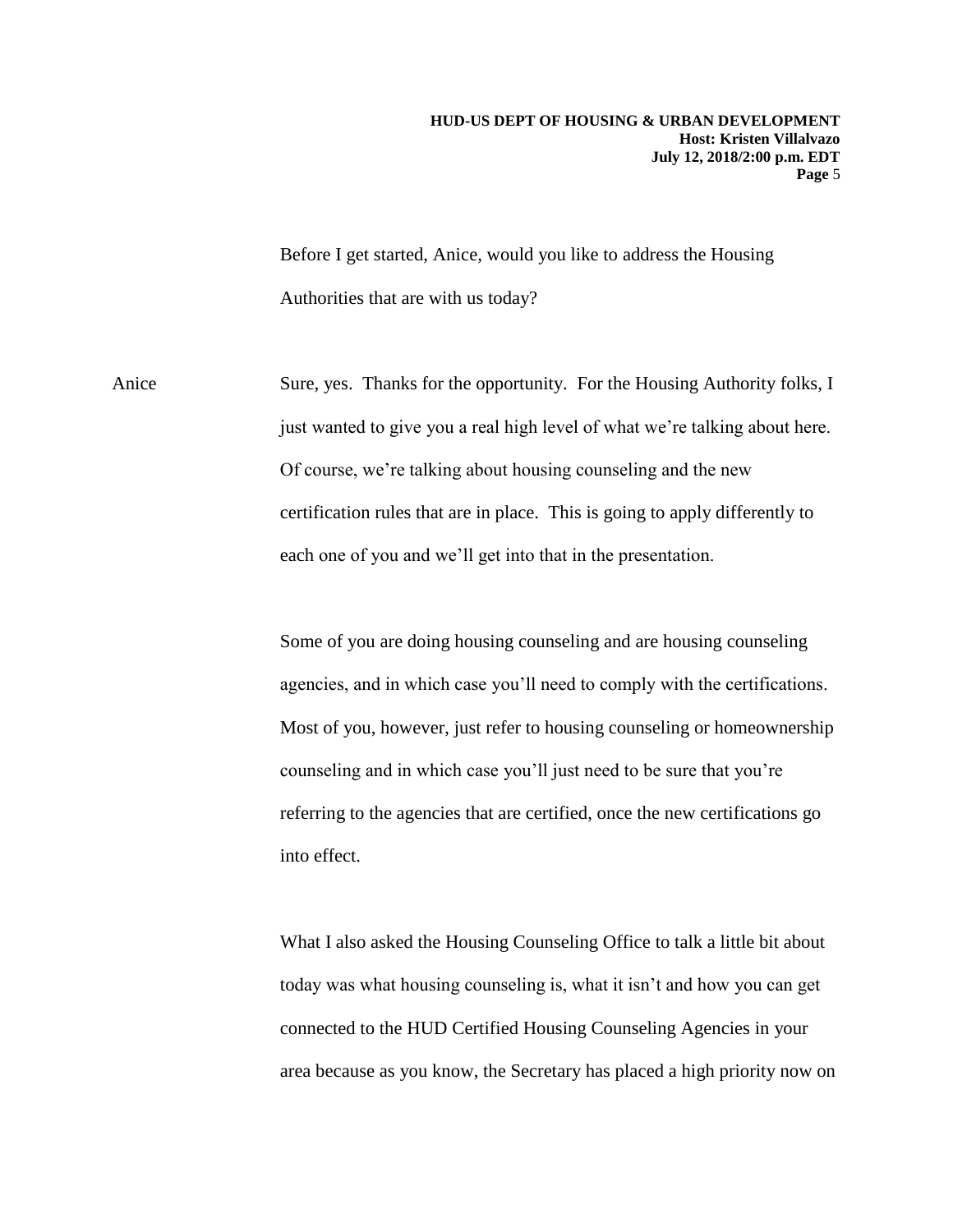folks being able to leave public and assisted housing and move to the market, and so we want to make sure that folks are able to do that in a safe way and a sustainable way so the housing counseling is going to be a big part of that.

Finally, there's a little piece that's special for FSS programs, which we'll get into, and if you all have questions on that, I can answer those too. That's it. Thanks for having me today.

Nancy Thank you, Anice. Let's go ahead and get started. Why are we here? Why is the Office of Housing Counseling here to do this presentation for you? What we need for you to know is that if your public housing authority provides housing counseling services as part of a HUD program, or you participate in a public housing program that includes housing counseling, you may be covered under HUD's Final rule on housing counselor certification.

> This presentation is going to help you understand which programs are covered and then the steps you need to take or can take to fulfill these requirements.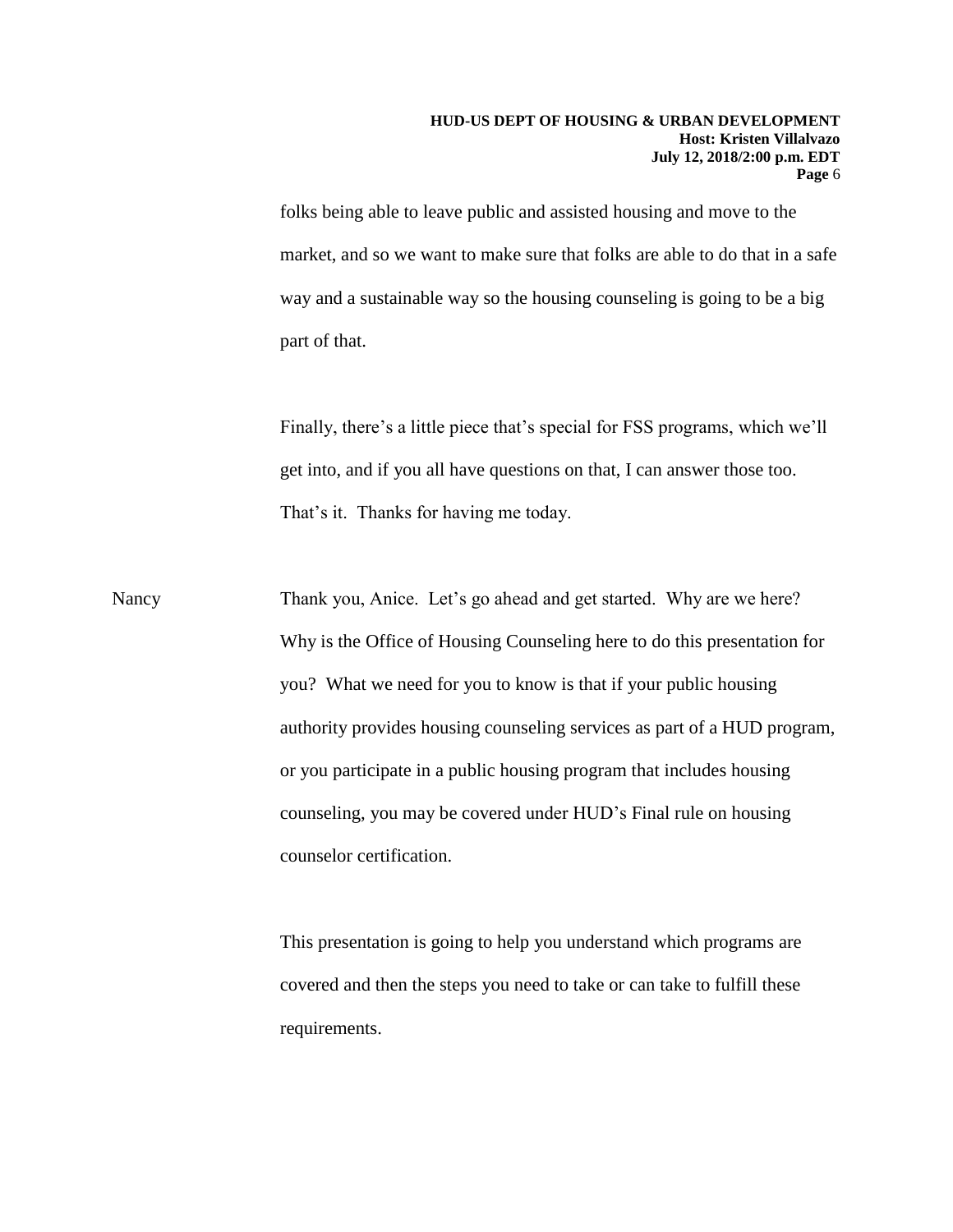The agenda again, Anice had mentioned some of the things that we're going to cover, and again I'll repeat. We're going to cover the housing counseling as an overview, the final rule on the housing counselor certification, some of the Public and Indian Housing programs, complying with that final rule, the HUD Housing Counseling Certification and then resources and other information.

Now, I will tell you, at the end of the presentation we'll get into the resources and some of the websites a little bit more in detail as opposed to throughout the slides. We wanted to put them in one, easy accessible place for you so they're all at the end of the presentation.

Let's start with the overview. What is housing counseling, specifically? Housing counseling is independent, and that's a key word, independent expert advice customized to the need of the consumer to address the consumer's housing barriers and to help achieve their housing goals.

Now, when we state independence, that means housing counseling agencies and counselors, there's no steering involved. There's no steering to lenders, there's no steering to real estate sales professionals, those types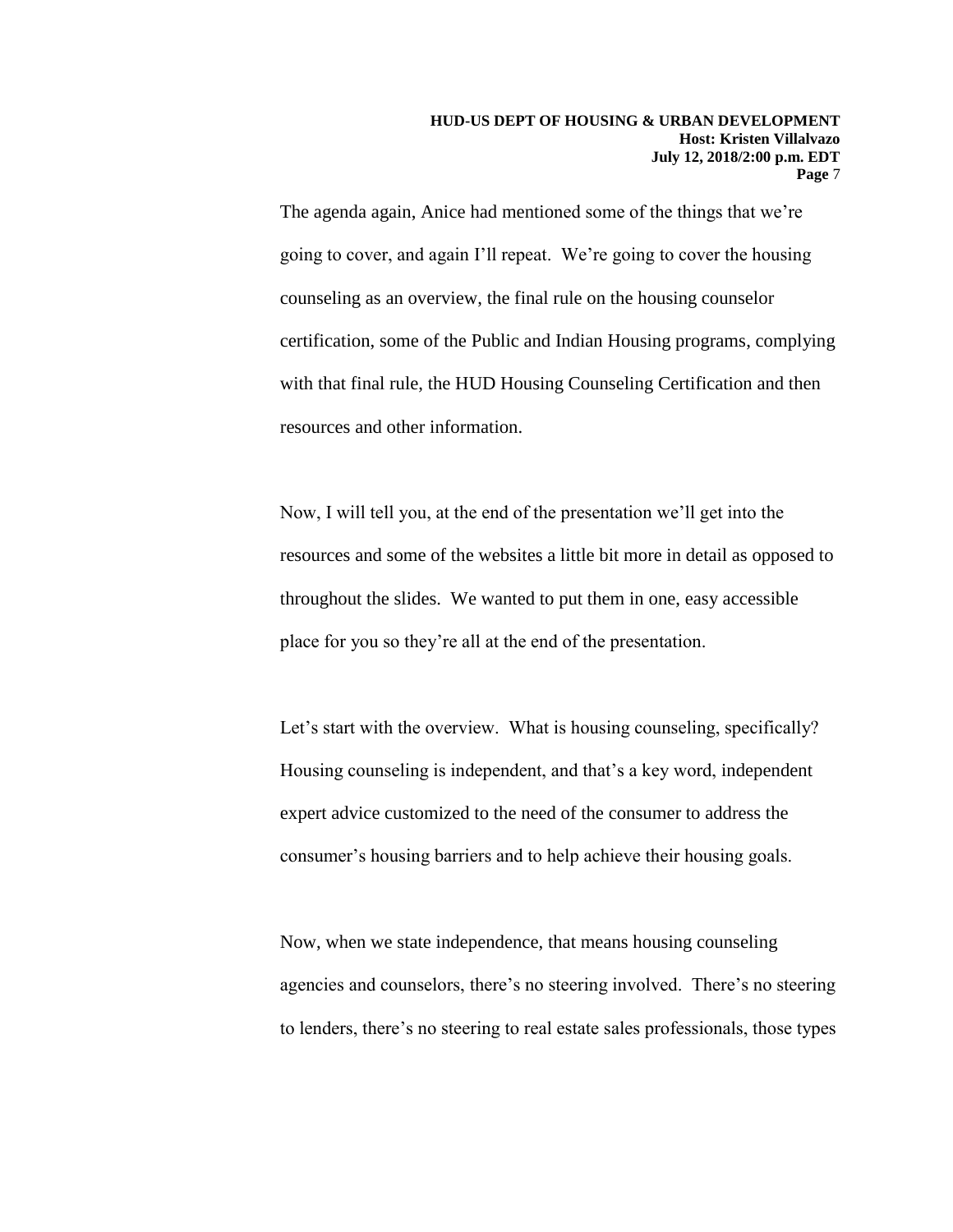of folks. That is part of the housing counseling regulation. We need for you to understand that it is, in fact, independent expert advice.

Housing counseling elements must include these five items. The five items are intake and intake is really just a determination if an agency can help. It includes client budget, it includes financial and housing affordability analysis, an action plan except for reverse mortgage counseling.

Now, an action plan are really the next steps, right? If the housing counselor is working with the consumer, what are the next steps that either the consumer needs to take, or the next steps the housing counselor needs to take. For an example, maybe the consumer has some derogatory credit that they need to take care of or need to address. That's a step, that's part of that action plan.

Then, finally, reasonable effort to follow up with the client. If the client is given this step, look we may be able to help you if you do this, we would hope, we would want that housing counselor to follow up with that client. Did you take care of that? Are we able to move to the next step? That's really what housing counseling is and what it's all about.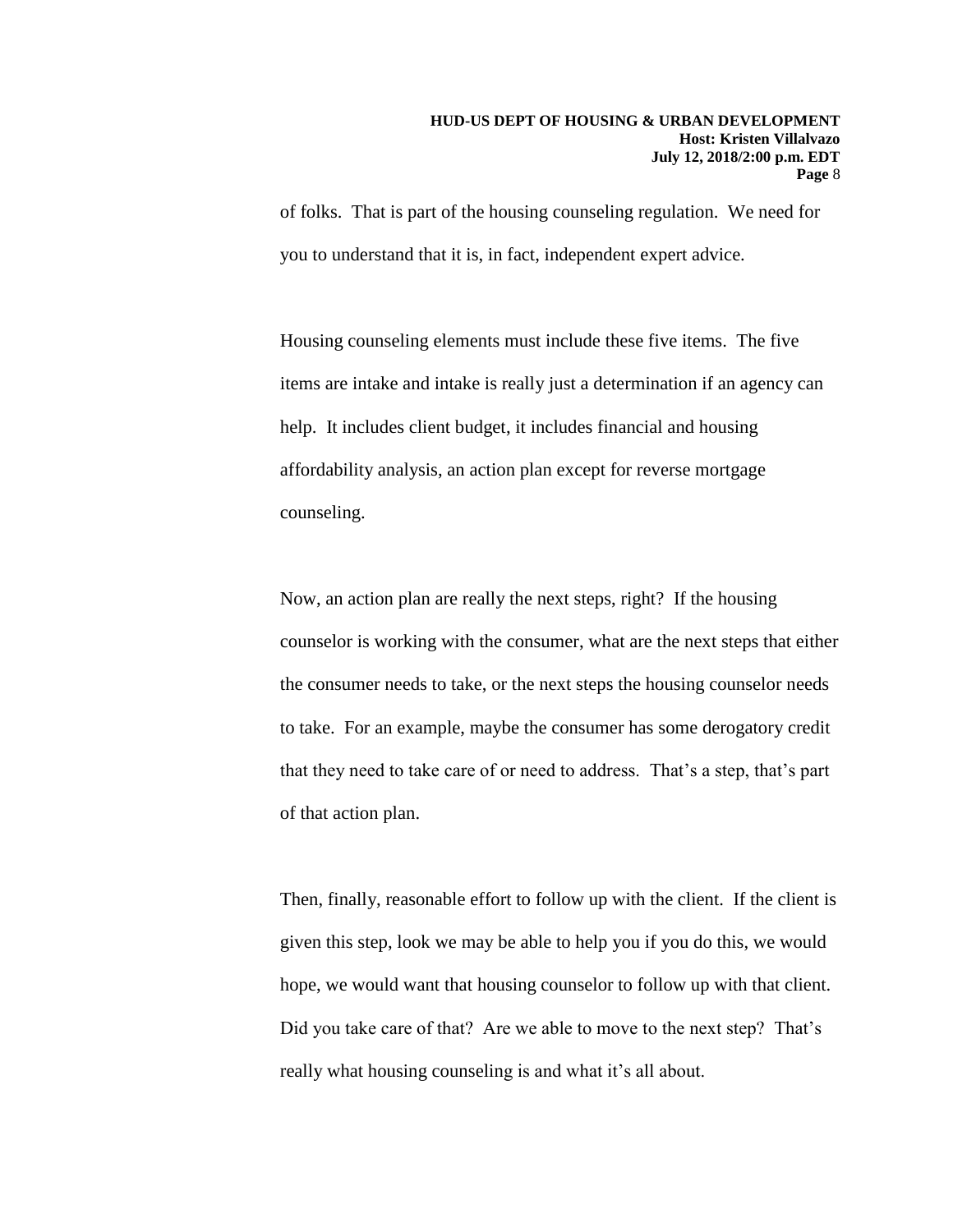These are the services that housing counseling agencies provide. You can see it's a wide range of things. It could be anywhere from budgeting, financial management. It could be pre-purchased home buying counseling, group education, reverse mortgage. For FHA, on the FHA mortgage, that's the home equity conversion mortgage.

For the housing counseling agencies I know that are on today's webinar, I understand that there are some new proprietary reverse mortgage programs out there that are quite different than FHAs, home equity conversion mortgage.

There's homelessness prevention, fair housing information and fraud prevention, rental, mortgage default and delinquency and non-delinquency post-purchase. Now, agencies do not need to provide all of these services. An agency can specialize, it's all contingent on how their plan to be a housing counseling agency is arranged.

However, I will tell you if there's group education on home-buying, then one of the requirements is, in fact, that there also be provided one-on-one counseling to the consumer. Again, be aware that you don't have to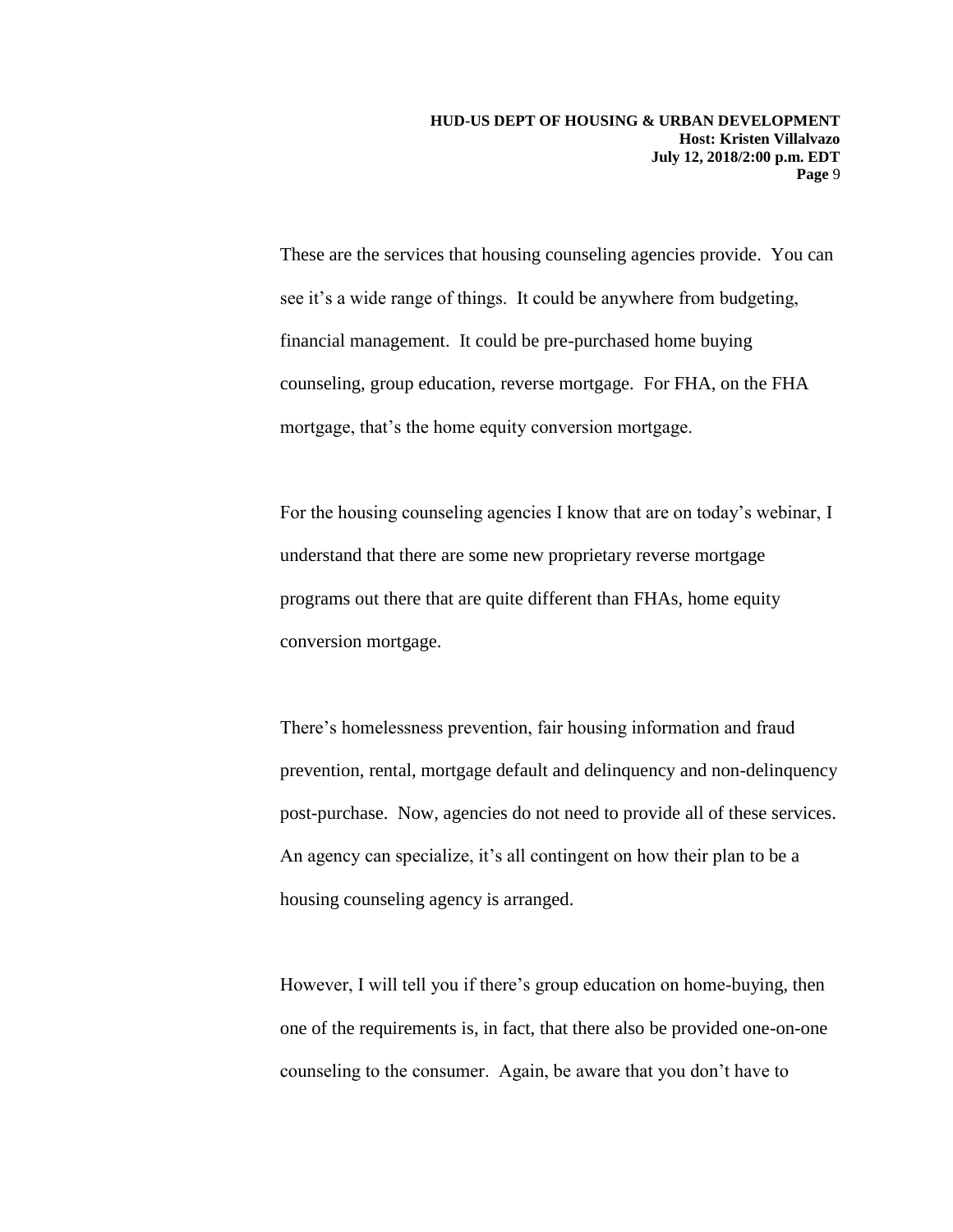provide anything, everything, so the housing authorities that are on today's webinar, understand that if you're only interested in doing group education, then you might want to do that one-on-one counseling. You don't have to do all of these other things. It's only when you're providing group counseling on home-buying that you'd have to do the one-on-one counseling.

What is not housing counseling now? We told you what it is, now we're going to tell you what it's not. What's not housing counseling is: services that provide only housing information or placements or referral services; routine administrative activities, such as program eligibility determinations, remember I talked about intake, so intake, case management, anything that would be a routine administrative activity is not housing counseling; case management that provides housing services as incidental to larger case management, so the housing opportunities for persons with AIDS, ESG and continuum of care and does not fund, none of those fund housing counseling, then that's not housing counseling; there is housing advice and advocacy, when processing complaints or filing complaints, that's not housing counseling—you're just assisting; group education without those individualized services; and again, group education on homebuyer education, that is required one-on-one but again,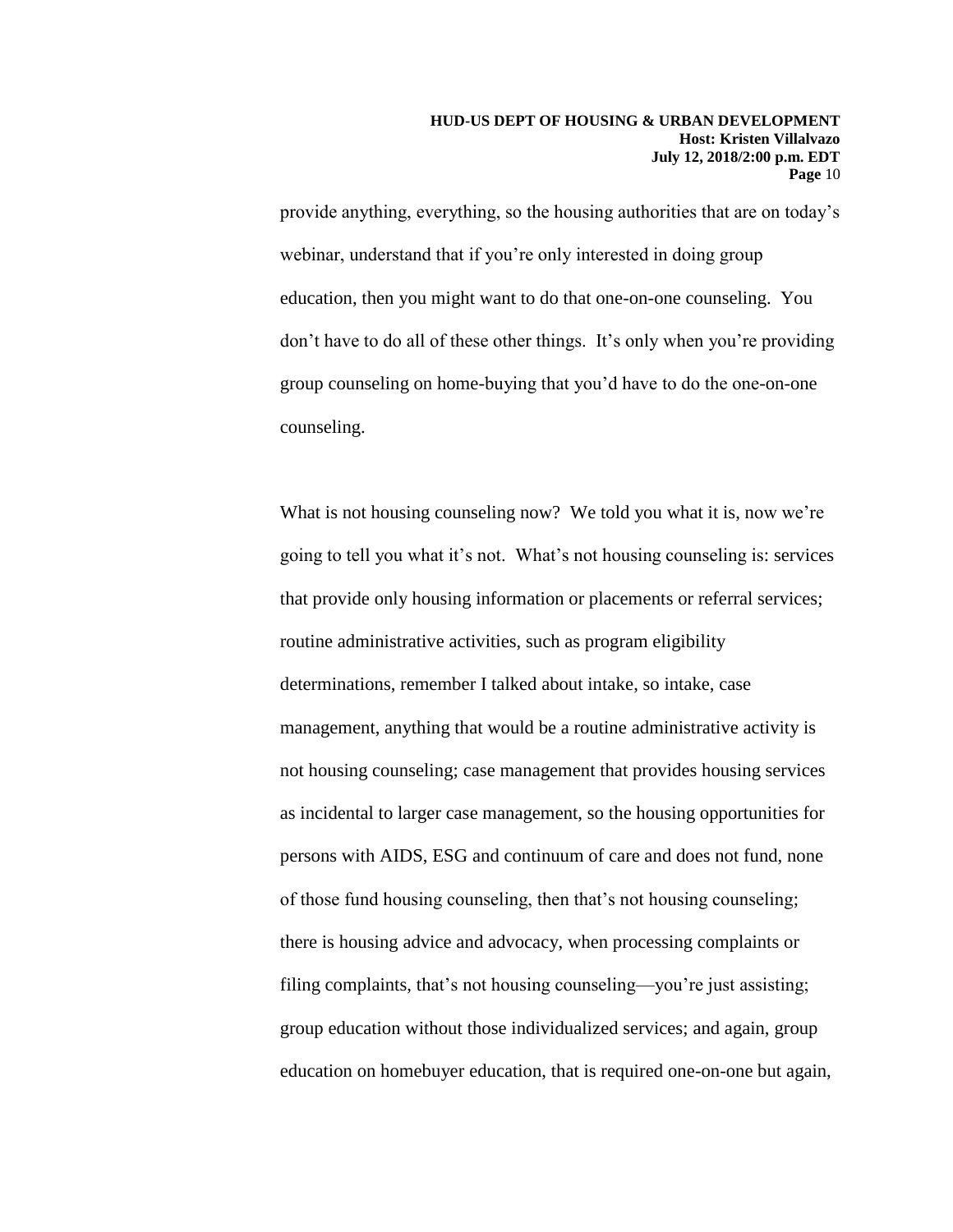HUD program specifics may allow for group education but not the actual housing counseling piece of it.

For a public housing authority, you may be interested if you're doing group education, even though the HUD program doesn't necessarily call for it, you can either look at becoming a HUD approved housing counseling agency and providing it or referring it to a HUD approved housing counseling agency.

Group education is when education is provided for one or more people. It could be classroom, online, conference call or some other delivery method. If an agency only provides group education, it may not be covered by this final rule as long as the housing counseling is not required under or provided in connection with a specific HUD program. We're going to get into that, so I know it's a little confusing, it's a little difficult at times to wrap your head around what we're saying.

I know it was difficult to me for a while until I understood the differences and got into it a little bit deeper and that's what we're here for you today, is to try and get into that. The major differences from housing counseling are that it's not customized for an individual's needs. When you're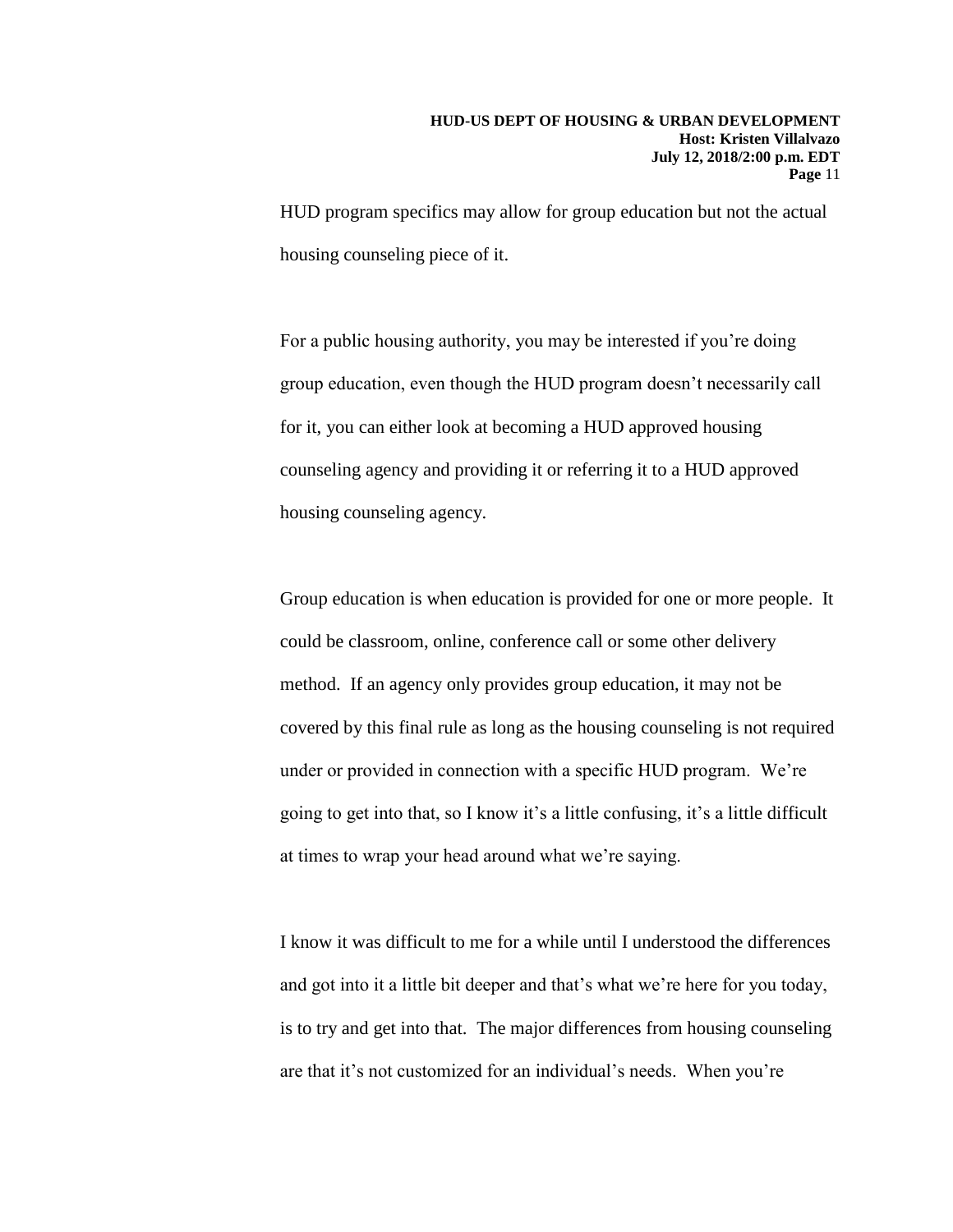working one-on-one, it's a whole different story. A major difference, again, is it does not offer financial analysis or helping the client with an action plan. HUD approved housing counseling agencies must offer counseling on those same topics as group education, so they're required to do both. That's one of the distinctive differences.

I'm going to now talk about the final rule for the housing counseling certification, and I have to read this. This is a requirement that we make sure that you're aware of the final rule, where it can be found and what it's all about.

The final rule standardizes the definition of housing counseling and it reads in part, any housing counseling, as defined in 24 Code of Federal Regulations 5.100 required under or provided in connection with any program administered by HUD shall be provided only by organizations and counselors certified by the Secretary under 24 CFR Part 214 to provide housing counseling consistent with 12 United States code 1701X. I know it's a lot so what we're going to do is we're now going to break it down into plain English for you.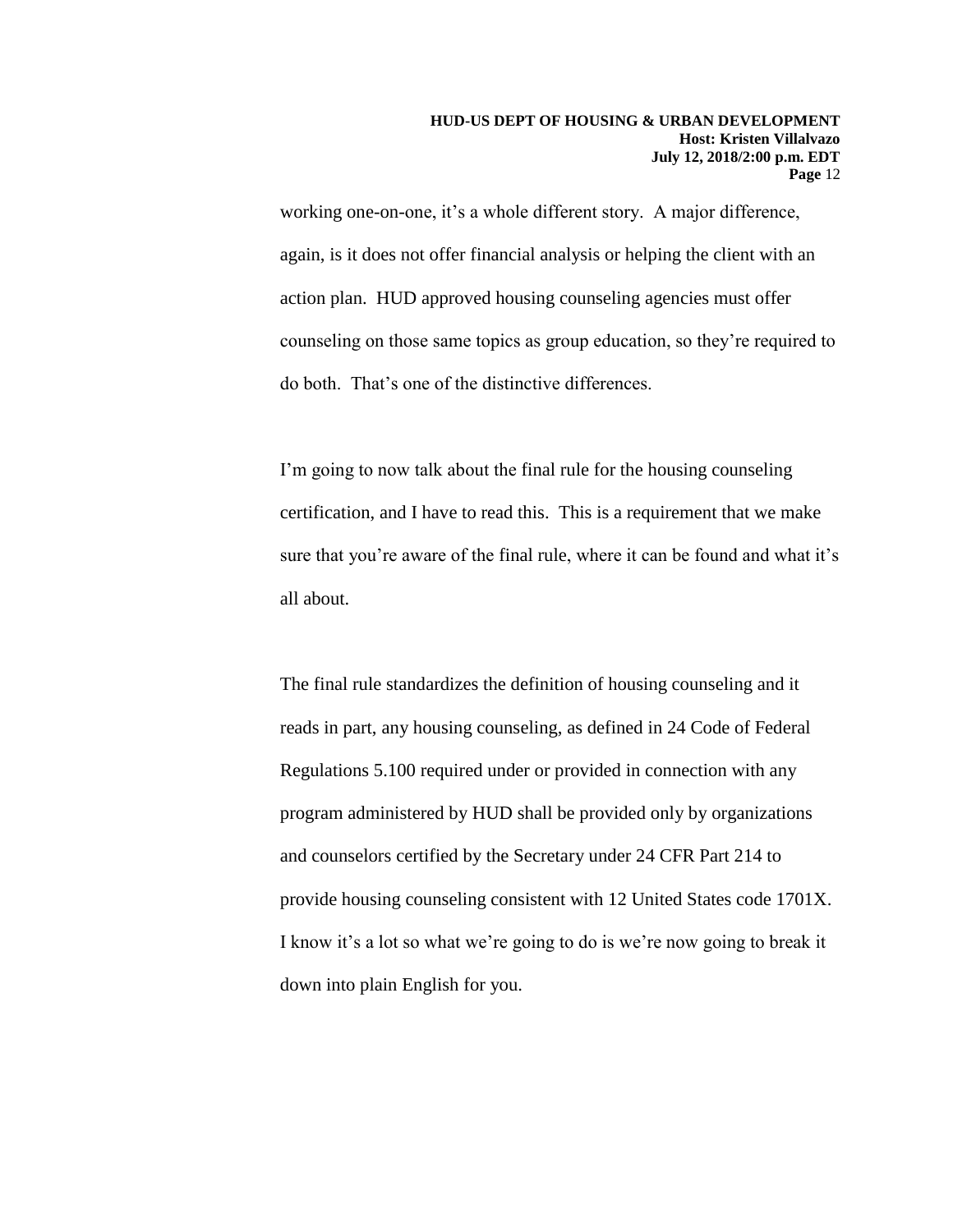The legislative changes to the statutory requirements are that housing counseling required under or provided in connection with any program, again, administered by HUD, including clients who are referred shall be provided only by organizations and counselors that are certified by the Secretary.

A HUD certified housing counselor is a housing counselor who has passed the HUD certification examination and—that's a big word—and works for a HUD approved housing counseling agency. You can't have one without the other. They must be together. The effective date of the final rule takes effect on August 1, 2020.

Now, we're going to talk about Public and Indian Housing programs specifically, and not all of them. That's why we have Anice here, is to answer some of the additional questions you may have on other programs at the end of the presentation.

Required under or provided in connection with any program administered by HUD means housing counseling is required by HUD, housing counseling that is funded under HUD programs, housing counseling that is required by a grantee or subgrantee of a HUD program as a condition of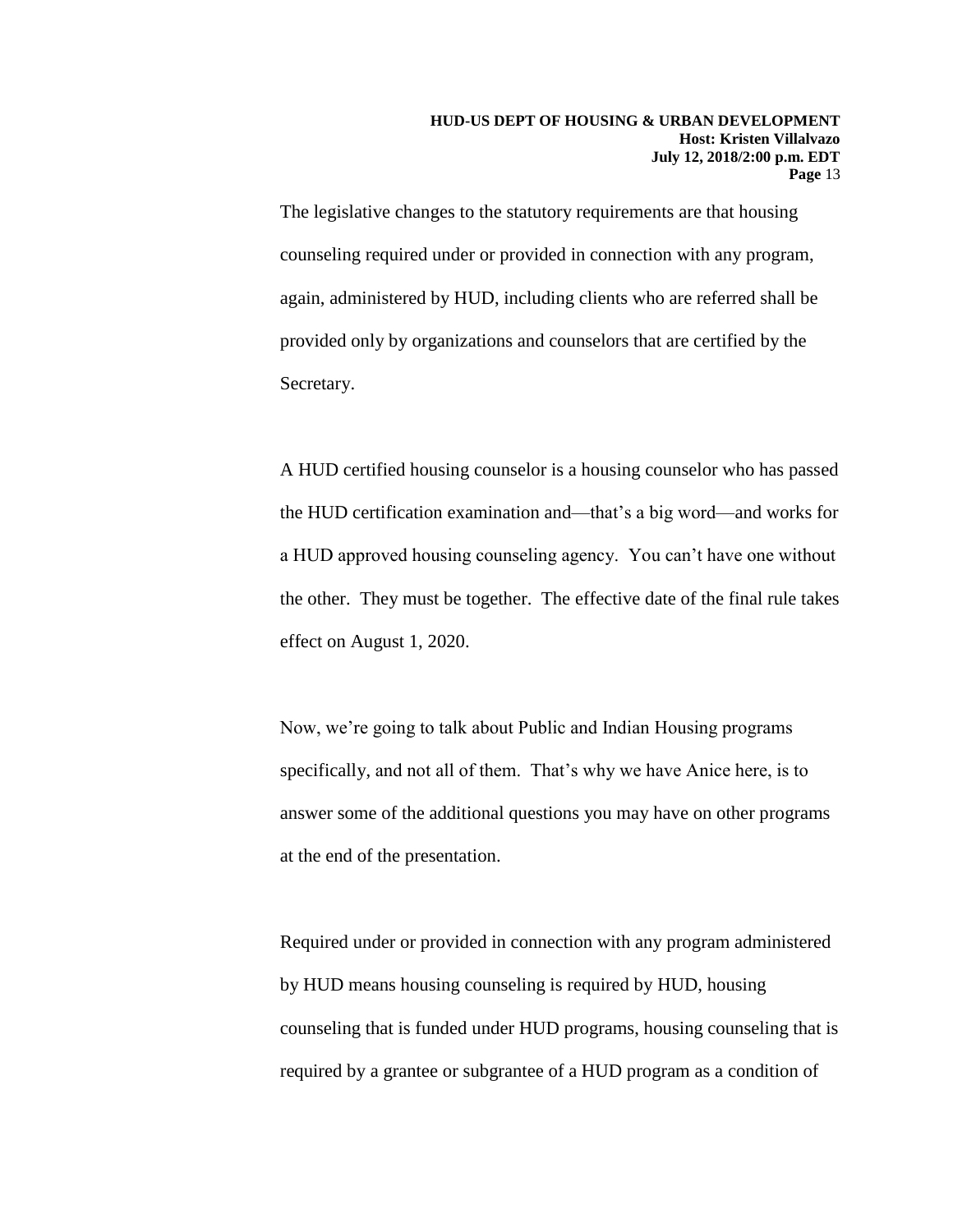receiving that assistance, or a client shared by a HUD program is referred to housing counseling.

We're going to go through a few of the programs. The programs that we are showing on this screen, this is not an all-inclusive list, and I'm going to provide you with where to find the list of other programs under Public and Indian Housing. It's a four-page document that's housed on HUD Exchange and again, I'm going to give you those resources at the end of the presentation.

There are some programs that are going to take some additional work, which is covered in that four-page document. The programs, specifically, that we're going to talk about today are the Family Self-Sufficiency Program, the Resident Opportunity Self-Sufficiency, and the Housing Choice Voucher. Programs falling under covered programs are those that require the use of a HUD certified counselor.

The first example, the Family Self-Sufficiency Program—under the notice of funds availability, the NOFA, the NOFA allows for FSS coordinators to provide home ownership counseling. If the home ownership counseling is performed with the FSS funds, the coordinator must be a HUD certified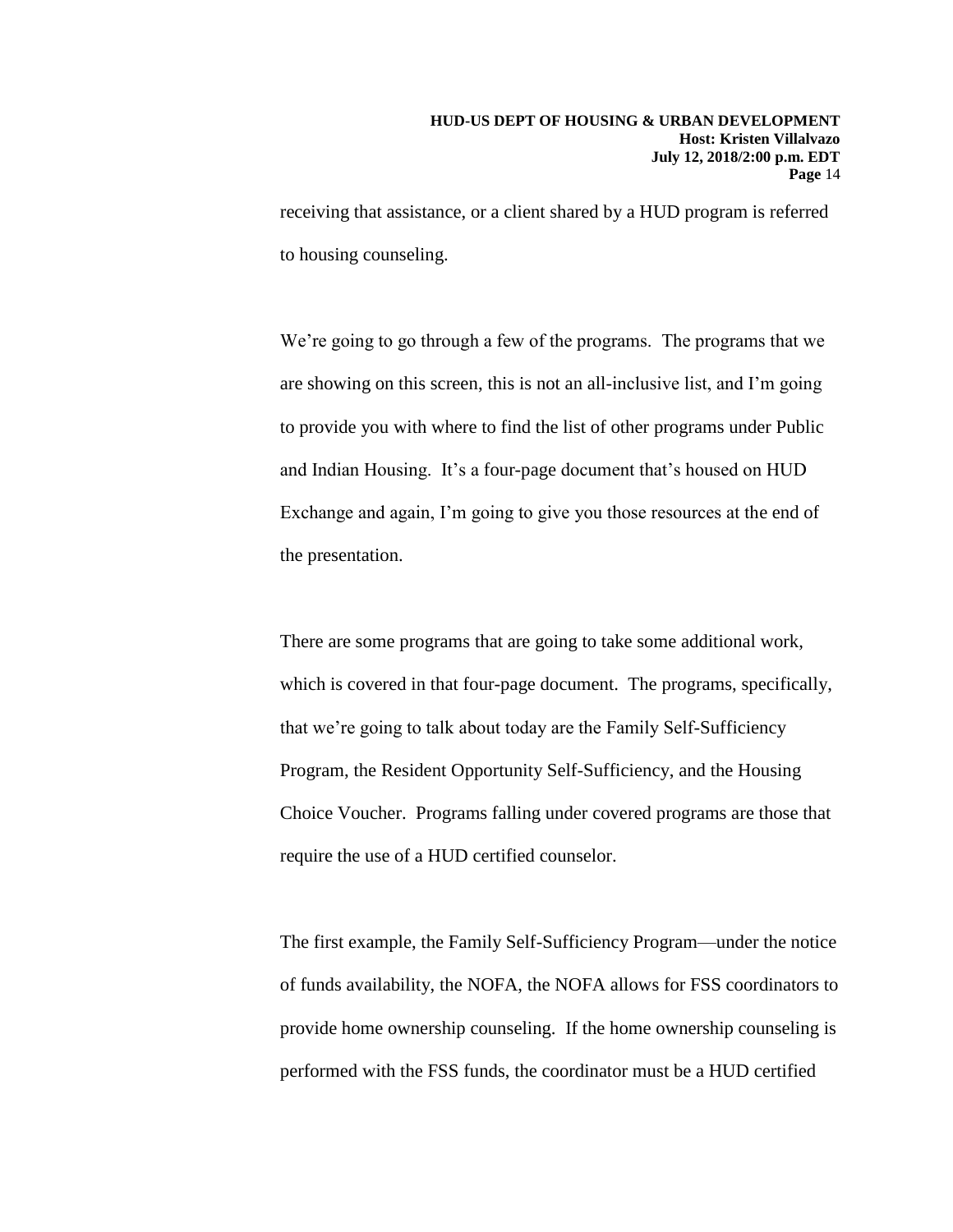housing counselor and the Public Housing Authority, a HUD approved housing counseling agency.

Referrals by FSS coordinators must be made to agencies approved to participate in HUD's housing counseling program. To expand on that a little bit, let's say you're not a HUD approved housing counseling agency, the FSS coordinator is not a certified counselor, a referral can be made to a HUD approved housing counseling agency that is going to utilize a certified counselor within that agency. That's the Family Self-Sufficiency. We're telling you, okay, you can do this, but if you don't do this, you're going to have to do this.

Same thing with the Resident Opportunity Self-Sufficiency Program. The ROSS NOFA does not cover ROSS service coordinator salaries for directly providing housing counseling, therefore ROSS coordinators do not need to become certified. However, when a ROSS service coordinator refers a participant to housing counseling, the service coordinator must, again, refer the participant to a HUD approved housing counseling agency that has a HUD certified housing counselor or counselors.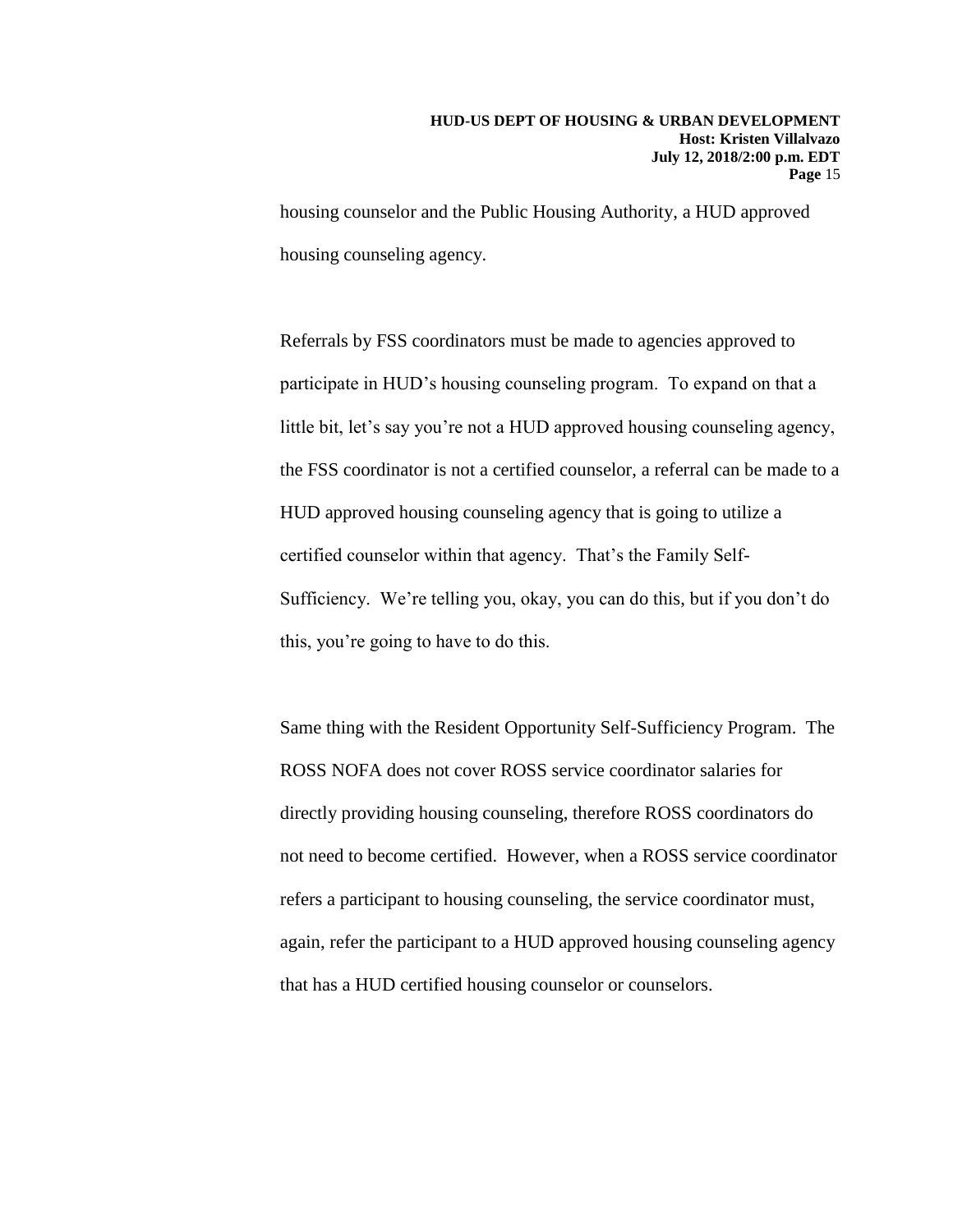To talk about the Section 8 Housing Choice Voucher for the home ownership option, because you do have the home ownership option under the Section 8 Housing Choice Voucher, public housing authorities are not required to become approved to participate in HUD's Housing Counseling Program, nor is the PHA staff required to become HUD certified counselors unless the home ownership counseling is being provided directly by the Public Housing Authority.

We go back, if you're doing, then you must do. If not, then we're going to refer. After the final compliance date, the housing counseling provided to families participating in the Housing Choice Voucher Program with the home ownership option must be conducted by a HUD certified housing counselor working for an agency approved to participate in HUD's Housing Counseling Program.

Some of the key considerations as you're listening to this. Does your HUD program require housing counseling? Is housing counseling provided in connection with your HUD program? Do you provide housing counseling directly or do you refer clients to another agency for housing counseling? Does your program or the program you're administering meet the definition of housing counseling?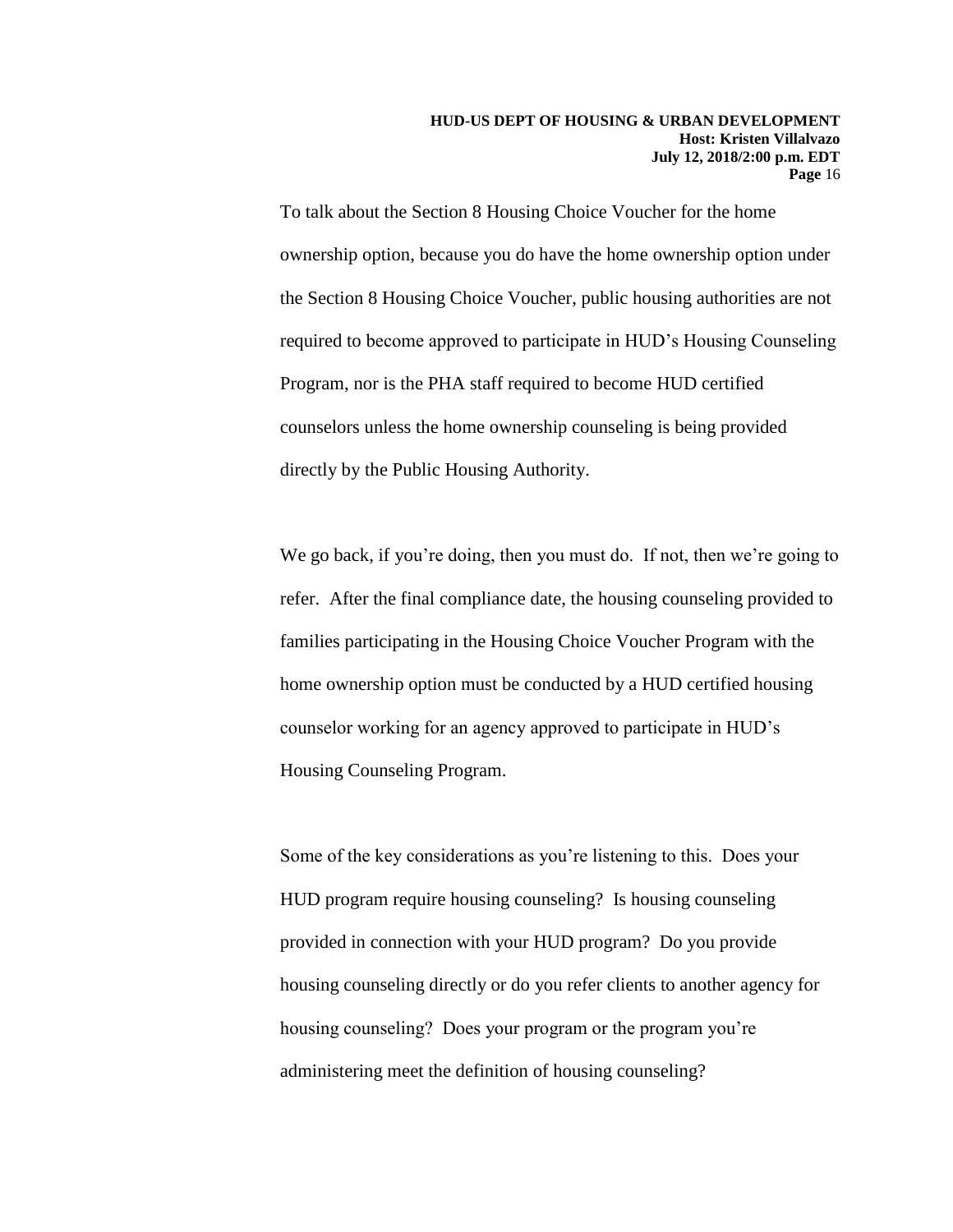Those are the things you need to think about and we want you to think about them now because 2020, it may seem like a long way away, but there may be things that your agency needs to take care of now in advance. If you're considering becoming a HUD approved housing counseling agency and getting some of the counselors certified or your coordinators certified, starting sooner is better, obviously.

There are things that your organization may need to set up and arrange, separate out duties, determine who's going to do what, so again, while 2020 may seem like a long way out there, it may come up on you pretty quickly. We just want you to be thinking about these.

I also want to remind you that housing counseling, the definition of housing counseling includes financial analysis, budget, action plan, referrals and follow ups so those are some additional considerations moving forward.

How are you going to comply with this final rule now? You know that you have until August 1, 2020 to comply. How are you going to do it as a Public Housing Authority?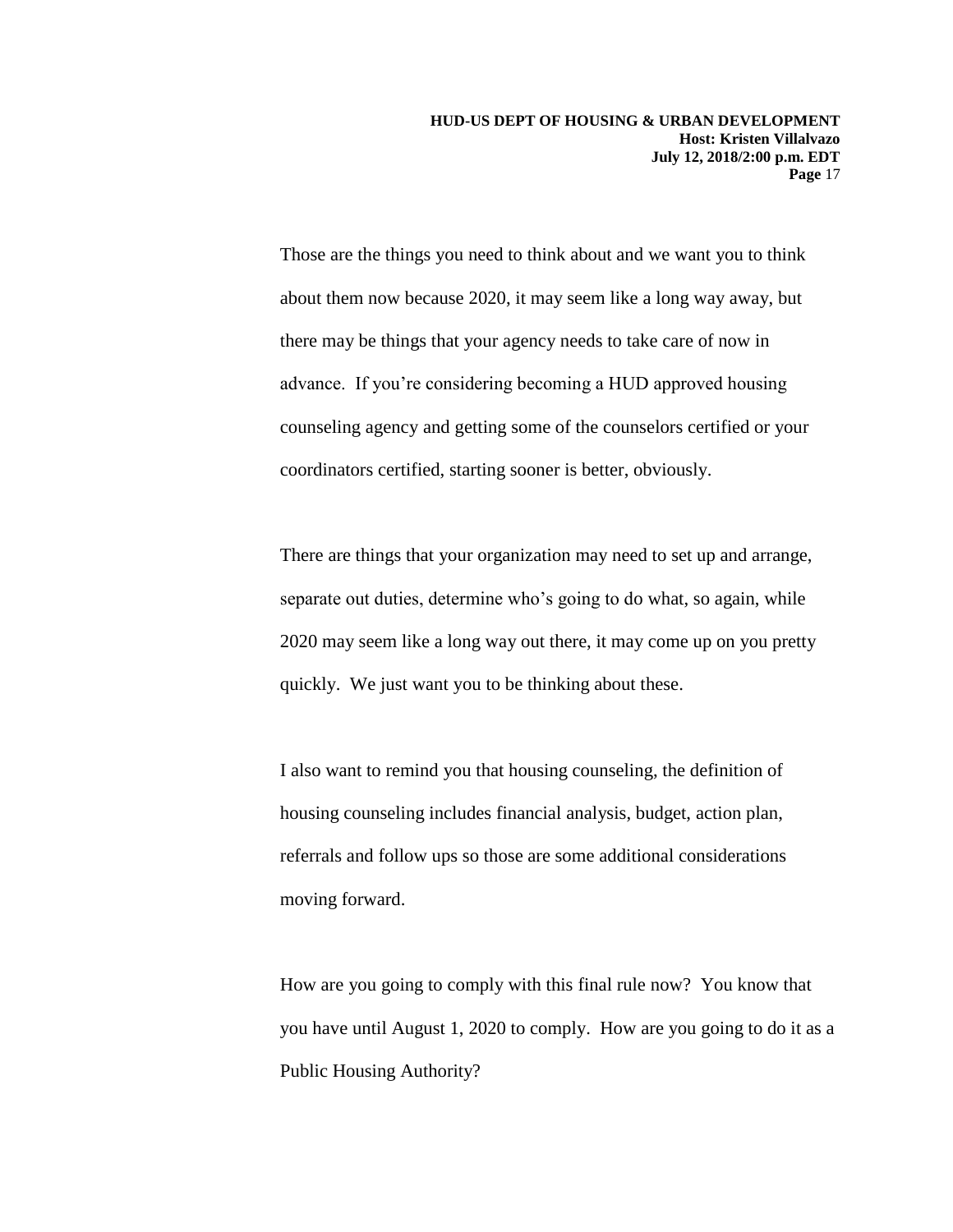When programs you were involved with were mentioned, what does it mean? Again, I said this earlier, housing counseling that is required under or provided in connection with any program administered by HUD, shall be provided only by organizations and counselors certified by the Secretary. Housing counseling must be delivered by a HUD certified housing counselor who has passed the HUD certification exam and works for a HUD approved housing counseling agency.

Your options are applying to become a HUD approved housing counseling agency. That's option number one. Some of you, I know. I saw some familiar names and entities that are on today's webinar that are already HUD approved housing counseling agencies, so I'm sure you're familiar with that. You're probably here to learn more about the programs affected, but for those of you that are not, it's not that difficult as a Public Housing Authority to also become—you're almost there—to become a HUD approved housing counseling agency.

You can join a HUD approved intermediary or state housing finance agency as an affiliate. As I just mentioned, there are some state agencies that I'm familiar with on today's webinar that are already HUD approved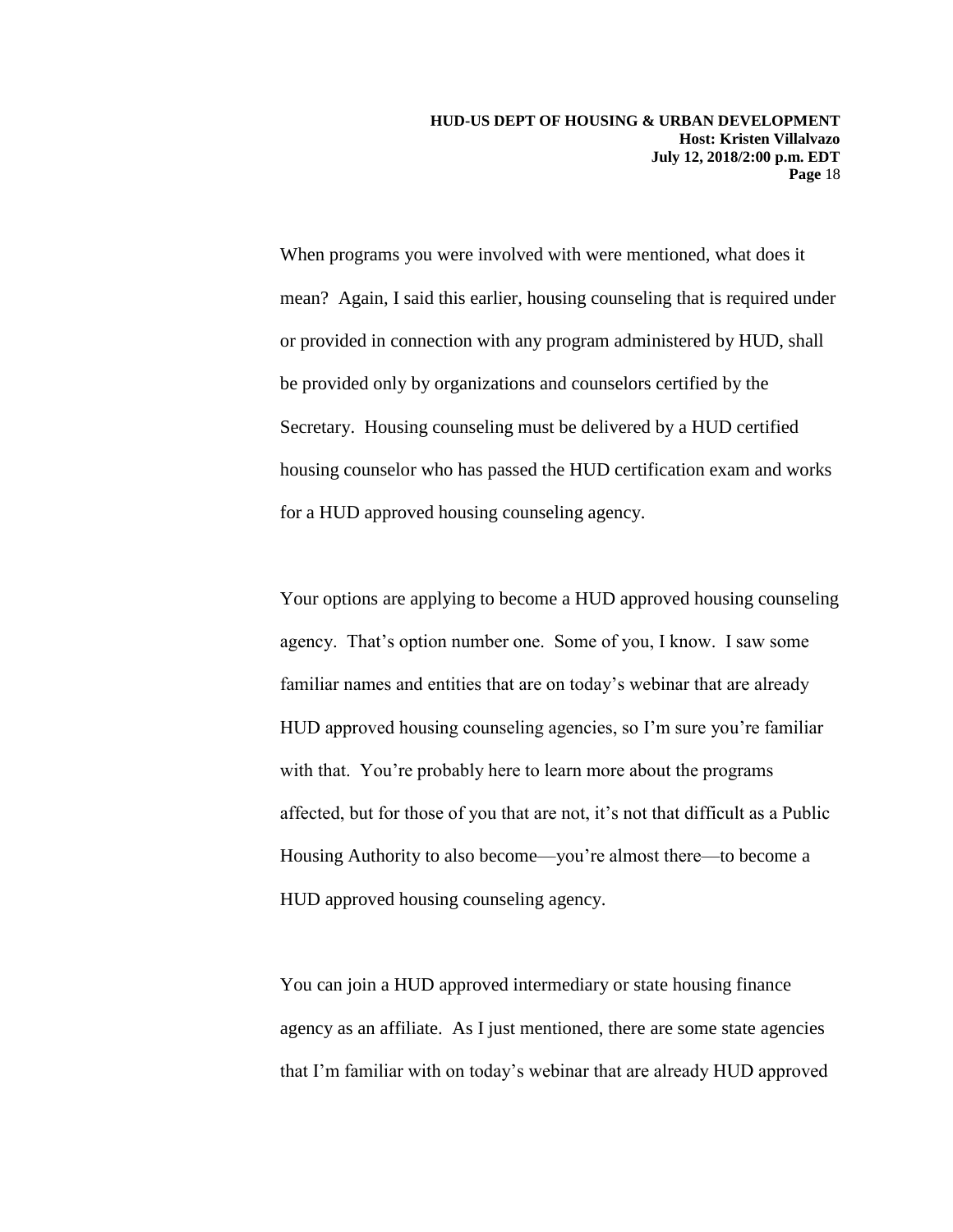agencies, so you might want to reach out to your neighboring cities, your neighboring states and see if there's an affiliate you'd like to work with.

You could look at partnering with other HUD approved housing counseling agencies in your area. You might find that easiest for the housing authority you're with. Maybe you're a small housing authority, maybe you're a large one and you can't handle the volume. That's an option for you too, is to partner with an existing housing counseling agency.

That can be done by either informal or formal referral agreements and there could be funding agreements involved. You could modify your program to be compliant and finally, stop delivering housing counseling services, which we know, and we remind over and over, August 1, 2020 is the date that you must comply. If you don't do any of the others, you will have to stop delivering housing counseling services by August 1, 2020.

How do you become a HUD approved housing counseling agency? I'm going to go through one of the links, again that I have toward the end of the presentation, that is going to give you a little bit more—you don't need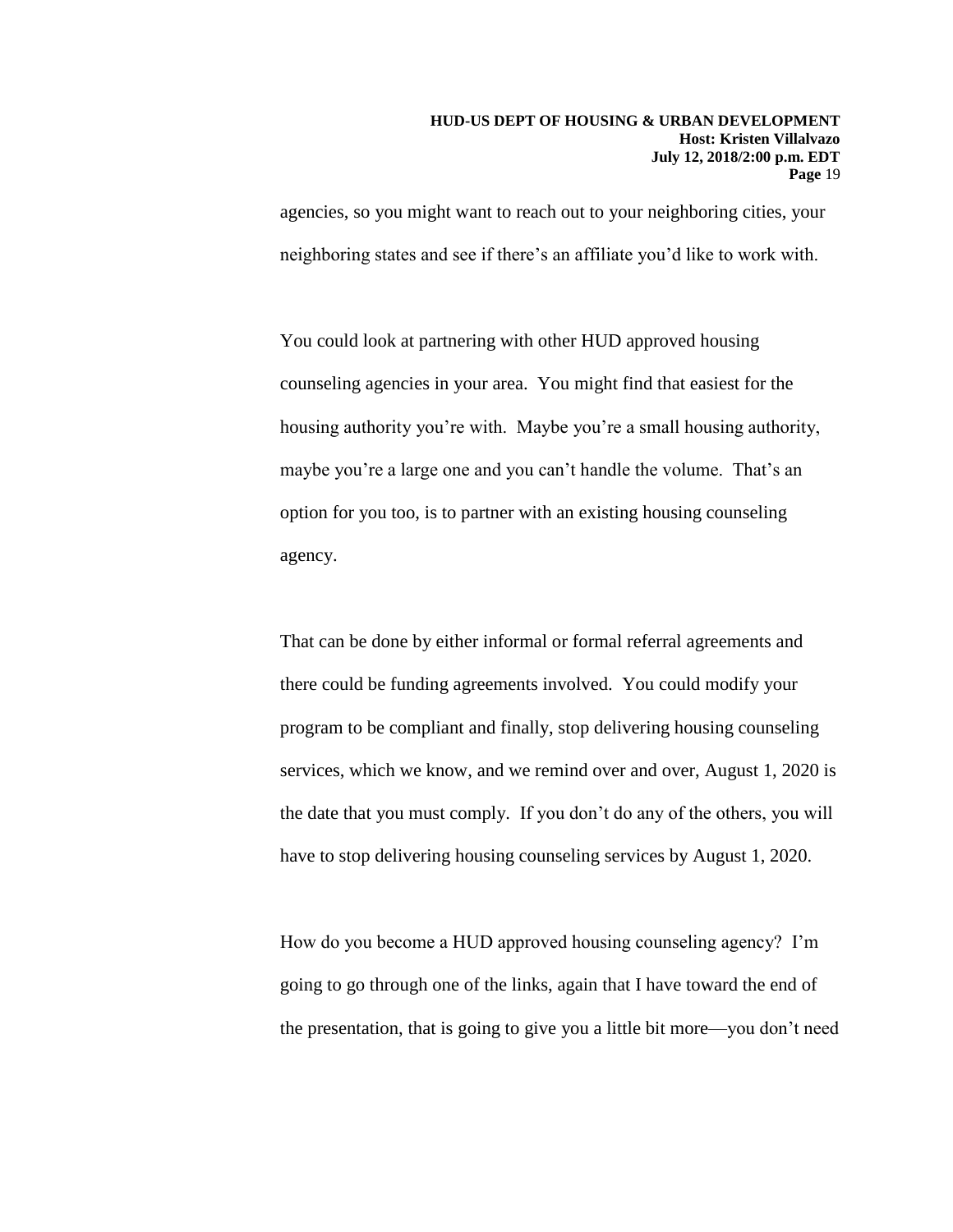to be afraid of it. It's probably easier than you think, and we have resources available to help you walk through this step.

The qualifying criteria is, a HUD approved housing counseling agency, in order to become one, must have a non-profit status or be a state or local government. You must have one-year experience providing housing counseling, you must have one year of operation in the proposed geographic service community.

Well, of course, as a Public Housing Authority, you're within your geographic community. If that's who you intend to serve, you've obviously satisfied that if you've been operating for at least a year, and of course, you have sufficient counseling resources.

Let's talk about eligibility. We've made it really easy for you. I went through the few things that you need. We have an online tool for those of you that are considering or will consider becoming a housing counseling agency, and it's an eligibility tool. It walks you, as an agency, through the required criteria for HUD housing counseling agency approval.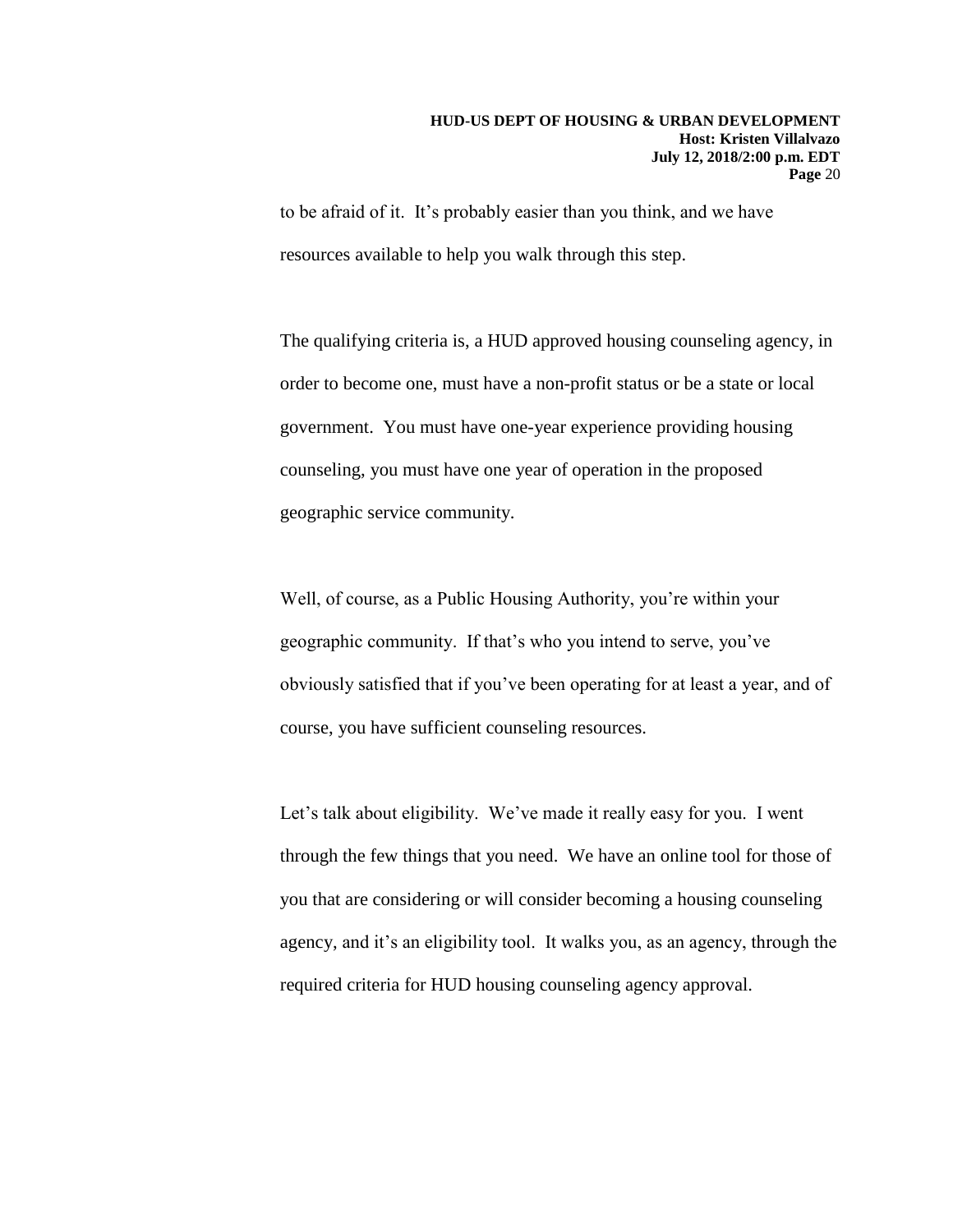What's really nice about the website is when you open it up, first of all well, let me step back just a minute. You have to register in order to access the tool. Registration, though, is free. There's no charge. Once you're in the website, it walks you, as an agency, through the required criteria for HUD counseling approval.

It'll bring up different criteria and if you're unsure, or you want to know more about what that criteria is, you can click on any of those topics to learn more about it, so it'll kick in in further depth. It'll take you as far down as you need to go. It also includes educational materials on becoming a HUD approved housing counseling agency and it provides applicants with a user report to follow up on your next steps.

We've tried to make it easy for those of you that are interested in becoming a HUD approved housing counseling agency. Let's talk about now the HUD housing counselor certification because there are some of you that either are currently HUD approved housing counseling agencies or will be considering becoming one.

The housing counseling certification is a two-step process. The counselor will have to take and pass, you just don't take it, you have to pass it, take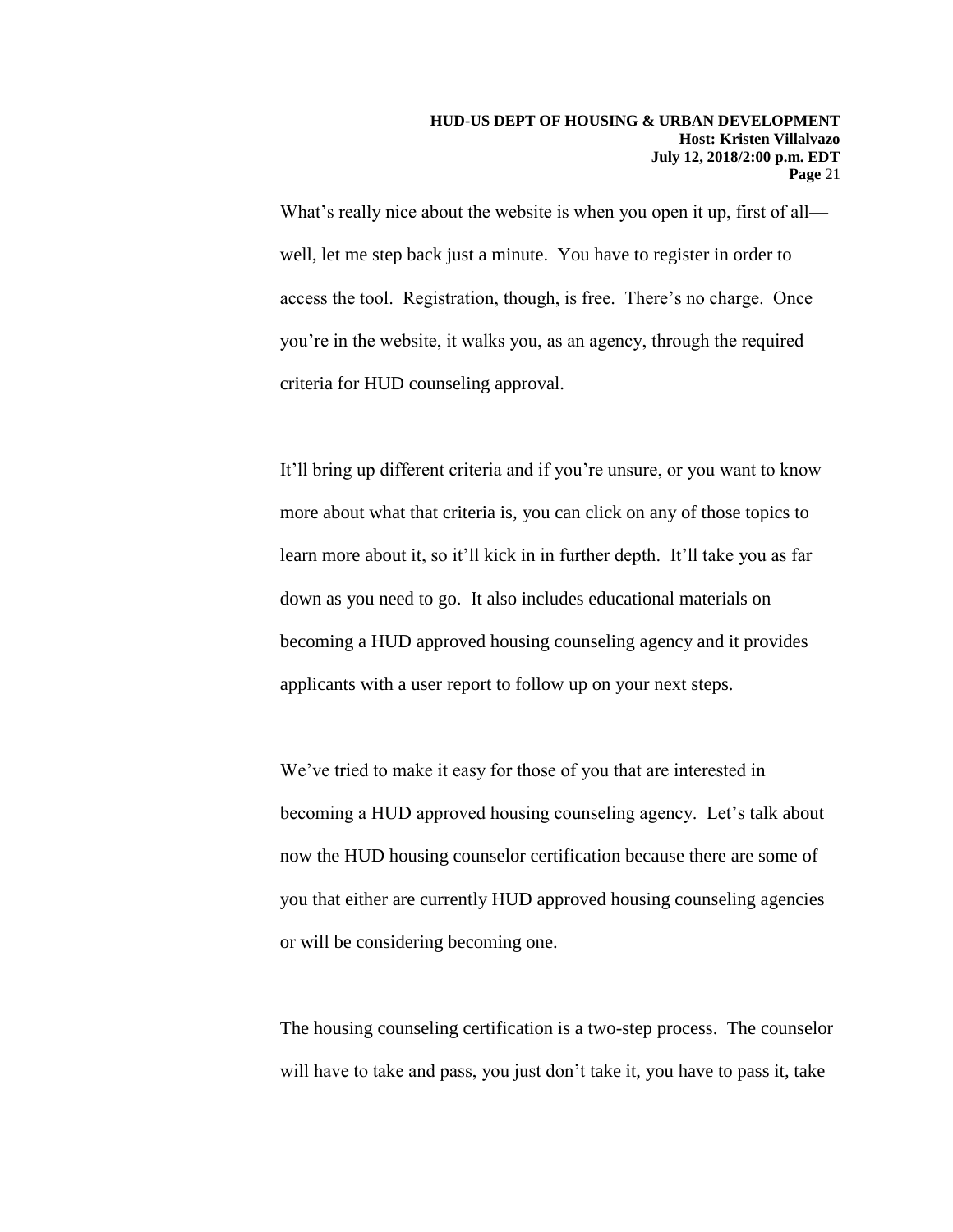and pass the HUD certified housing counselor exam. In addition, and that's where that and word came in, where I said that little word meant a lot. Not only must they take and pass the HUD certified counselor exam, but their employment must also be verified by a HUD approved housing counseling agency that they are an employee for that agency. You're not certified unless you're also working for a HUD approved housing counseling agency.

Housing counselors may be certified by multiple HUD approved housing counseling agencies. Each agency that a counselor works for that has taken and passed the exam must both or all verify employment. Once a housing counseling agency certified counselor leaves the employment of that counseling agency, they're no longer certified.

Now, that doesn't mean that you have to take the test again. Once you take the test and you pass, that's it, but the certification goes with the agency they work for. That little word turns into a big deal. Again, not only must they take and pass but they must also be employed by a HUD approved agency.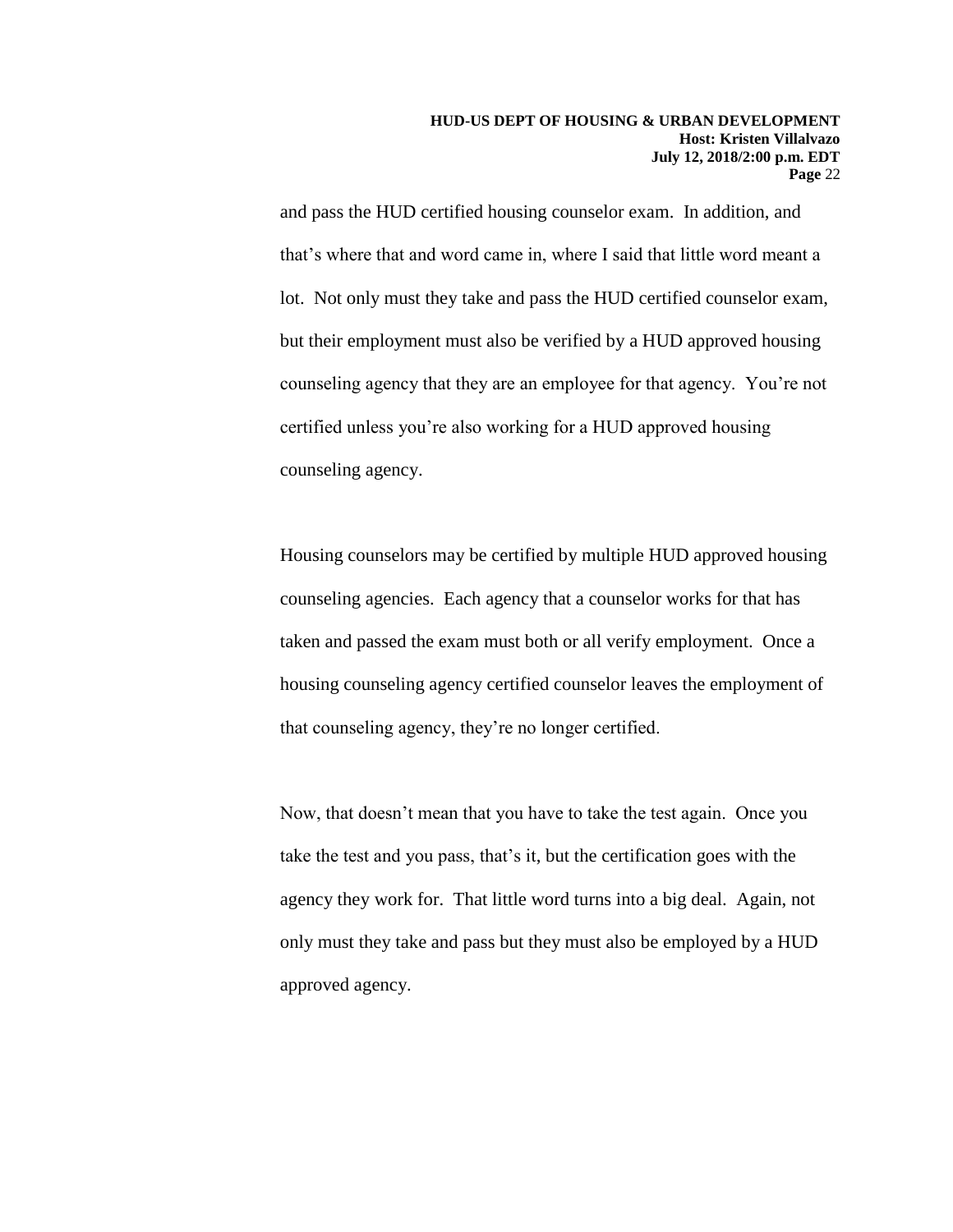The exam itself may be taken online or at a proctoring center. The test is available currently in English and Spanish. Again, a counselor only needs to pass the certification examination once. We have provided, on the HUDhousingcounselor.com website, training modules and practice exams. We cannot recommend enough or strong enough or hard enough that everyone or anyone interested in taking the examination review all the modules that we've made available, not just a few of them, because contained in all of those modules are different pieces of the puzzle and just by reviewing, just by taking the time and going through them, that one piece of puzzle may make a difference in passing or failing that exam, and we want you to pass. We want you to pass that exam. We want you to be successful, we want housing counselors that we can certify.

Understand too, that one of the nice things about this is we don't have any, and under the final rule, there are no continuing education requirements. Once you take it and pass it, you're done. We also have online, that's not on one of these slides but I'll get to it again, we have a resource for you that's called Review Before You Go. Review Before You Go are things you should know about prior to taking the exam, prior to even registering for the exam. Again, the Office of Housing Counseling wants counselors to be successful in passing the exam the first time around. Registering for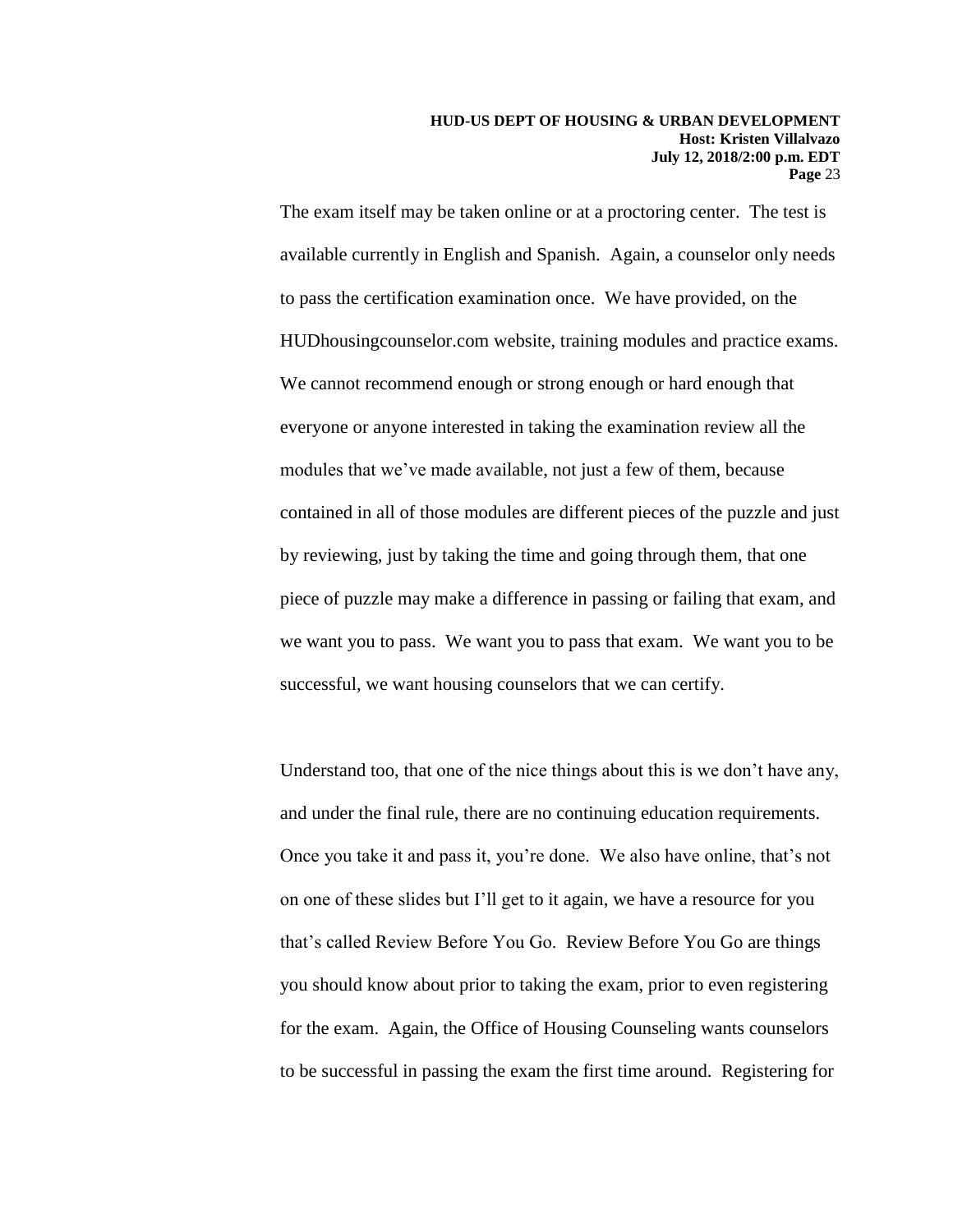and to take the examination is also done through the

HUDhousingcounselor.com website.

Current registration examination fees, if you're doing it online, is \$60. If you go to a proctoring center, it will be \$100. An exam taker could take the test multiple times, if necessary, to pass the exam, however understand that each time your test is taken, the fee must be paid as well. If you have to take it three times to pass it, and you're doing it at a proctoring center, that's going to cost you \$300, that's if you did it between now and September  $30<sup>th</sup>$ , which is the next bullet point.

The cost for registering in the examination may change after September  $30<sup>th</sup>$  of this year. We do not know. Right now, HUD is assisting in the examination fees, however we don't know if that will continue after September  $30<sup>th</sup>$ . For those of you that have not tested yet, we do recommend that if you can review the modules, study the modules, understand and register and take the test before September  $30<sup>th</sup>$ , we do recommend it.

Now, we're going to talk about resources and other information. We have a frequently asked questions web page and there are answers to most of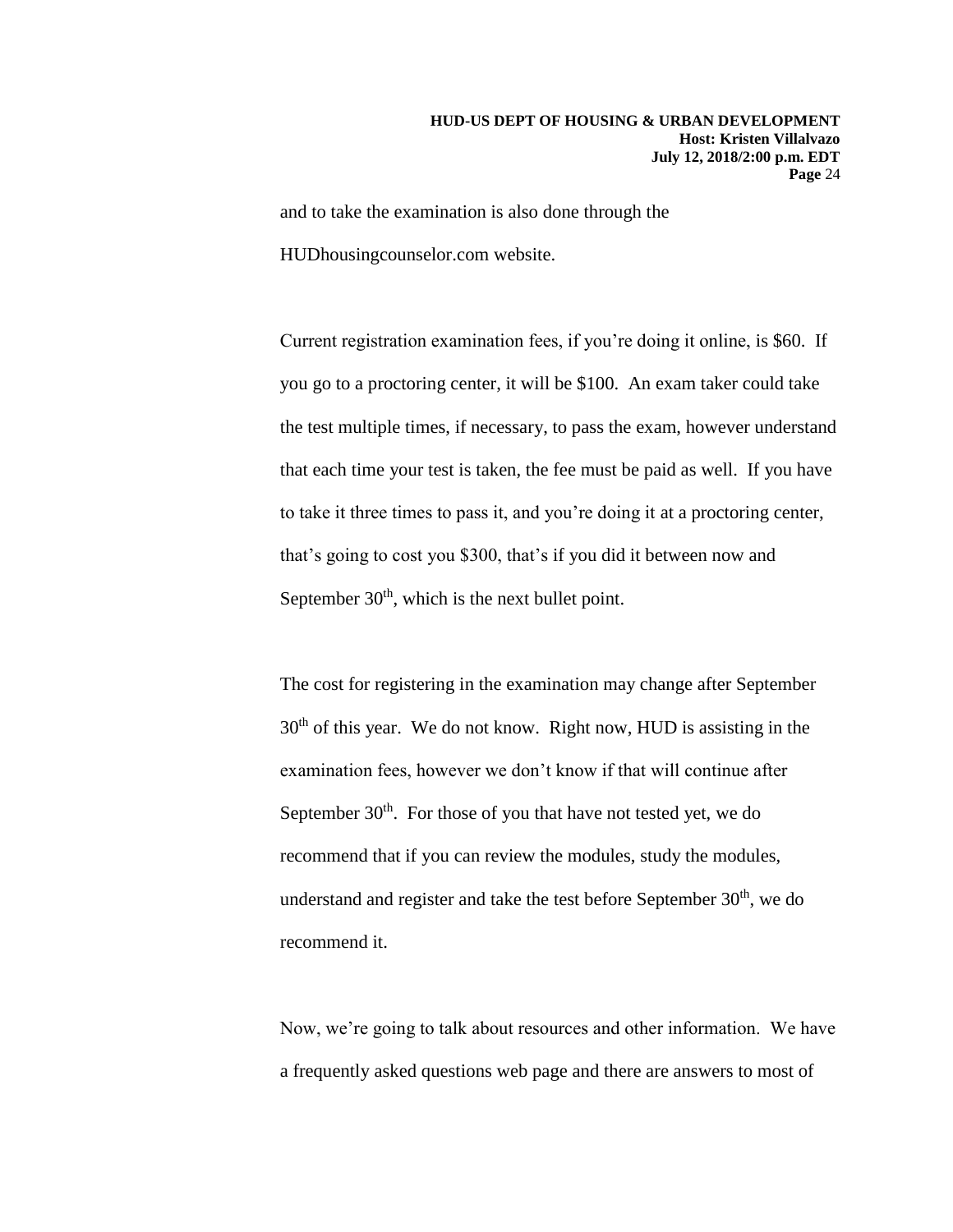your questions about the housing counselor certification and the certification process available as a searchable database or PDF format, and that is on the HUD Exchange. We've provided you with the website, I'm not going to read it to you.

Some of the frequently asked question topics for Public and Indian Housing programs cover the Housing Choice Voucher, rental program, Family Self-Sufficiency Program, Resident Opportunity Self-Sufficiency Program, public housing home ownership. You can see, we have a lot of items that are available to answer many of your questions.

There's the conversion of distressed public housing to tenant-based housing. So I mentioned, when we talked about some of the programs earlier, those were just a sample of three programs. There are more programs that fall under Public and Indian Housing that may, in fact, require housing counseling.

The HUD Exchange is where the Office of Housing Counseling holds most of the information for the public, so you'll find our press releases and federal register notices there. There's a list of the HUD programs.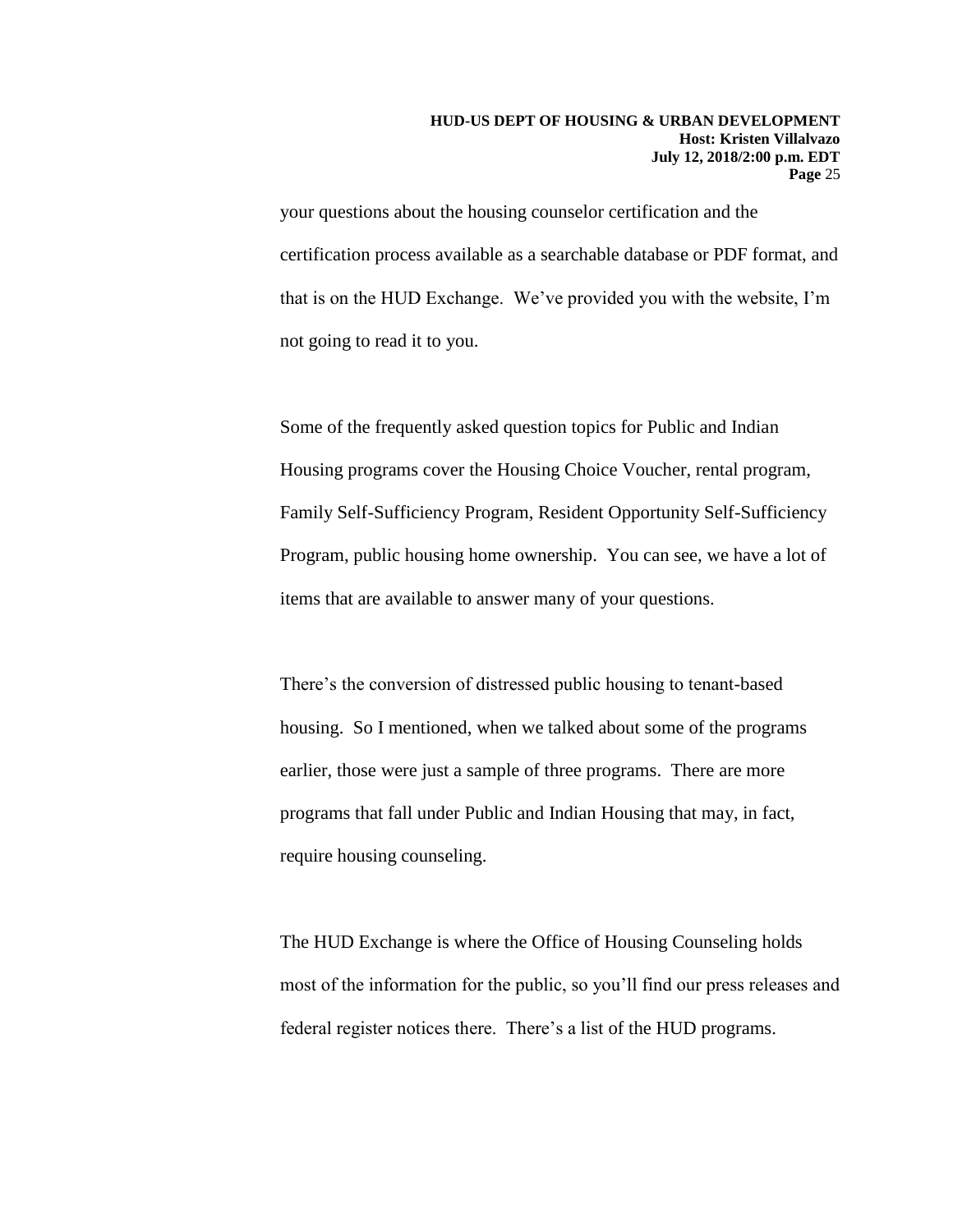Remember, I talked about the list of the HUD programs. You're going to find that four-page document here on the HUD Exchange.

It'll chart key provisions and dates. You can subscribe to *The Bridge*, which is the Office of Housing Counseling newsletter. We provide updates, we provide tips, we provide a wealth of information. We provide stories, we provide other housing counseling agencies or counselors or homebuyers. There's a wealth of information in that newsletter. We also have toolkits and program models available for you to view and access.

Again, you'll find the Office of Housing Counseling at HUDExchange.info/counseling, the counselor training and testing website is going to be at HUDhousingcounselors.com. Ben mentioned at the beginning of the presentation, if you have any questions specific to the Office of Housing Counseling, or to schedule a housing counseling agency application review, let's say you go back and you go through that resource that takes you through applying to become a housing counseling agency, and you're to a point now where you're ready to apply.

You need help, or you need some final assistance, email us at Housing.counseling@HUD.gov. In the subject line, just put agency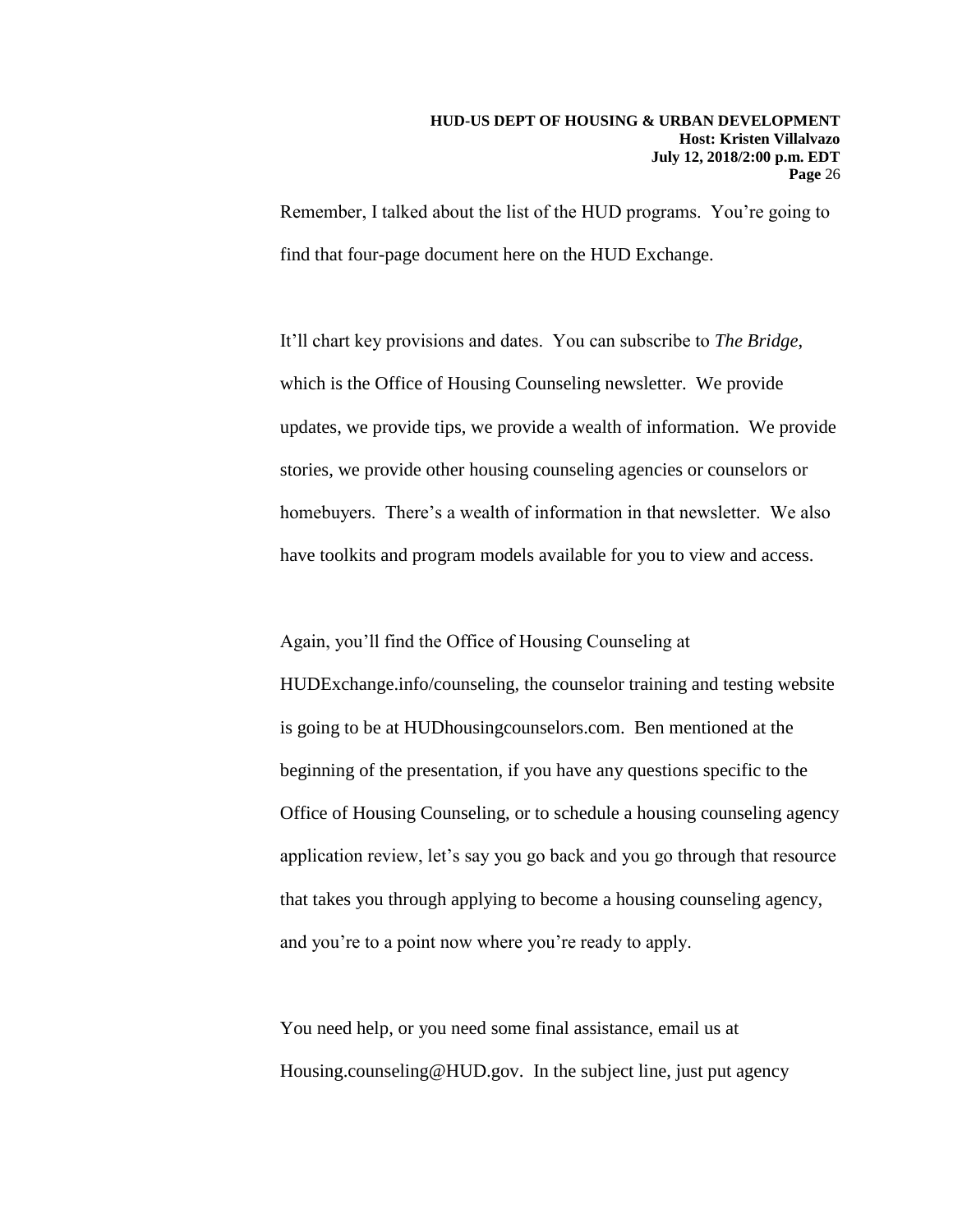application and someone within the Office of Housing Counseling will get back with you within a day or two to go over whatever follow-up questions that you may have regarding finalizing your application.

Lorraine, I have Lorraine Griscavage Frisbee with me who's with the Office of Housing Counseling as well. She is the Deputy Director of our Office of Capacity Building and Outreach and I would like for her to add any other information that maybe I went over a little bit too fast, anything else that she feels is important for you to know and Lorraine and I will both be on to answer questions as well after we turn it back to Anice for a little bit.

Lorraine, do you have anything to add to what I've provided?

Lorraine Well, thank you very much, Nancy, for giving me the opportunity and I also welcome, everyone, for taking time out of their busy day to join us today. I think the most critical element of today's PowerPoint is what Nancy stressed, that we do not want you to wait until July 2020 to consider if, in fact, the Final rule in housing counselor certification applies to you.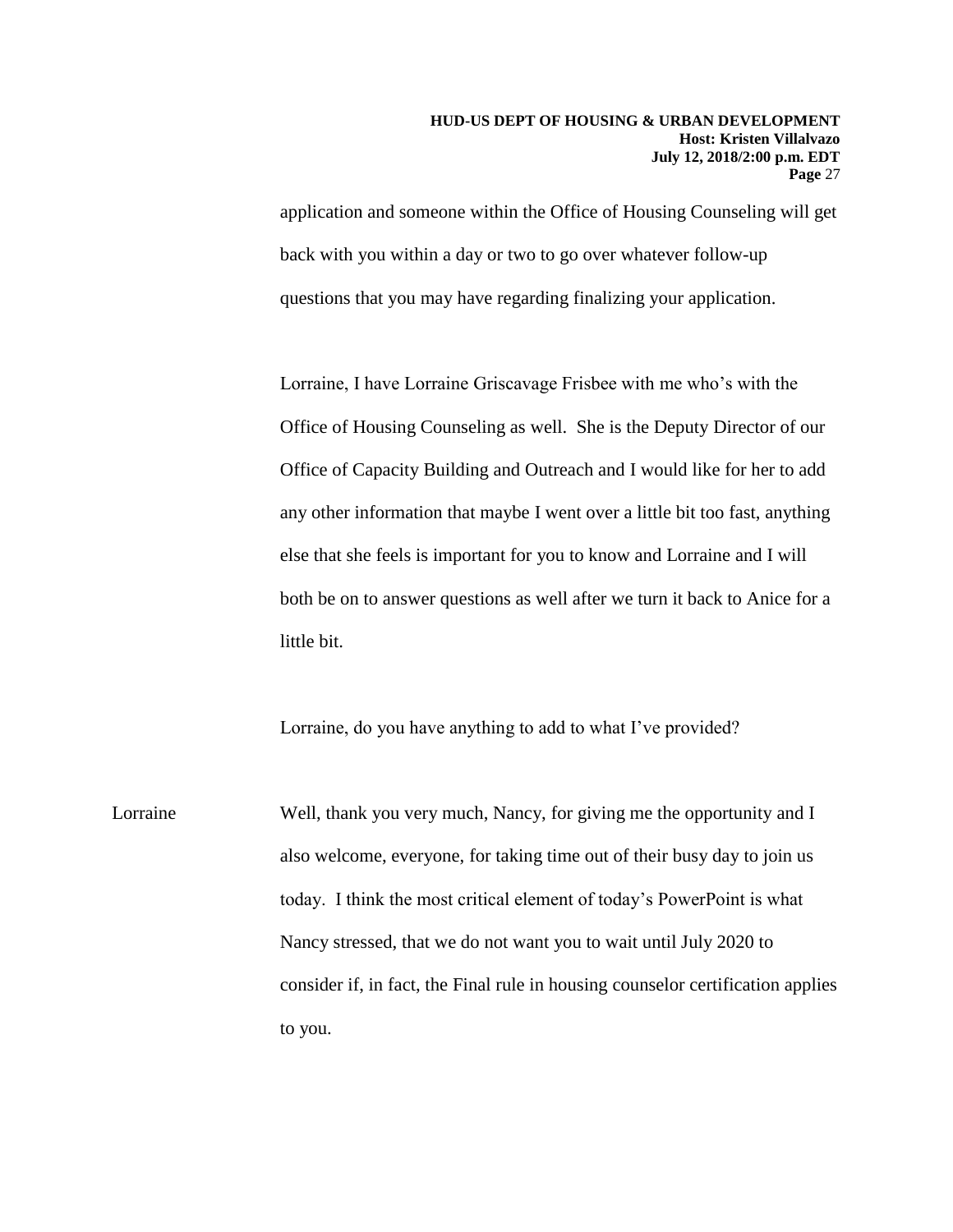We actually do have some housing authorities that are already participating in our housing counseling program and they are working towards getting their counselors certified. We've heard from some other ones that are interested in joining the program. As Nancy said, if that's an option for you, you definitely need to have time to put a program together and get that one-year experience before you apply.

If you're going to choose other options, you also need to consider those and consider reaching out to potential partners in your community, if you want to do referrals. Again, the message is please think about this now, think about your compliance, and also get your questions answered.

Thank you and I'm going to turn it back to Anice.

Anice Okay. I can answer any questions. I also just wanted to highlight that one of the things that I was hoping to do through this email is just to highlight to PHAs that there are HUD certified housing counseling agencies out there and actually, hopefully after this rule, there will be more HUD certified housing counseling agencies out there.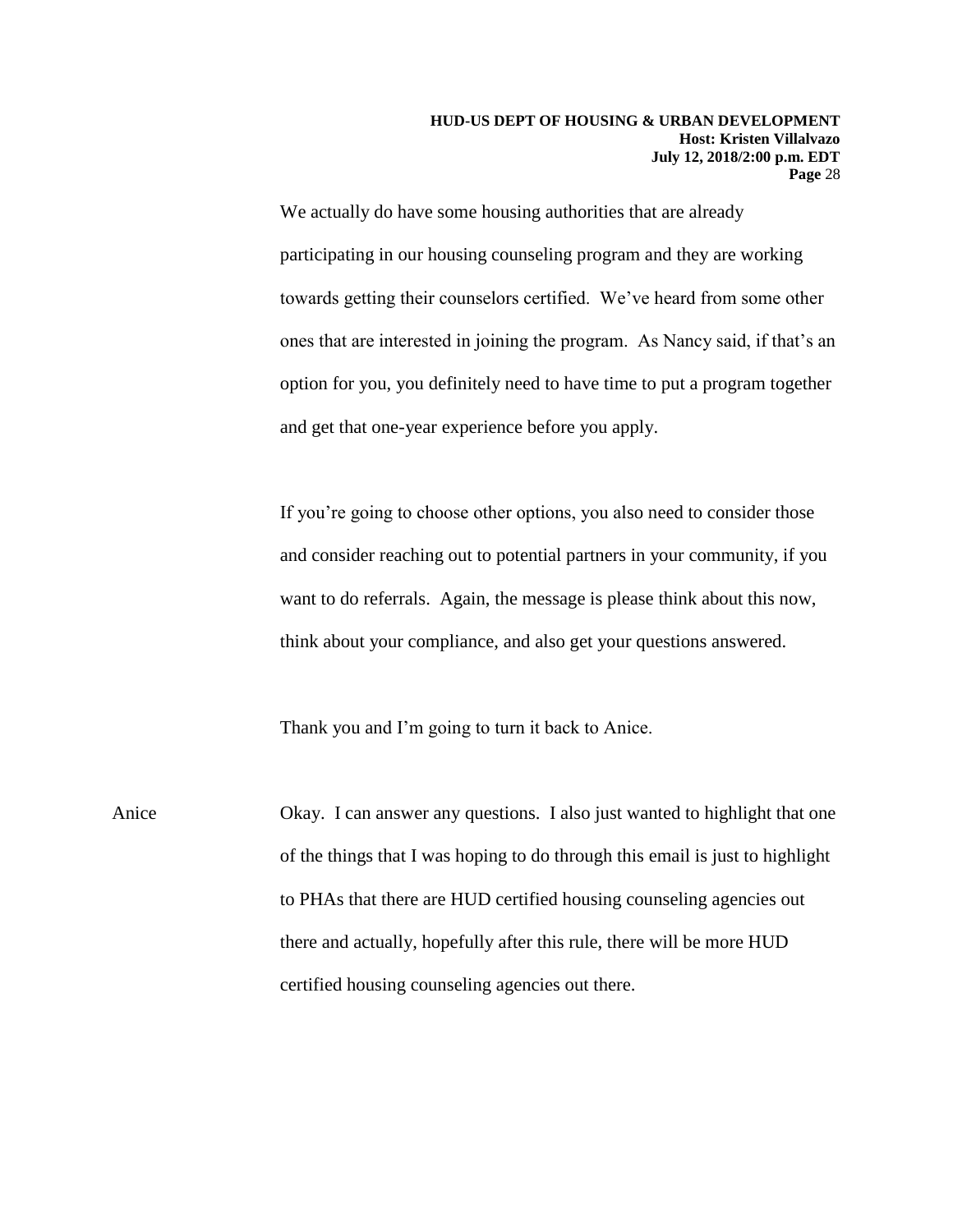The PHAs, if you don't want to go through the process of becoming certified because of housing counseling or home ownership counseling is not the meat and potatoes of what you do, that I would encourage you to reach out to the housing counseling agencies in your area and establish those connections so that you can refer folks over there to let those folks be the experts of that and help you with helping residents to be able to move along that spectrum.

You can find the HUD approved housing counseling agencies, let's see, on HUD Exchange. There's a longer link but does anybody have a quick way to tell folks how to find that list of approved—right here, the top one right here, right? HUDExchangeinfo/counseling?

Nancy Yes, and they could also search, find a HUD approved housing counselor.

Anice Great, so totally easy, just use your Google search because a lot of housing authorities that we've talked to, some of you all may have very robust residence services departments and may do a lot of this in-house but I know a lot of folks say, we're barely hanging on keeping our units up as it is. We don't really have the time or resources to be providing this kind of information let alone getting certified.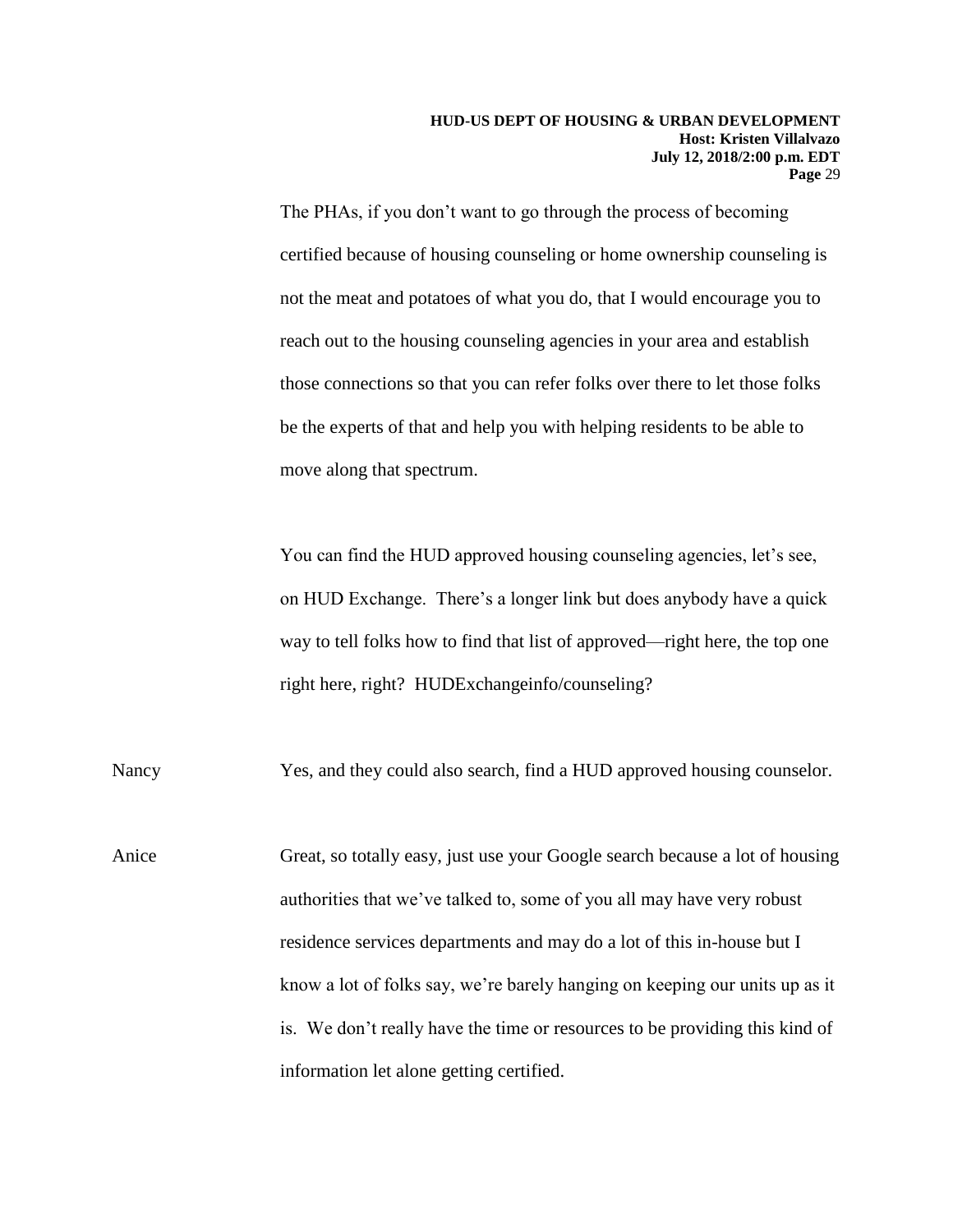To that, we say great. That's just fine. There are experts out there so the next role would be to be finding those and making sure that residents are getting good information. One of the things that we actually saw, and I'm sure the Housing Counseling Office can speak to this more, but for folks during the housing crisis, the foreclosure crisis, the folks that actually went through home ownership services at HUD certified housing counseling agencies actually had very, very low rates of foreclosures because they got good information and they weren't at some predatory lender who was just trying to get them into a house, any house. They were actually working with folks who were trying to make sure that they got into homes that they could afford for the long run.

Then, the other piece is just again, if you do provide these services at your housing authority, it is now critical that you do get certified and that your housing authority becomes certified and this applies very specifically to FSS coordinators because there used to be, way back in the day, some of you all remember, there was an FSS home ownership program.

We don't have a specific FSS home ownership program anymore but there's a legacy and because of that, FSS was actually specifically named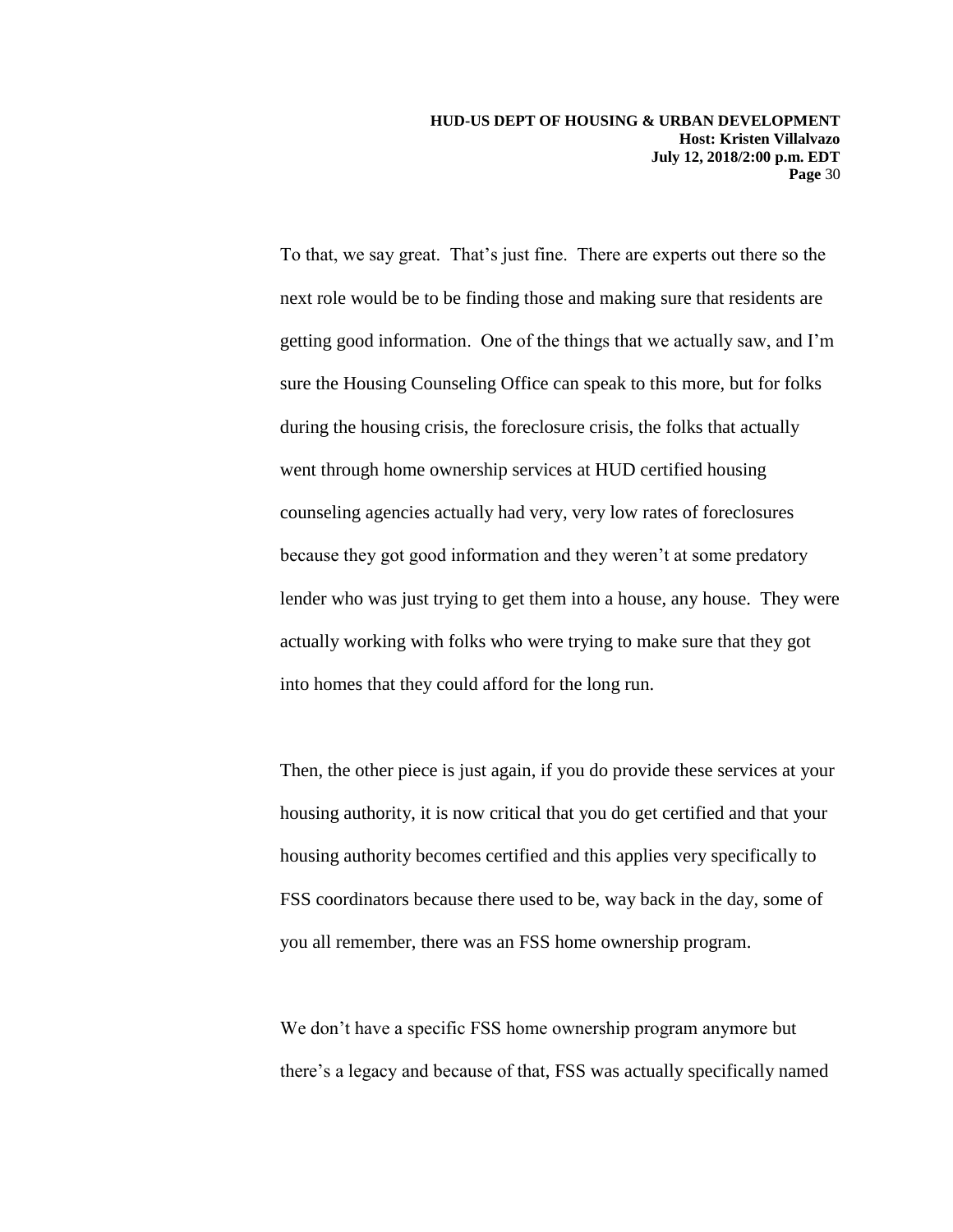in this rule when it came out, so there's a small provision within the FSS NOFA, usually FSS coordinators cannot provide services directly, but the one thing that they can do is home ownership or housing counseling.

If you do do that, you now must be certified, and if you were to continue to provide housing counseling without certification after that deadline date, you would not only be in violation of the housing counseling rules and certification rules, but also then of your FSS funding. I just wanted to reiterate that and make that clear.

Beyond that, I'm happy to take any questions that might have come up.

Nancy Robin, do we have any questions before we go to the phone lines?

Robin Yes, we do have one. I have a question here and it's from a homeless intensive case manager and they want to know if they need to get this certification. They work for a HUD approved agency that provides HUD counseling.

Nancy **Lorraine**, what do you think?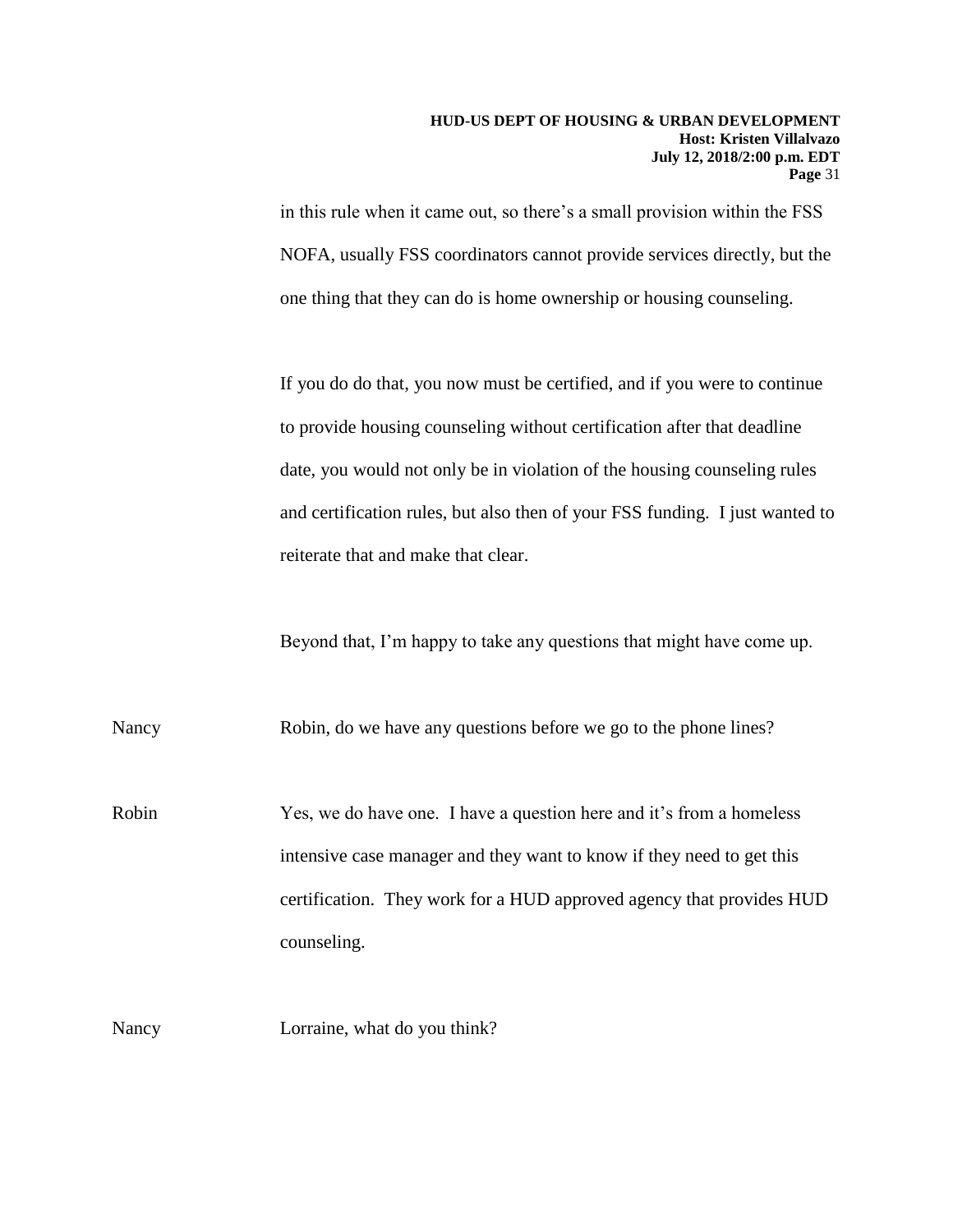| Lorraine | Yes, absolutely. If you are already in our housing counseling program,       |
|----------|------------------------------------------------------------------------------|
|          | either directly approved by HUD or part of an intermediary or state          |
|          | housing finance agency network, then you definitely need to get certified    |
|          | by August 1, 2020.                                                           |
|          |                                                                              |
| Nancy    | Robin?                                                                       |
|          |                                                                              |
| Robin    | Sorry about that. If someone is ready to take the housing counseling         |
|          | certification exam, where would they need to go?                             |
|          |                                                                              |
| Lorraine | That's a very good question and HUDhousing counselors.com, which we          |
|          | provided in the webinar, that is your gateway to both free online training,  |
|          | a downloadable study guide, a free practice exam and to register for the     |
|          | exam. I did notice we had a couple of written in questions with a little bit |
|          | of confusion on that September 30 <sup>th</sup> date.                        |

Our testing is going to continue after September 30, 2018. The price may change, the testing is going to be available. When you go to the website, you have the option of selecting the proctoring times that work for you as long as there's a proctor available. When you register, and you pay for the fee, you first of all need to indicate are you going to take it online?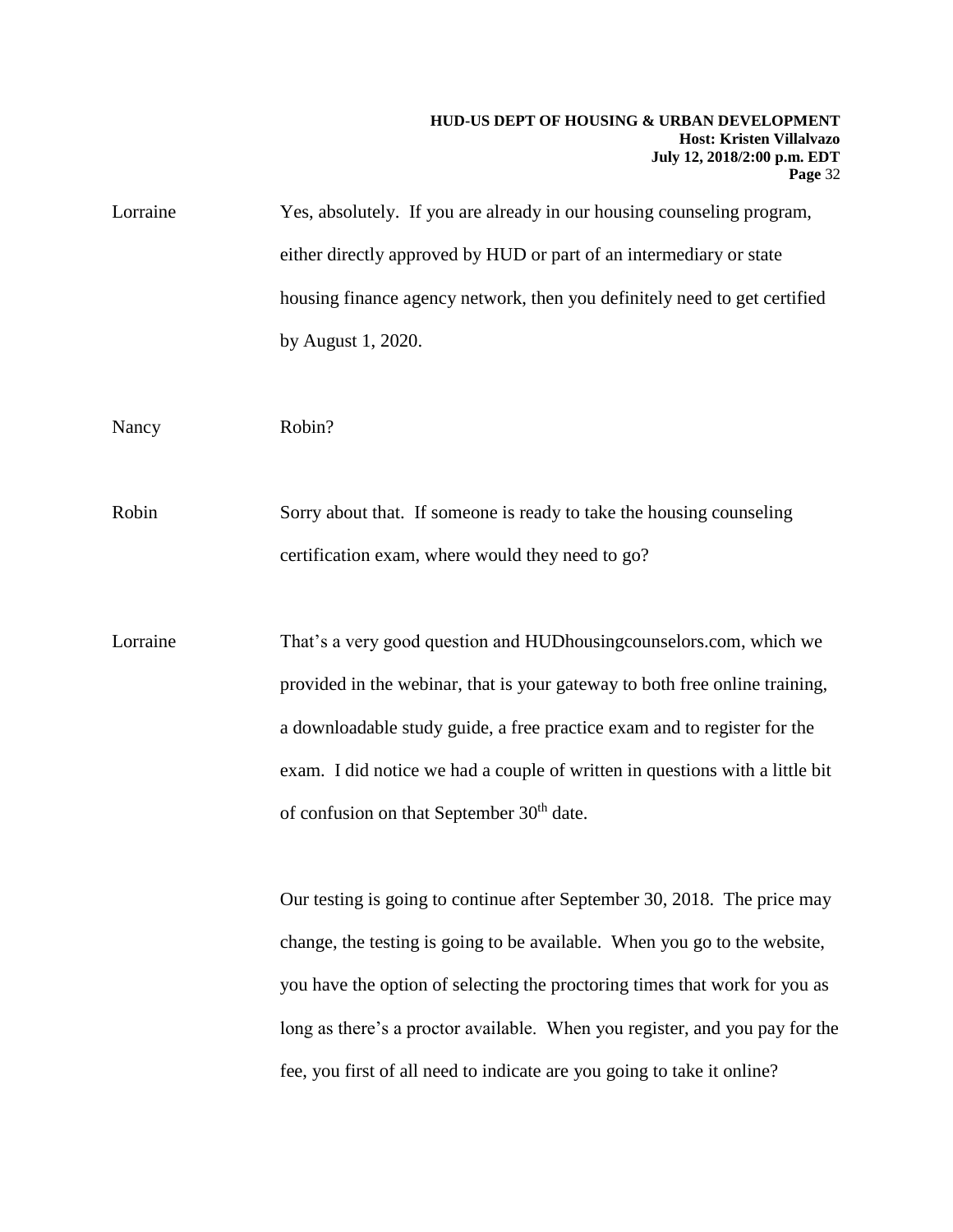In other words, it's going to be through your own equipment or are you going to physically go to a proctoring center. Now, it's really important to note, if you are going to take it online, you need to test your equipment ahead of time. We have a Know Before You Go checklist because you have to have a clean desk, you can't have anything in your cubicle or surrounding area that could possibly be misconstrued as providing you assistance during the test.

We also encourage you to view the video we have posted on the HUD Exchange from Rural Community Assistance Corporation, which also demonstrates what your cubicle needs to look like, but definitely the test is going to be available after September  $30<sup>th</sup>$ . It's up to you if you go ahead and sign up for the exam. You can take it, probably, have times available within the next days or so. It's usually available seven days a week.

We only ask, if you need a reasonable accommodation request under the American with Disabilities Act, you really need to give us at least a 30 day notice and you have to contact the [indiscernible] and explain what assistance you require.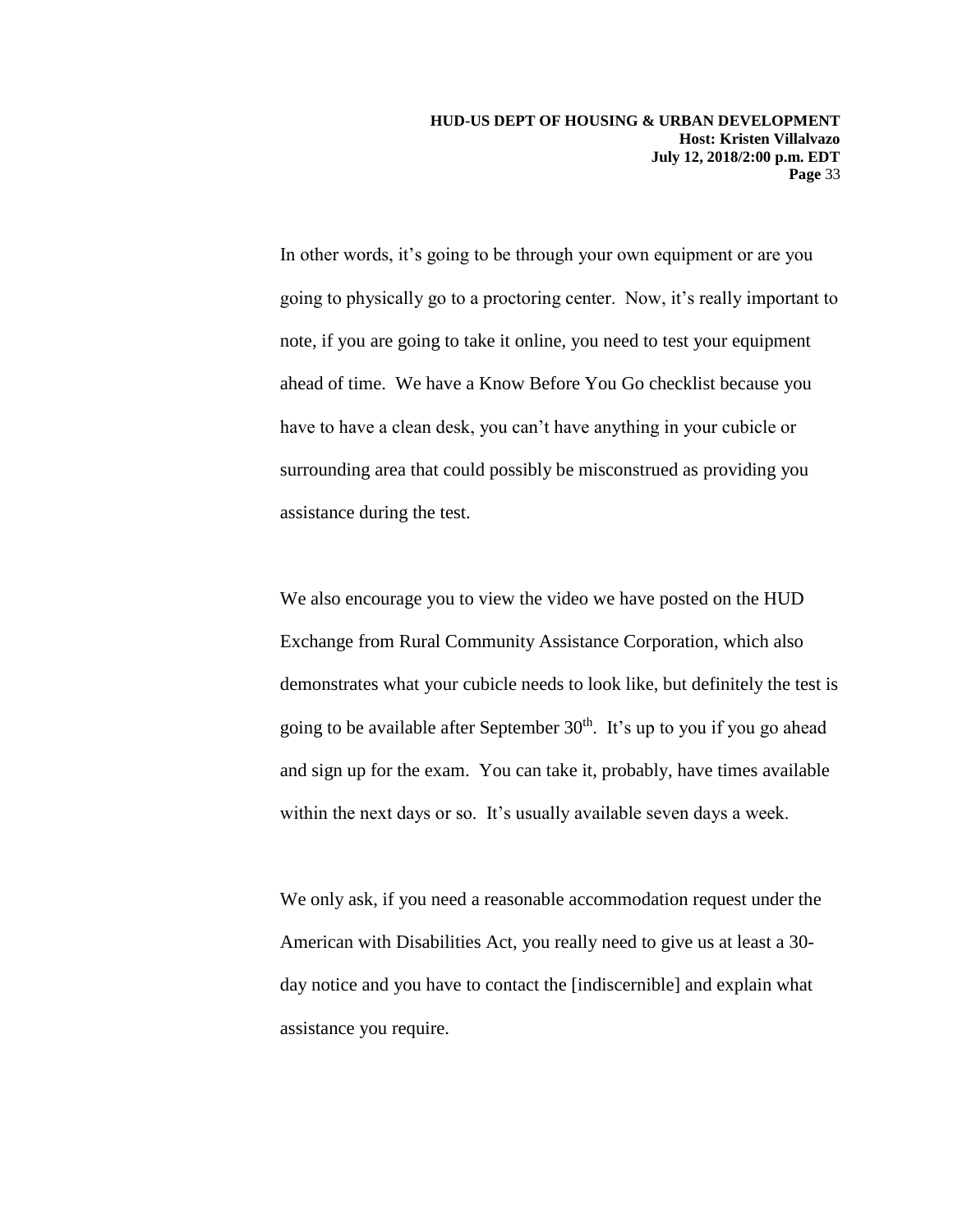Kind of a long-winded answer, do we want to go to the telephone now?

Anice Actually, if we could just—there were a couple of questions about if there is someone who is at an ANC who wants to become a certified ANC, are they able to provide services to their client base? For instance, if it's a PHA, can they provide housing counseling to only PHA residents or do they have to be open to the public at large?

Lorraine That's a very good question and the answer is they need to have open availability. Now, some agencies, for example, have income requirements and that is acceptable. For example, if they only in their charter, only serve low to moderate income families, that would be an option, but they cannot restrict counseling services only to their own clients for their other programs.

Anice Okay. However, if they're funded by FSS, they are technically only allowed to provide those services to FSS participants, so that would be a restriction of that particular grant.

Lorraine Okay.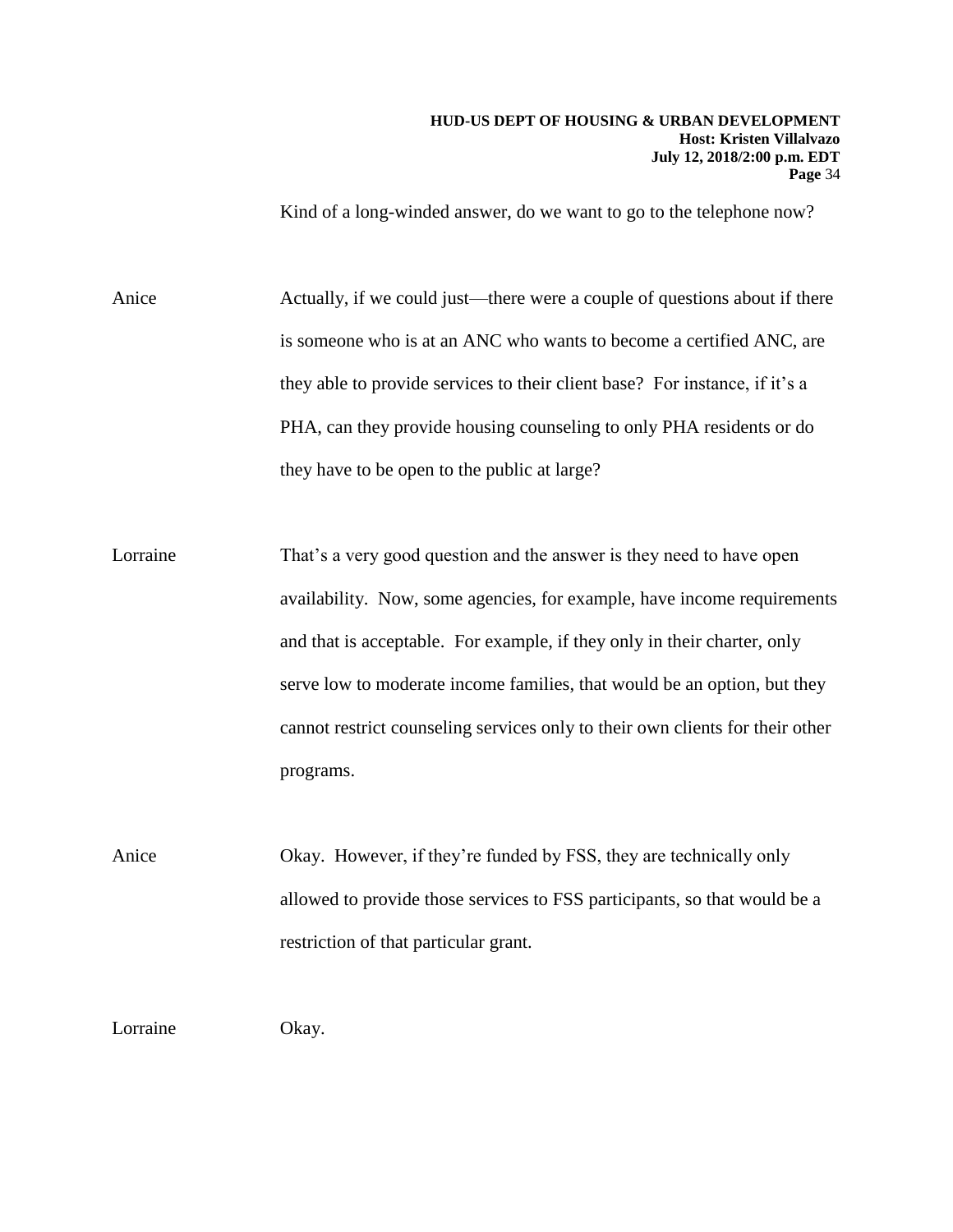| Nancy | Lorraine, I'm just wondering if that maybe needs to be sent to        |
|-------|-----------------------------------------------------------------------|
|       | housing counseling @HUD gov and I wasn't sure if a workplan narrative |
|       | would address a situation such as that.                               |

- Lorraine Yes. I think that's something we're going to have to get back with public housing to discuss a little bit more and we'll definitely keep you posted for the answer on that one.
- Nancy Okay. Do we want to, are we ready to go to the phones? Desha, we're ready to take any phone questions.

Moderator Alright. [Operator instructions]. It'll be just a moment before the first question.

Nancy Anice, do we have any other questions in on your side that we can answer?

Robin This is Robin. One of the questions we did had is, "Are you required to pass the entire test if you only provide homeownership counseling?"

Nancy The answer to that is, yes. The entire test must be passed.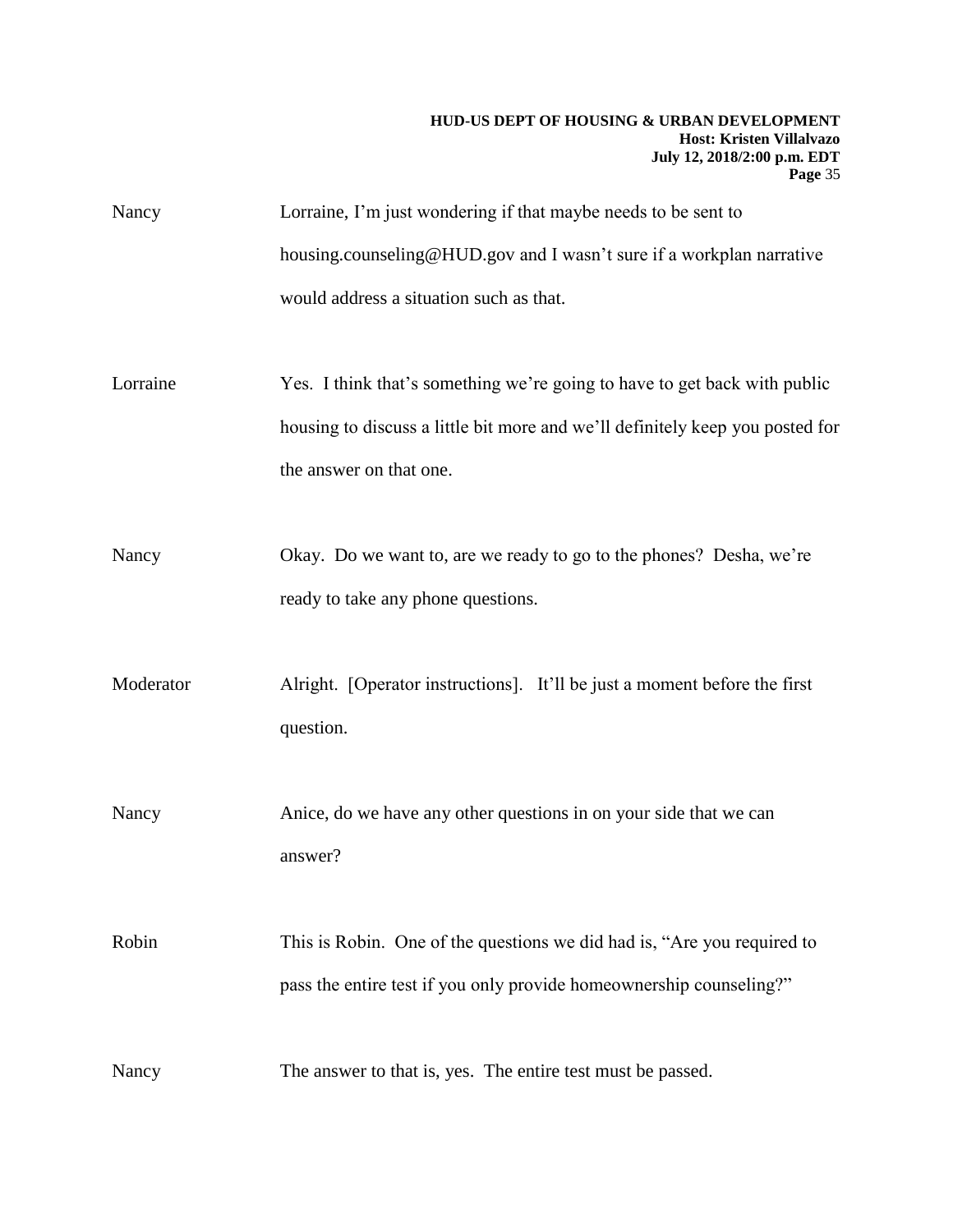Moderator Anice, you have a question from the line of David Sunshine. Please go ahead.

David Yes, I was wondering, I understand from Anice that it's restricted to provide housing counseling services to only people in the FSS program. How does that translate to RAS [ph]? Can they provide it to people in the community as well or is that restricted under that NOFA as well?

Anice RAS coordinators are not permitted under the NOFA to be providing services directly for any services. That's the case with FSS in general with the one exception of housing counseling or homeownership counseling, so under RAS they should be doing all again the coordination of services but not provision of services.

David Right, okay, thank you very much.

Moderator Question will come from the line of Victoria Tolliver [ph]. Please go ahead.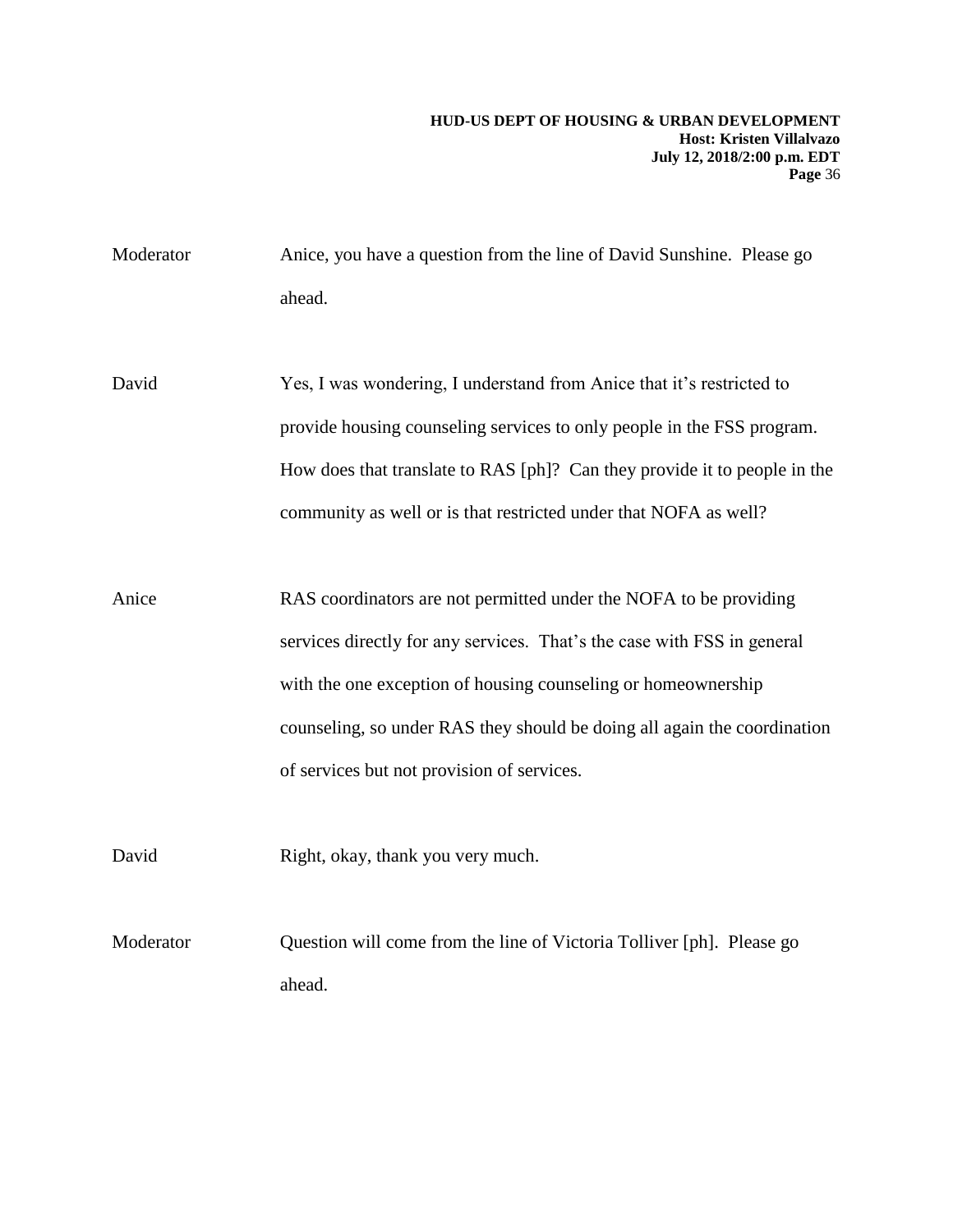- Victoria Yes, I have a question. We were previously a homebuyer counseling agency several years ago. Would that count toward the one-year experience?
- Lorraine Let me answer that, and yes, that is did you participate in our program, or did you just offer housing counseling?

Victoria We received funding through HUD and we participated as a part of the program, but then we scrapped it and we've been using an outside agency, and now we're determining that we need to bring it back in-house, so that's why I'm asking whether your experience several years ago would count.

Lorraine Yes, it would. You would have to submit a new application and basically start the process over but that would definitely count for your experience.

Victoria Okay, thank you very much.

Moderator Next question comes from the line of Sarah Carter. Please go ahead.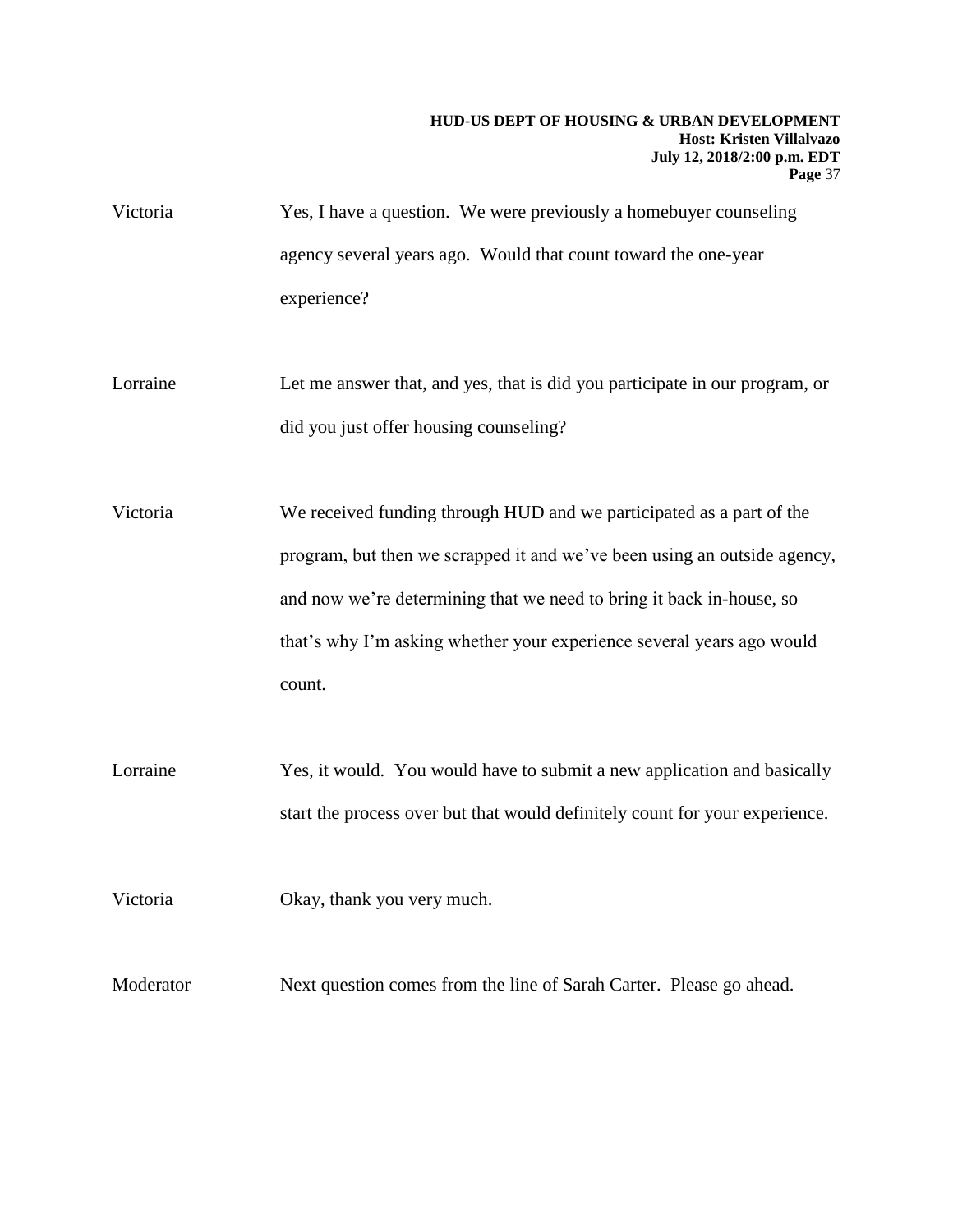Sarah Yes, hi. My question is related to the previous question. Once you have the experience and all of the other qualifications to become a HUD Housing Counseling Agency, how long does HUD take to approve it and make it official that you are a HUD Housing Counseling Agency and how often do you have to update it?

Lorraine I'll answer that one as well. There's no set-in-stone time. We try to process the applications within 60 days, but that's general. It may depend on an agency's individual circumstances. We may need more information, and we have a process outlined to make sure that you meet the eligibility requirements before you actually submit the application.

> As Nancy talked about, we have the eligibility tool. That is really a great place to start and then when you're comfortable and you feel that I think I have met the requirements for approval, you contact us and then we have you work with what we call an application advisor. They'll go with you in more detail about your application.

Then, when you submit it, it doesn't take quite as long because we've already worked with you to make sure you have all the right information.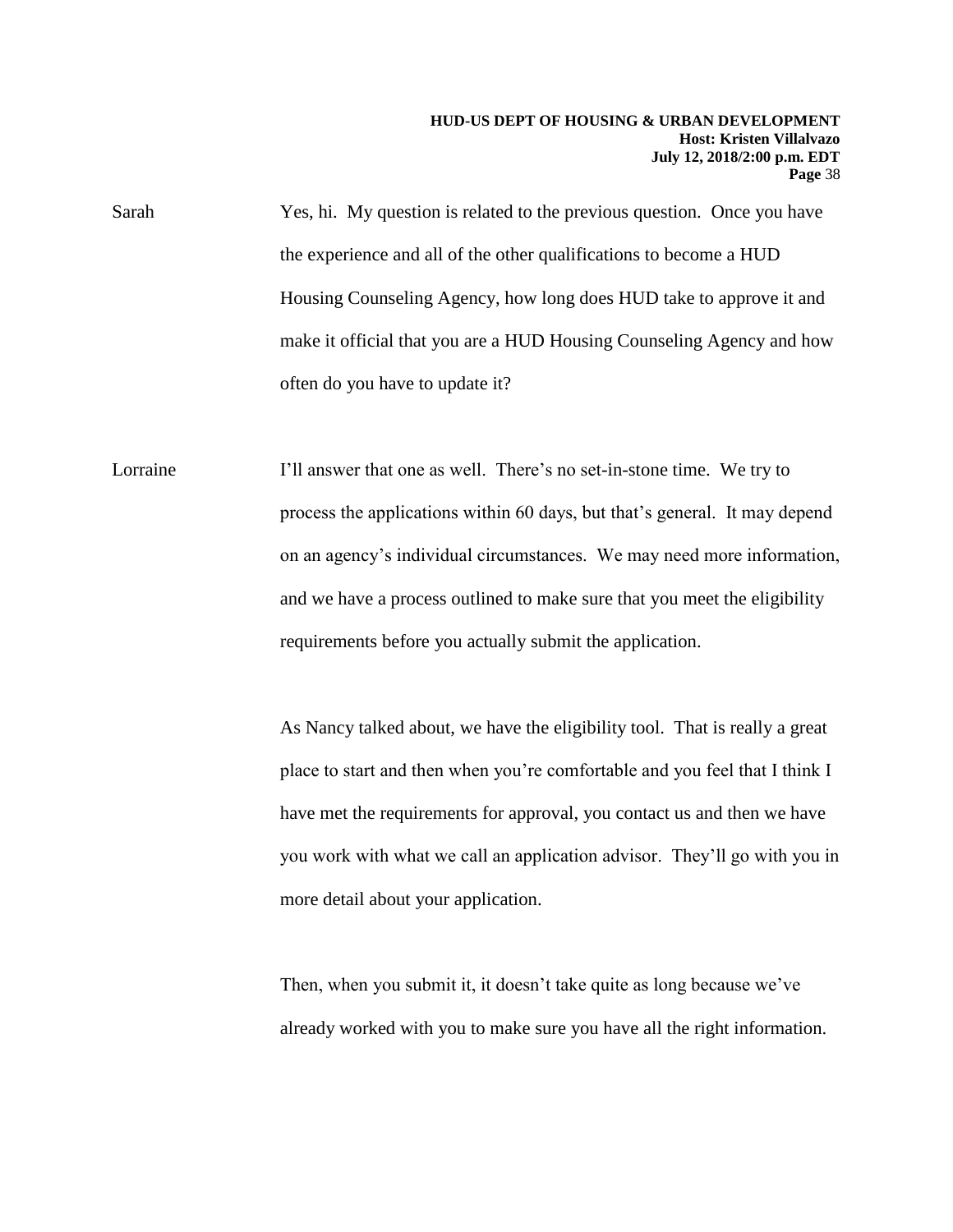Then, again, it's still takes us about 30 to 60 days to go through the process.

Victoria Thank you.

Moderator [Operator instructions.]

Anice I'll also just to take some of the questions that came through, want to clarify, if you're working in an agency that does become a HUD Certified Housing Counseling Agency, not everyone at the agency needs to be a Certified Housing Counselor. There could be lots of different jobs at the agencies, so I was just actually rethinking about the question from the person who said they're a homeless intensive services case manager.

> If you're providing housing counseling, you need to be certified. If you're doing other work at an agency that also provides housing counseling, the agency would need to determine whose job it was to provide the housing counseling, then that person would be certified. I hope that makes sense.

Moderator We do have a question from the line of Alysa White. Please go ahead.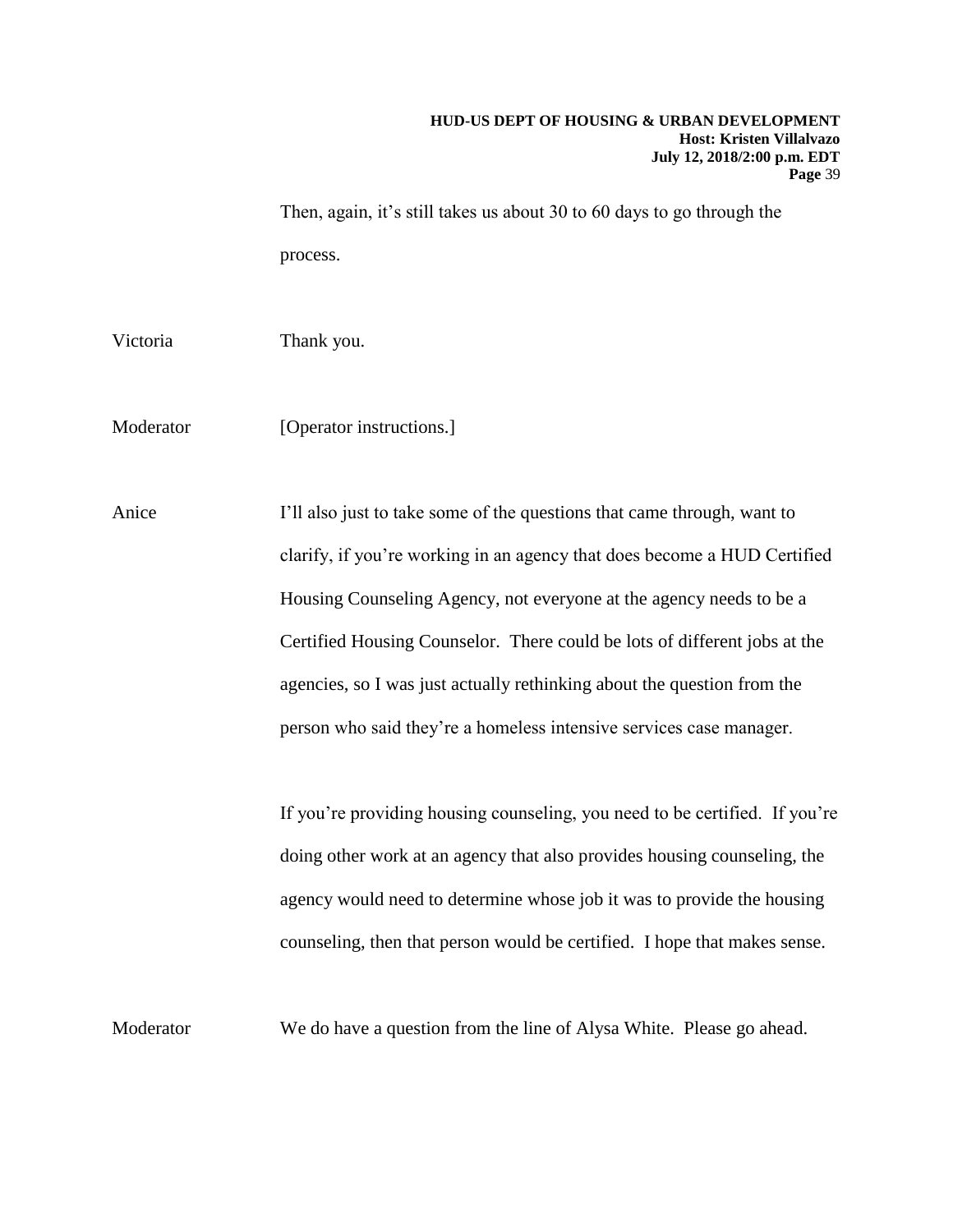Alysa Yes, is there a minimum or maximum number of staff that can be certified as housing counselors, or is it job specific, so if you do the work, then you must be certified and that's as many staff as you have doing that work?

Lorraine I'll handle that question. You need at least one when you're in our HUD housing counseling program, but the amount that you have certified is not limited. It's going to be as many as you need to be able to implement your housing counseling workplan and depending on the volume of clients that you get, but there's certainly no maximum number.

> You can also, for example, we encourage managers to get certified. Even though they may not be practicing housing counseling at the time, it's not limited; however, they don't have to be. Only those staff that are providing direct housing counseling services to clients and overseeing group education, those are the ones that do need to be certified.

Nancy Of course, you should always consider having a back-up because you don't want to turn your clients away. If you have only one counselor certified, and that counselor is out for any length of time, maybe it's a serious illness, you can't stop services that you provide. So, you should always consider having a back-up.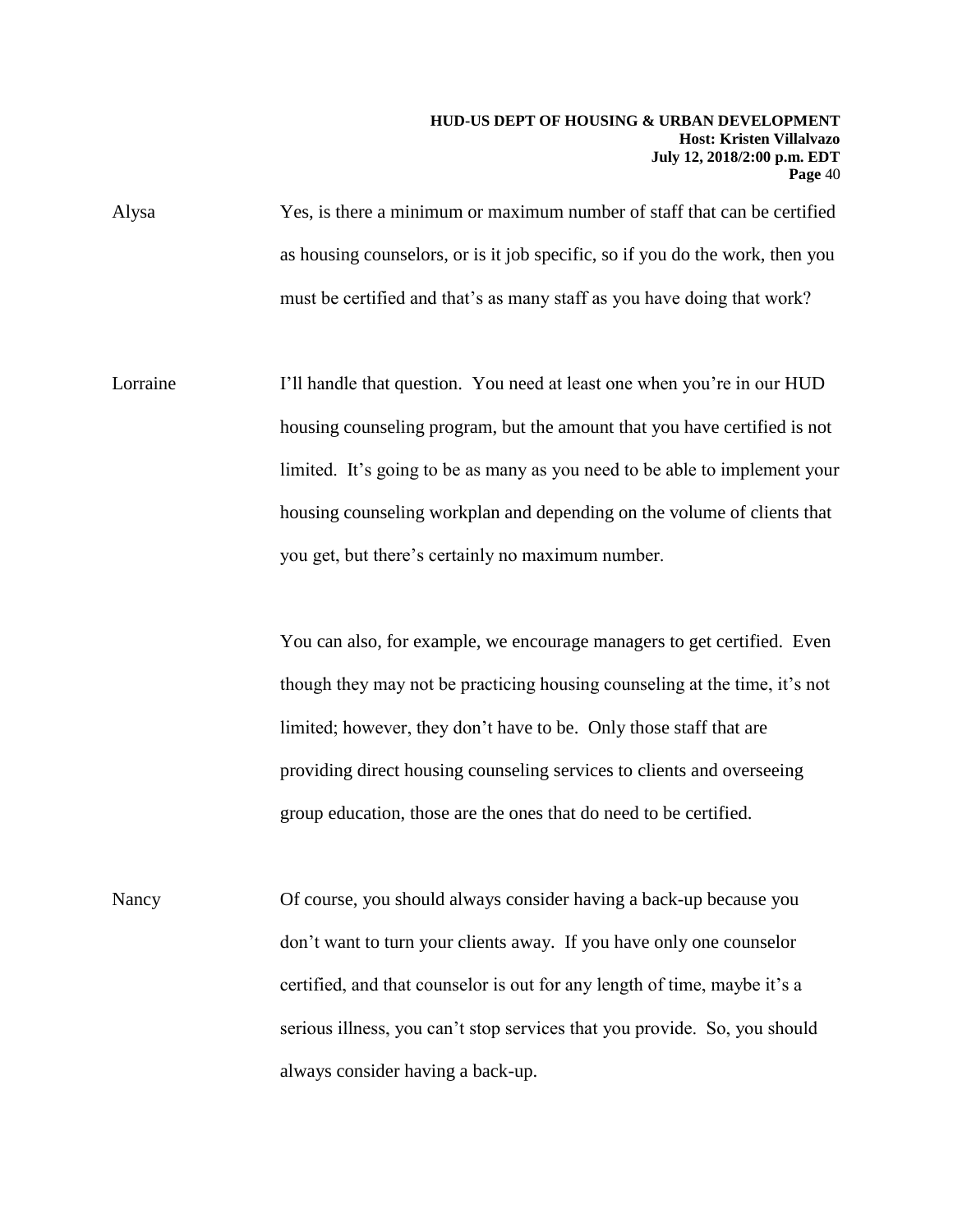|  | Alysa | Thank you. |
|--|-------|------------|
|--|-------|------------|

Robin Then, I have a question here in the question box. "If the FSS program has an agreement with and refers to a HUD housing counseling Program, will the agency be in compliance?"

Nancy If you're using a HUD approved housing counseling agency that has certified counselors providing that counseling, and that's your either formal or informal agreement, then it would meet the definition.

Anice That's actually going to be the case for the majority of FSS programs is that you're going to be referring, because that's what FSS coordinators do. So, I would suggest for FSS coordinators, figure out who your housing counseling agencies are. Invite them to be on your program coordinating committee. Establish a relationship with them, and do those referrals. Again, most likely that's going to be the situation. The situation where the FSS coordinator is actually providing the housing counseling is going to be in the small minority.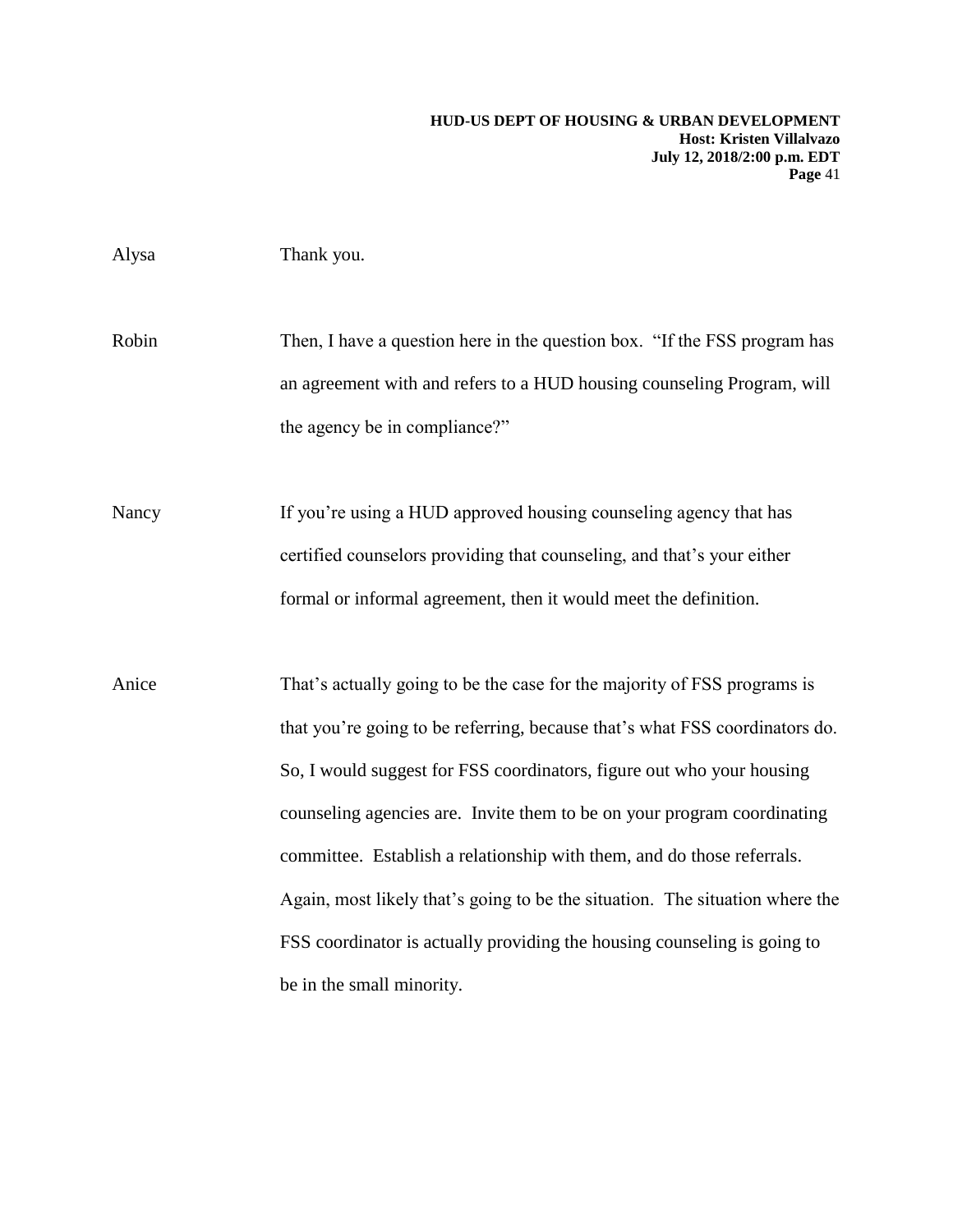Moderator We have a question from the line of Dana Anderson [ph]. Please go ahead.

Dana I had a question. If you have a Section 8 program and a public housing program, and you're a very small housing authority, would this be beneficial to that housing authority to have somebody trained and certified?

Lorraine **Anice**, I don't know what your thoughts are on that. From our perspective, from the Housing Counseling Program perspective, being part of our program does open the door for other benefits for you, primarily in terms of free training from our training partners, better understanding of housing counseling. From my relationship with my housing authority in my community, there's a lot of overlap in what FSS and housing counselors do in terms of financial management and help guiding people towards homeownership.

> I think it really is going to depend on the client volume because to participate in our program, you need to see at least 30 clients, one-on-one, a year. So, if you have a small agency, and you don't have enough resources to devote a housing counselor to seeing at least that many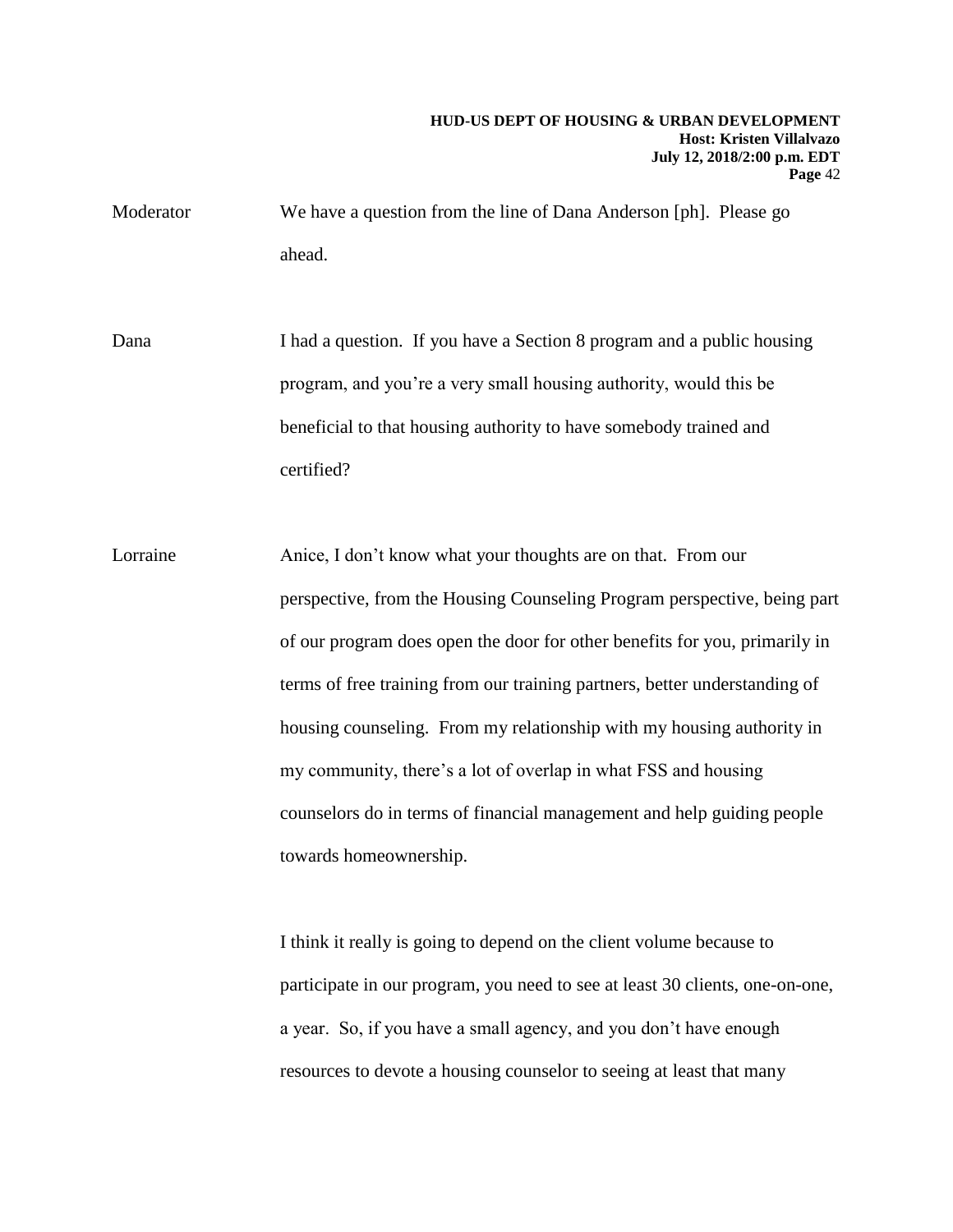clients, that would be about two to three clients a month, then maybe that's not an option. However, if that is feasible, then most definitely, and then you also become eligible for our housing counseling comprehensive NOFA, our grants. We actually just published our NOFA last week if you wanted to take a peek at it and see what kinds of services and activities are eligible under that.

Anice I think the question that was just brought up on the call about having to serve folks who were not FSS participants is a question that we need to get to the bottom of. Again, I would say it's probably a matter of capacity in terms of who has one FSS coordinator at a small housing authority, and they have a small caseload, they may have some excess capacity to also provide the training themselves.

> I'd say in general, if you have an FSS Coordinator that has a caseload of 50, then probably all they can do is manage all of that service coordination and case management, and probably wouldn't have the capacity to actually be providing classes and counseling so it would really depend on the particular situation. If you're really interested, I'm happy to have a one-on-one conversation to talk about the specifics of a certain place. You can just send me an email.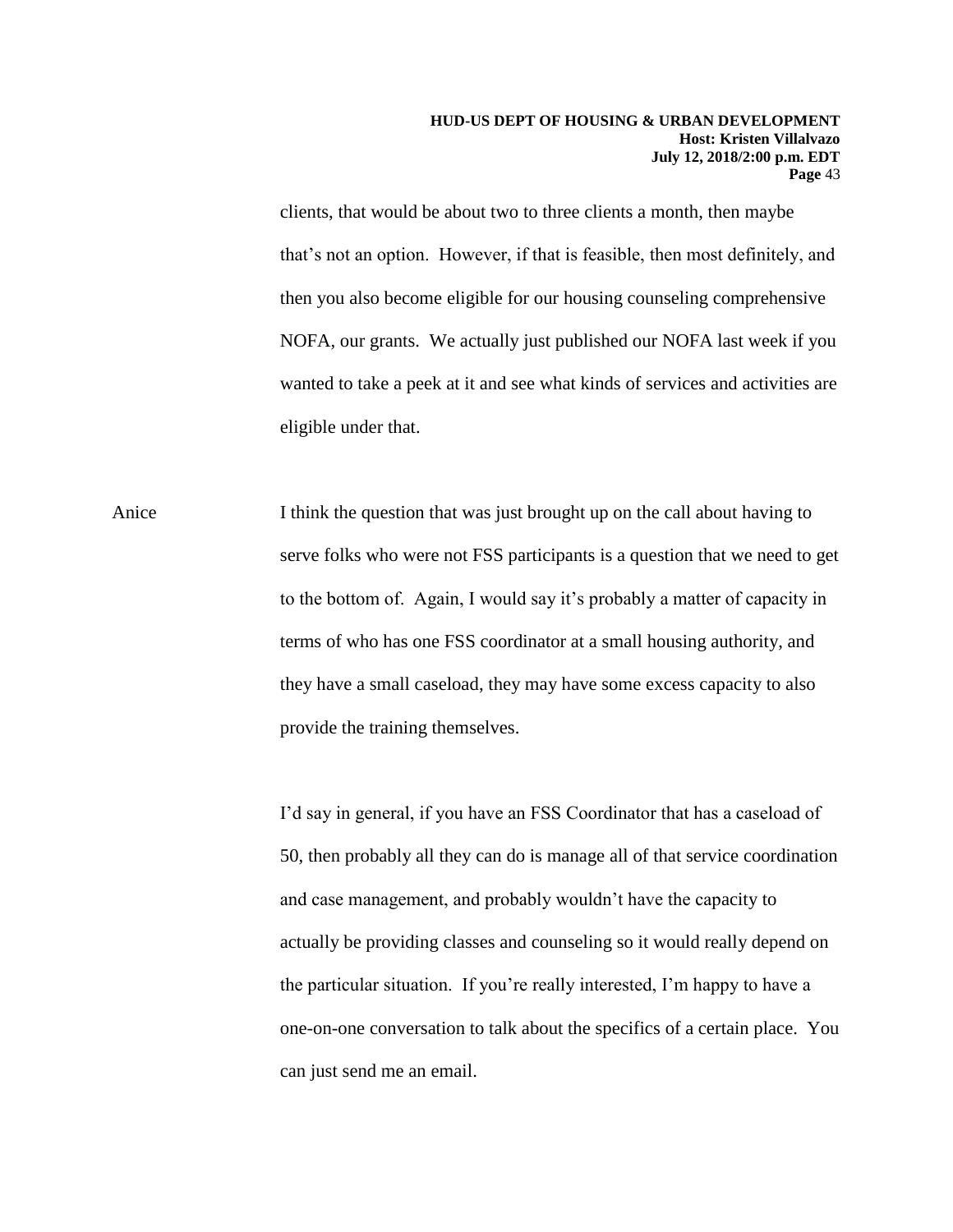| Nancy     | Anice, would you provide your email address. I don't think we have it    |
|-----------|--------------------------------------------------------------------------|
|           | here.                                                                    |
|           |                                                                          |
| Anice     | Oh, sure, it's first name, A-N-I-C-E dot S dot Chenault, so my last name |
|           | C-H-E-N-A-U-L-T at HUD.gov, or actually if you just send it to           |
|           | anice@hud.gov, it gets to me too.                                        |
|           |                                                                          |
| Moderator | Okay, we do have a question from the line of Lilly Ortz [ph]. Please go  |
|           | ahead.                                                                   |
|           |                                                                          |
| Lilly     | Yes, hi. Can you hear me?                                                |
|           |                                                                          |
| Lorraine  | Yes.                                                                     |
|           |                                                                          |
| Lilly     | Okay, my question is, we provide housing counseling services. If we      |
|           | become HUD approved, do we have to open it to the general public or can  |
|           | we still be just for clients and residents?                              |
|           |                                                                          |
| Lorraine  | Yes, and that's something that we talked about a little bit earlier too. |
|           | Under the regulations of the housing counseling program, you can't       |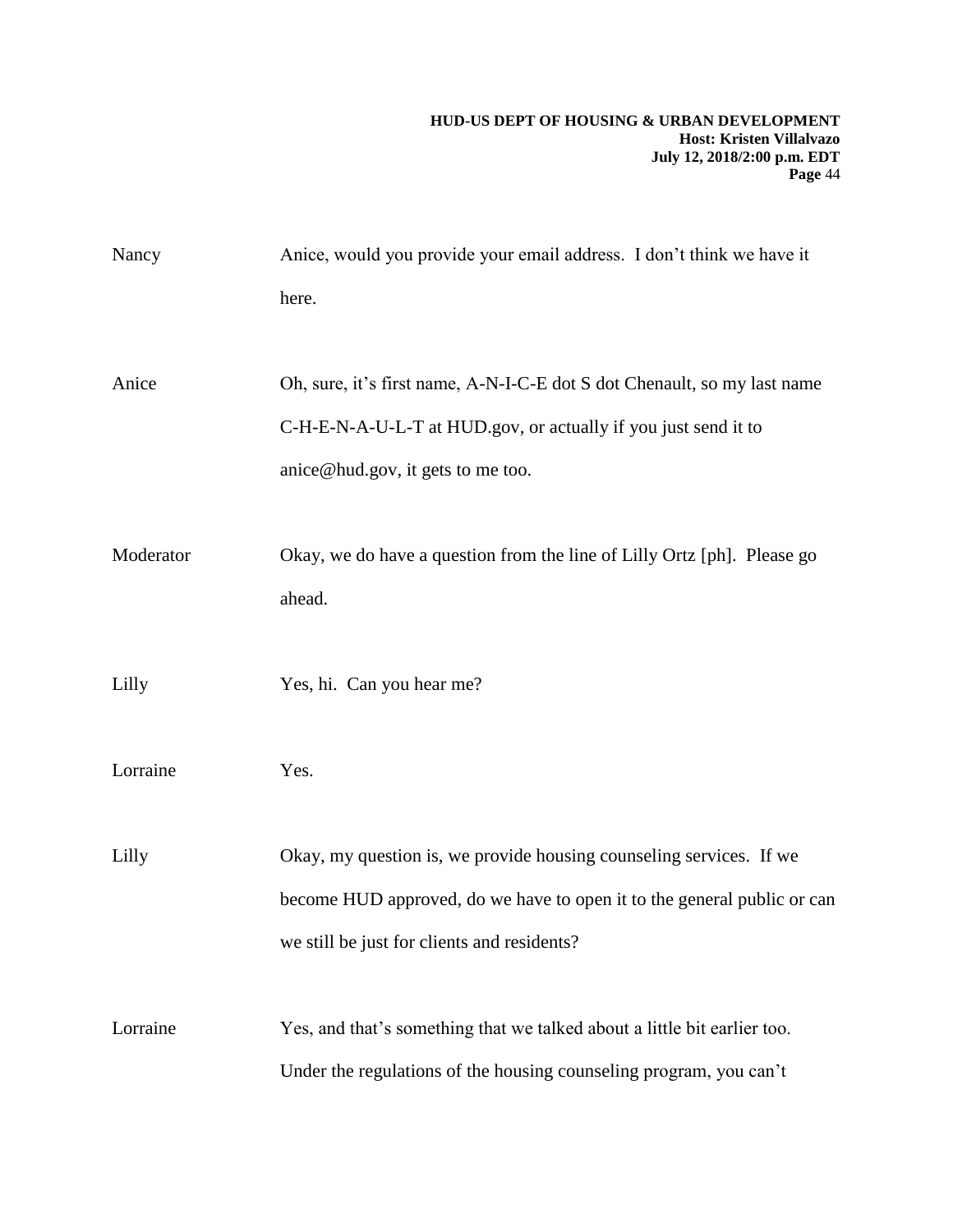restrict to your own agency clients; however, FSS and RAS do have different requirements. So, we're not giving the final word on that until we research a little bit more.

Lilly Okay.

Lorraine What would be really helpful is if you sent us an email to housing.counseling@hud.gov, everyone that's interested in the answer to that question. When we do a little bit more delving into it, we can get you an answer.

Lilly Yes, because that will go into what money's going to be paying for that, the funding, because it's not going to be for clients, so we couldn't use PHA or Section 8, it would have to be funded a different way, right?

Lorraine It would have to be funded through a different source. I can understand that.

Lilly Okay, thank you.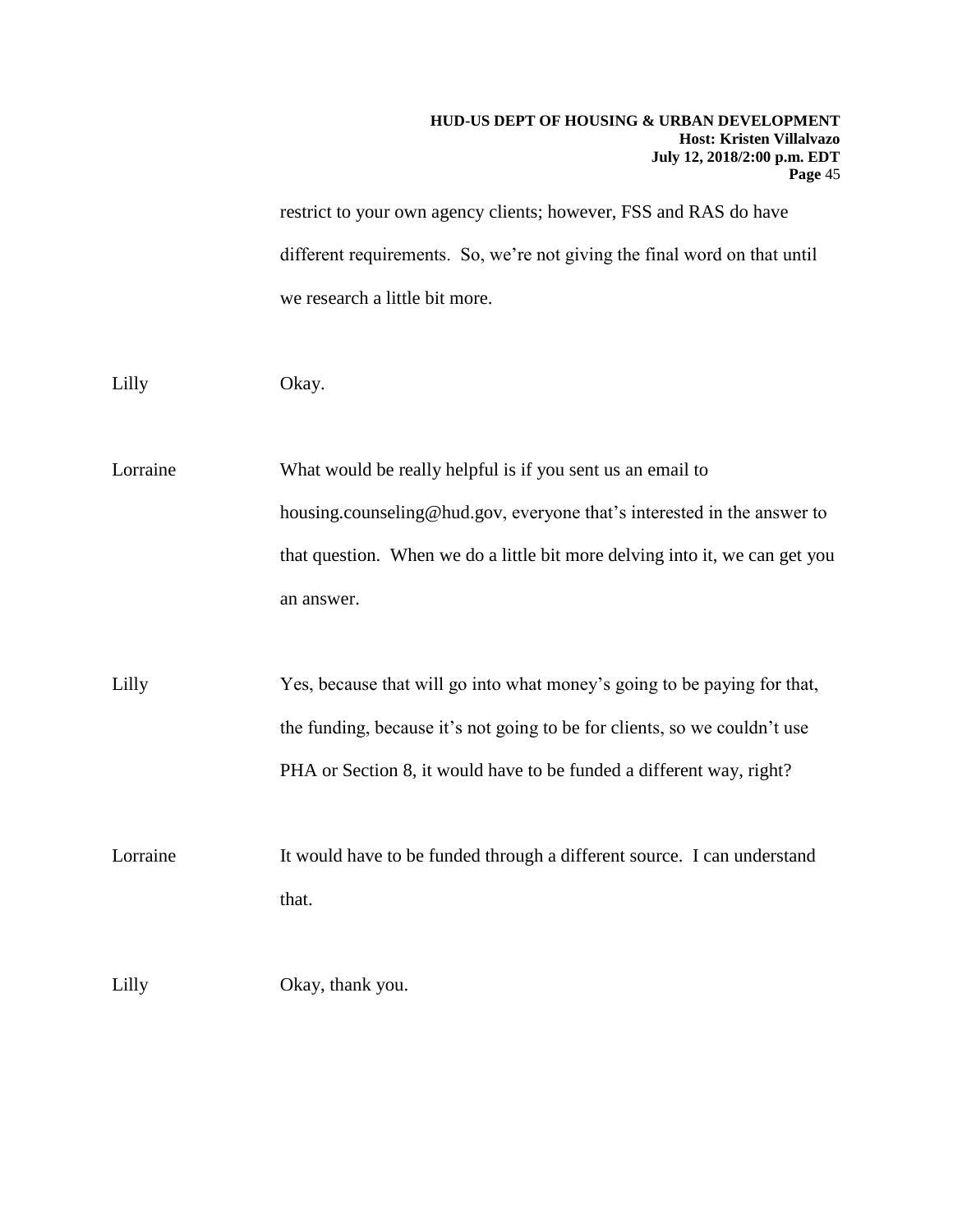| Moderator | We have a question from the line of Tomika Beloch [ph]. Please go<br>ahead.                                                                                                                                                                                                          |
|-----------|--------------------------------------------------------------------------------------------------------------------------------------------------------------------------------------------------------------------------------------------------------------------------------------|
| Tomika    | Hi, could you hear me?                                                                                                                                                                                                                                                               |
| Lorraine  | Yes.                                                                                                                                                                                                                                                                                 |
| Tomika    | Yes, I was wondering basically when the FSS coordinator is certified with<br>50 or more participants, would it be along the guidelines of HUD for the<br>FSS coordinator to actually facilitate that group if it's a group versus one-<br>on-one?                                    |
| Anice     | Again, it's a matter of capacity of the coordinators. Really, it depends on<br>the place, it depends on other staff, if you have more than one FSS<br>coordinator. There's nothing that says you can't. The question is, just<br>does it make sense for your agency and your person. |
| Tomika    | Oh, okay, thank you.                                                                                                                                                                                                                                                                 |
| Moderator | We have another question from the line of David Sunshine. Please go<br>ahead. David, your line is open. You might have your line muted.                                                                                                                                              |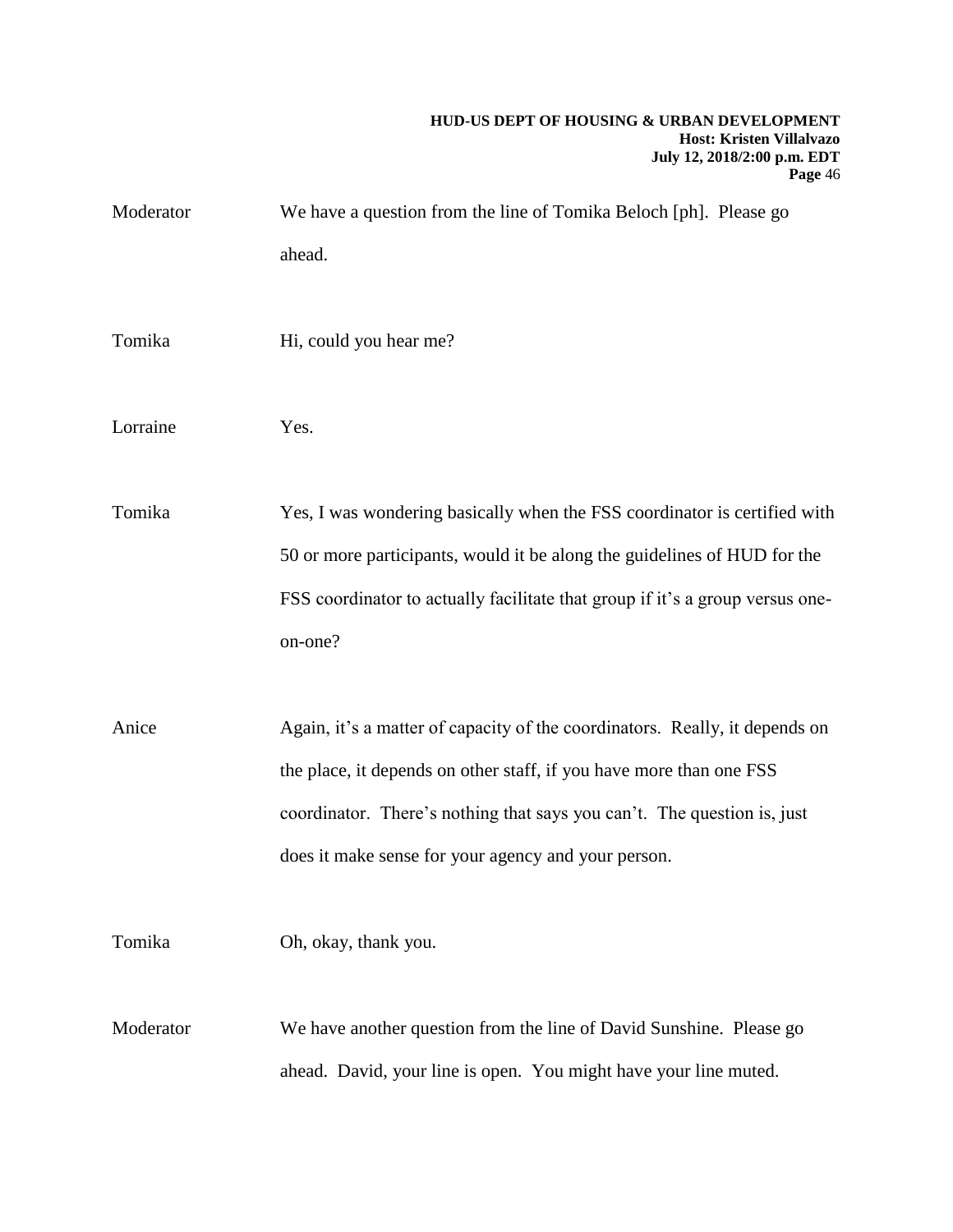| David     | I'm sorry. I was muted. I was wondering if Anice would be able to let us |
|-----------|--------------------------------------------------------------------------|
|           | know when the FSS grant's coming out. It's a little off-topic, but-      |
| Anice     | Oh, David, I was wondering when someone was going to ask. Nice try.      |
|           | Unfortunately, no, I can't say. We're working on it now. OMB is          |
|           | working on it, so hopefully soon.                                        |
| David     | It was worth a shot, thank you.                                          |
| Anice     | Yes.                                                                     |
| David     | Okay, bye.                                                               |
| Moderator | [Operator instructions.]                                                 |
| Lorraine  | While we're waiting, Robin, do we have any other written in questions?   |
| Anice     | Robin, I think you're muted.                                             |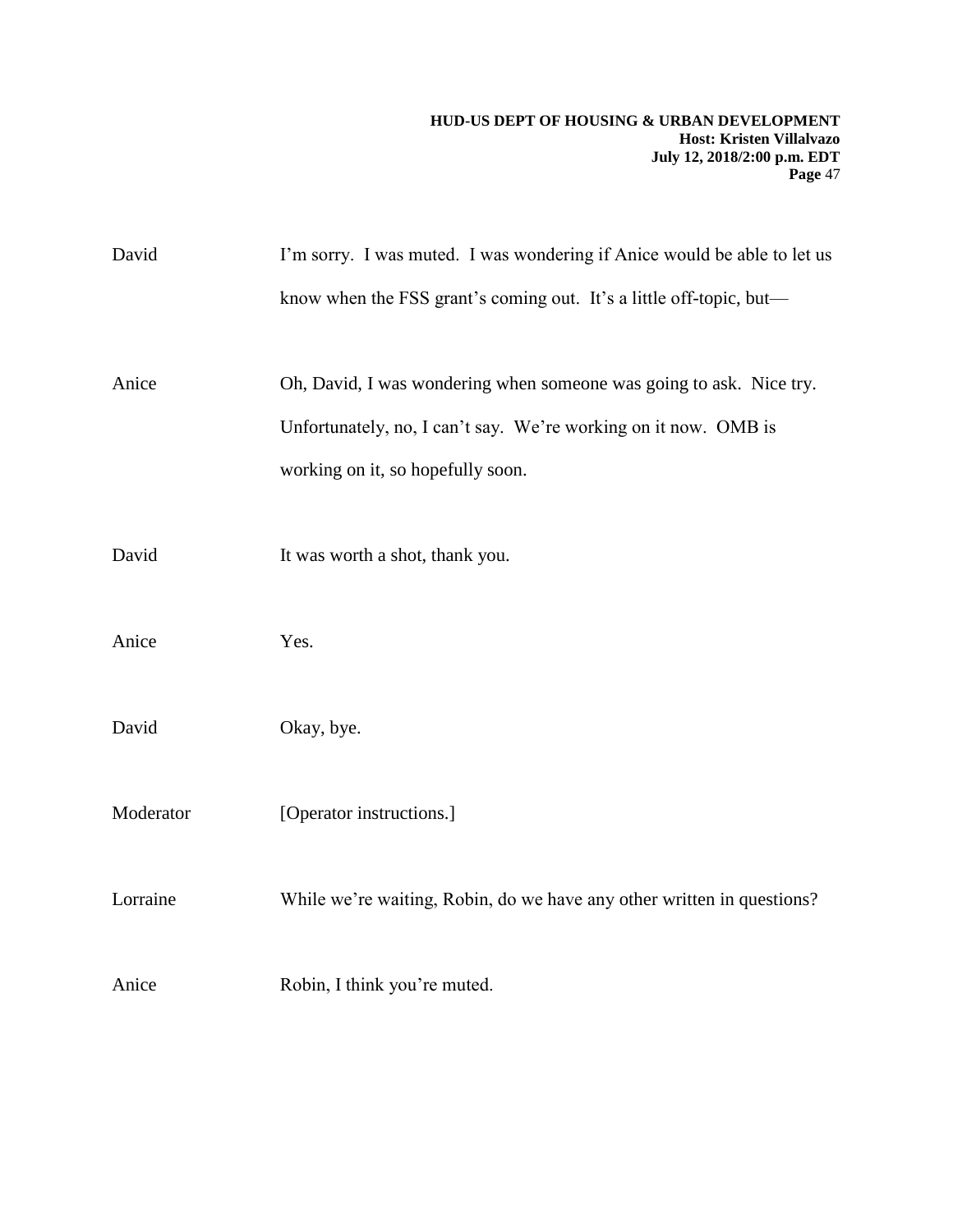Robin Yes, you are correct. "Would each counselor in the agency need to see 30 clients to meet the 30-client requirement for agencies?"

Lorraine No, that's per agency, not per counselor. That's 30 one-on-one housing counseling, not education clients.

Robin I'm looking through my questions again. Someone wanted to know when the housing counseling certificates are going to be available. I do want to let people know that if you have taken the certification exam, and passed the exam, those certificates are available in FHA Connection, and I would be happy to help anyone get those certificates or locate those certificates in FHA Connection.

Moderator We do have a question from the line of Bernoa Henryan [ph], sorry if I pronounced that wrong.

Bernoa It's correct, Bernoa. It's Bernoa, and it's correct. My question really is concern about the fees. I know you said that if the agency is certified, they have to open it up and be a public housing authority to everyone. I know if we're doing it in-house, there's not a fee that we would charge our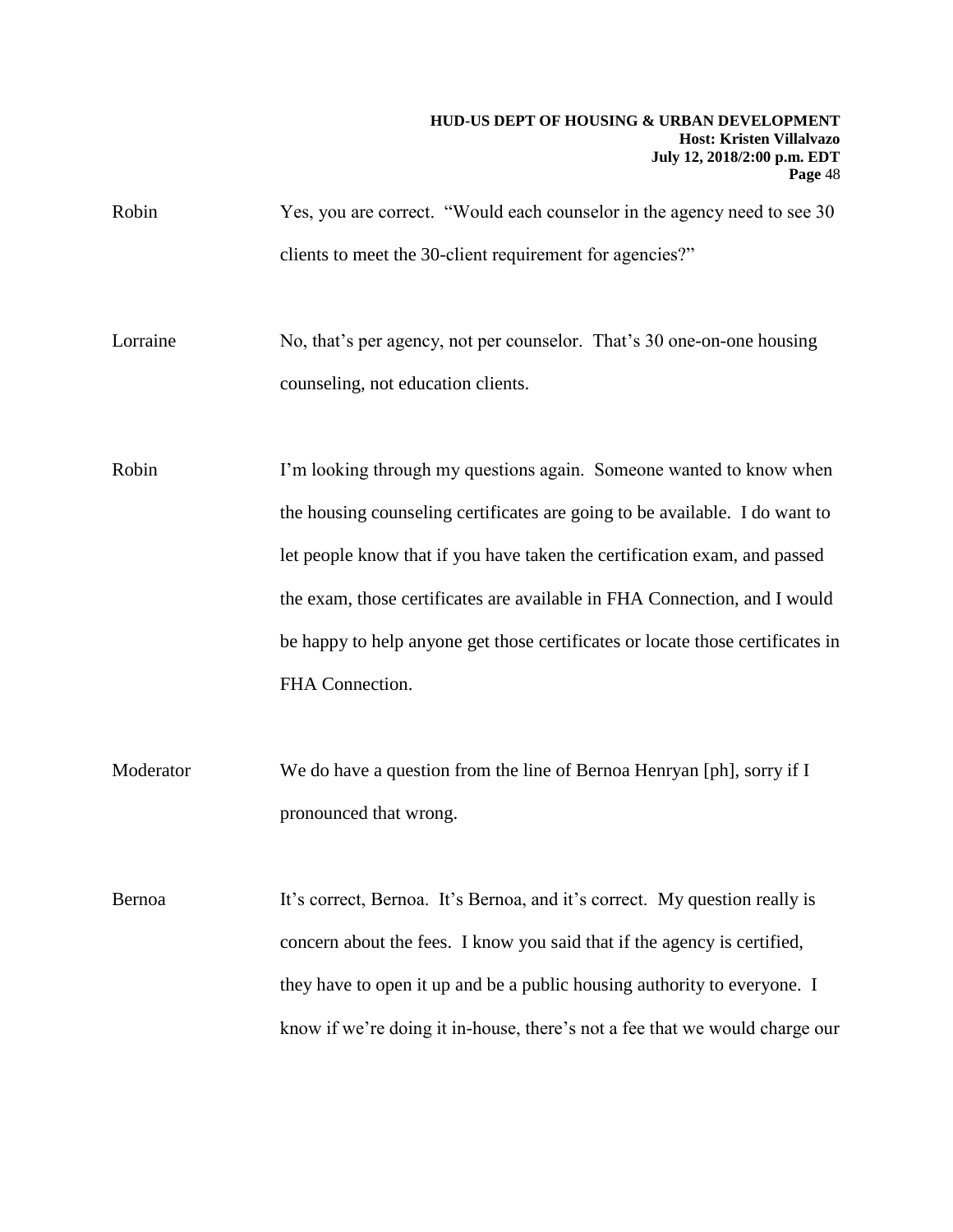people, but if we open it up to the general public, would you be able to generate a fee, or charge a fee, I should say?

Lorraine That is, yes. We do have some guidelines for the fee schedule. Let me clarify first, you cannot charge fees for mortgage default counseling or homeless counseling, but pre-purchase, yes. You can charge fees that are based on your costs and reasonable and customary for the area. Another possibility is if you're part of the housing counseling program network, there are a couple of online homebuyer education classes that clients will pay a fee to participate in, and then the agency will get a part of that fee as well. So, yes, in general, fees are allowable. You would have to explain to HUD in your work plan the fees that you would charge, and be able to explain how you developed those fees and how they compare to what other agencies were charging in the area.

Bernoa Okay, because at this time, we're really dong more referral and working with a network of HUD approved agencies, but sometimes their classes and times are not conducive always to our clients. So, we were going down that path to see whether or not it was going be worthwhile for us to actually become a counseling agency.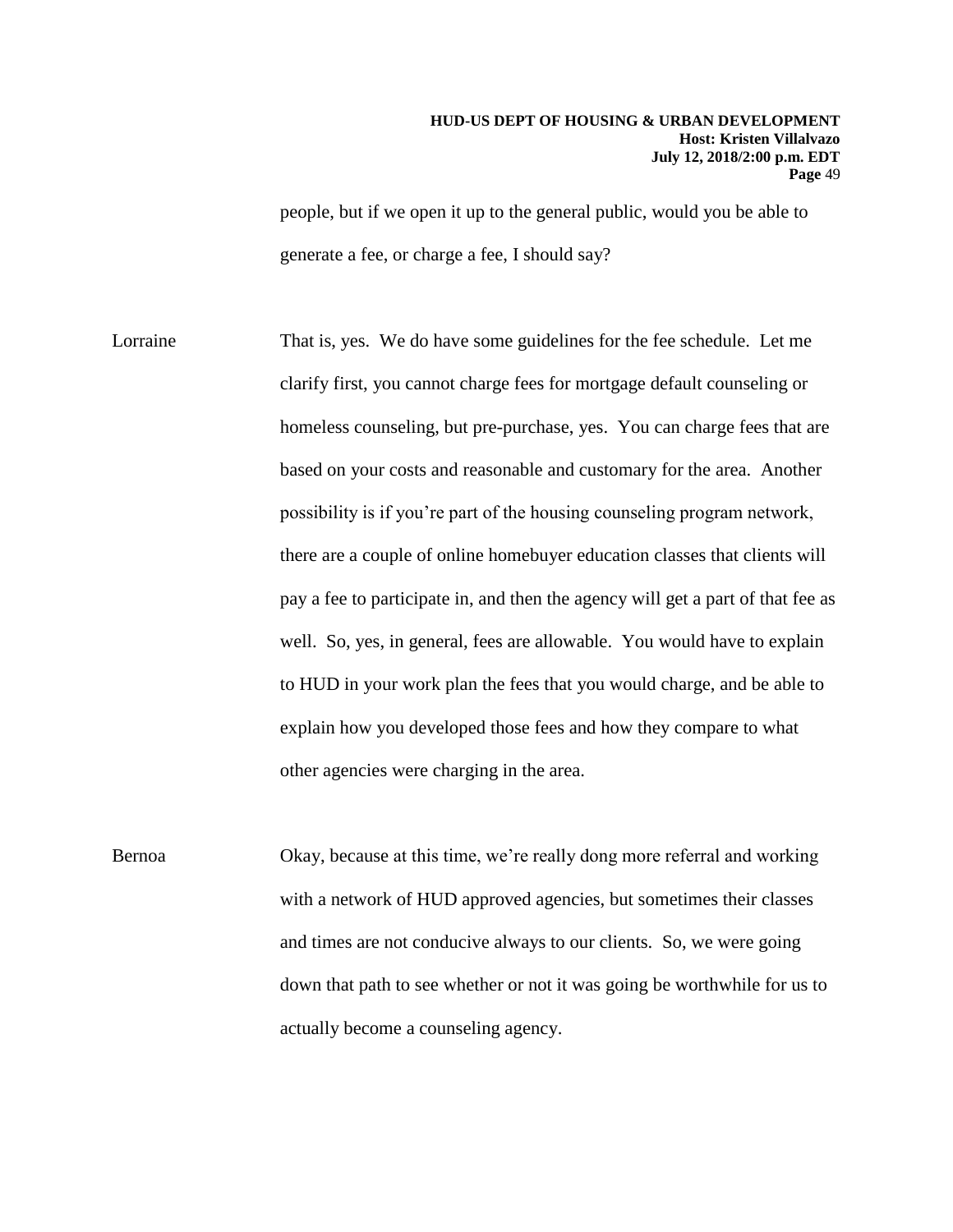| Lorraine  | Okay, and you can also charge fees for the homebuyer education class if   |
|-----------|---------------------------------------------------------------------------|
|           | you hold those in person as well.                                         |
|           |                                                                           |
| Bernoa    | Okay, thank you.                                                          |
|           |                                                                           |
| Robin     | I have a question here. "Can an FSS coordinator meet with clients to      |
|           | assist with budgeting and credit repair without being an approved housing |
|           | counselor?"                                                               |
|           |                                                                           |
| Anice     | Those activities are not specific to housing counseling.                  |
|           |                                                                           |
| Moderator | We have a question from the line of Ruth Shermerhorn. Please go ahead.    |
|           |                                                                           |
| Ruth      | Hi, can you hear me?                                                      |
|           |                                                                           |
| Lorraine  | Yes.                                                                      |
|           |                                                                           |
| Ruth      | Okay, we went to the website, hudexchange.info/housingcounseling to       |
|           | find the list of HUD programs covered by housing counseling               |
|           | certification, and I don't see any list out there.                        |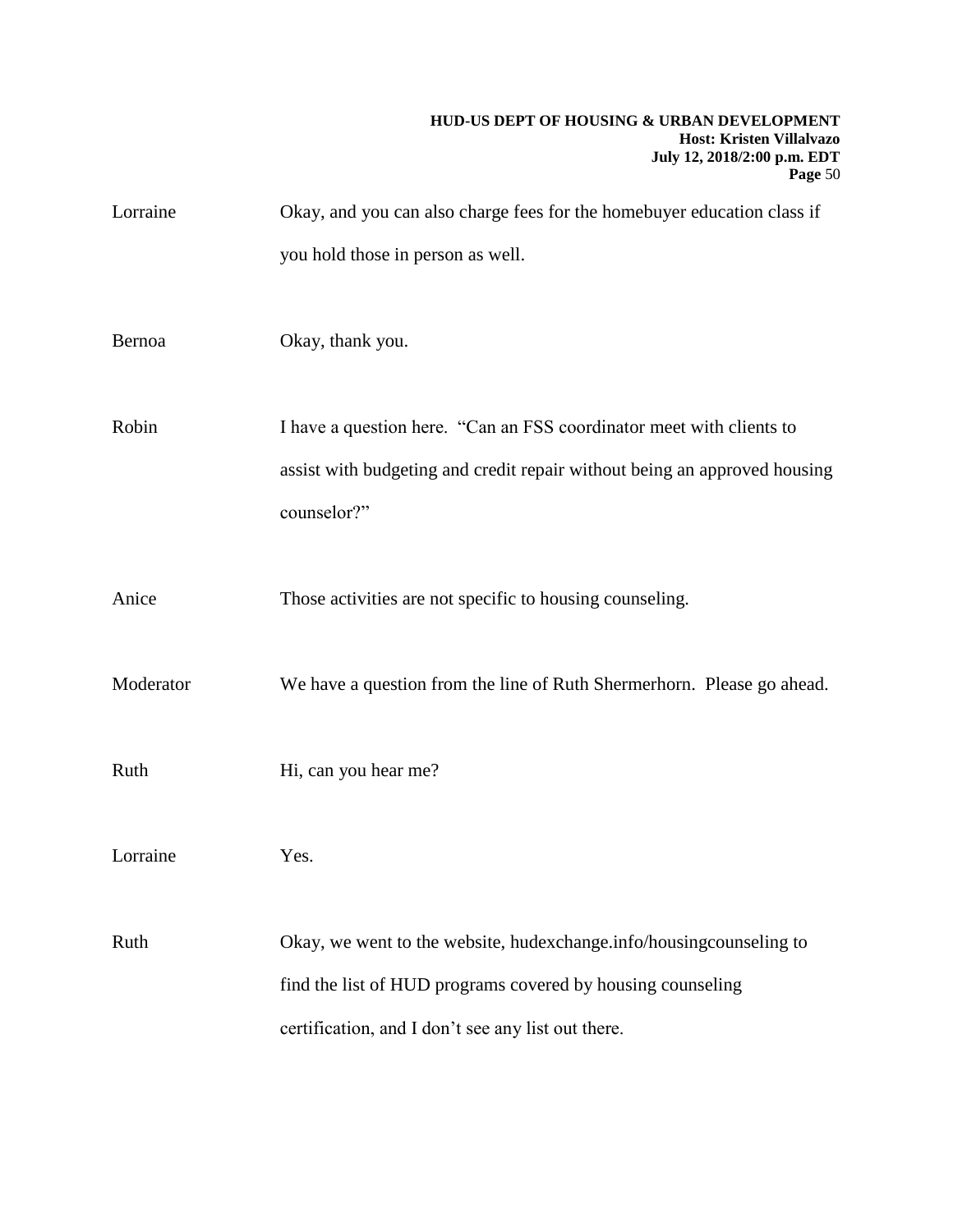| Nancy    | I believe you have to click on the find a housing counselor link in the top                                                                                                                                                     |
|----------|---------------------------------------------------------------------------------------------------------------------------------------------------------------------------------------------------------------------------------|
|          | right hand of that page.                                                                                                                                                                                                        |
| Ruth     | To find the programs?                                                                                                                                                                                                           |
| W        | She's looking for the programs that fall into Public and Indian Housing. Is<br>that the one you're talking about?                                                                                                               |
| Ruth     | Right, because we're a public housing authority, but we don't have a<br>Section 8 program, and we don't have FSS, that sort of thing. So, we're<br>just looking to see if this even pertains to us. Do we have to do it or not? |
| Nancy    | I'm sorry, I'm looking for the website. I thought we had it in the<br>presentation, the four-page document that coves the programs. I know we<br>had it.                                                                        |
| Lorraine | I think it might be under the resources. If you want to go to the HUD<br>Exchange-                                                                                                                                              |
| Nancy    | Oh, here it is. It is under hudexchange info/housing counseling. Is that<br>where you went?                                                                                                                                     |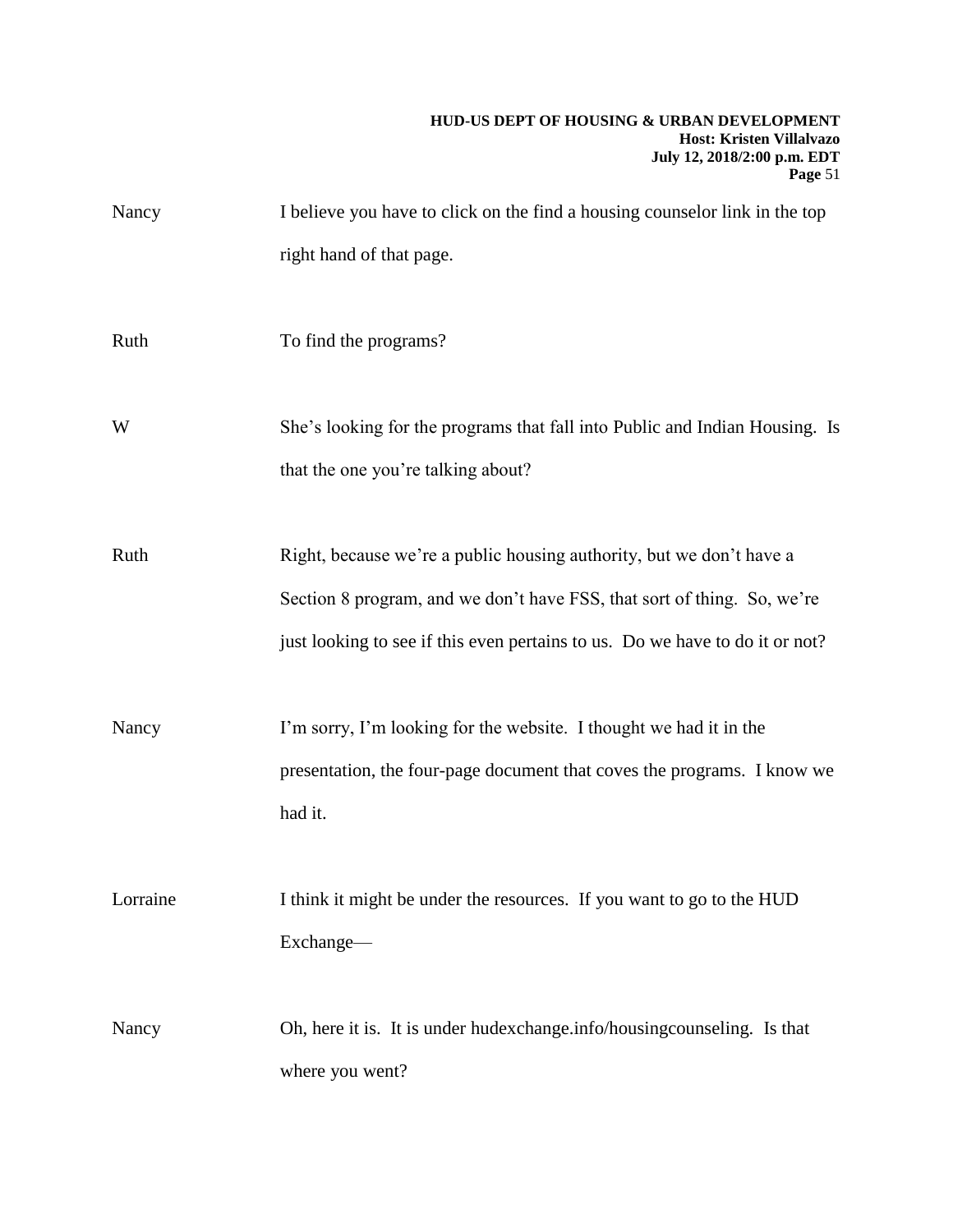| Ruth     | Yes, that's where we went.                                                                                                                                                                                          |
|----------|---------------------------------------------------------------------------------------------------------------------------------------------------------------------------------------------------------------------|
| Nancy    | Okay, so the list of programs covered by HUD Housing Counseling<br>Certification is not there.                                                                                                                      |
| Lorraine | You have to go to the certification web page. That's our gateway web<br>page, and I don't know, Nancy, if you can open that up.                                                                                     |
| Nancy    | Okay, let me see if I can get there. Okay, I have it on the screen. Can you<br>see it?                                                                                                                              |
| Lorraine | Okay, that's the FAQs. That's one way. If you go back to housing<br>counseling, go back to there. Robin, please help me. It's going to be on<br>the right hand side, right, under housing counselors certification. |
| Robin    | Correct. Click on that first link under housing counselor certification.                                                                                                                                            |
| Ruth     | Yes.                                                                                                                                                                                                                |
| Nancy    | Here it is, list of programs covered by the final rule, on the right hand side.                                                                                                                                     |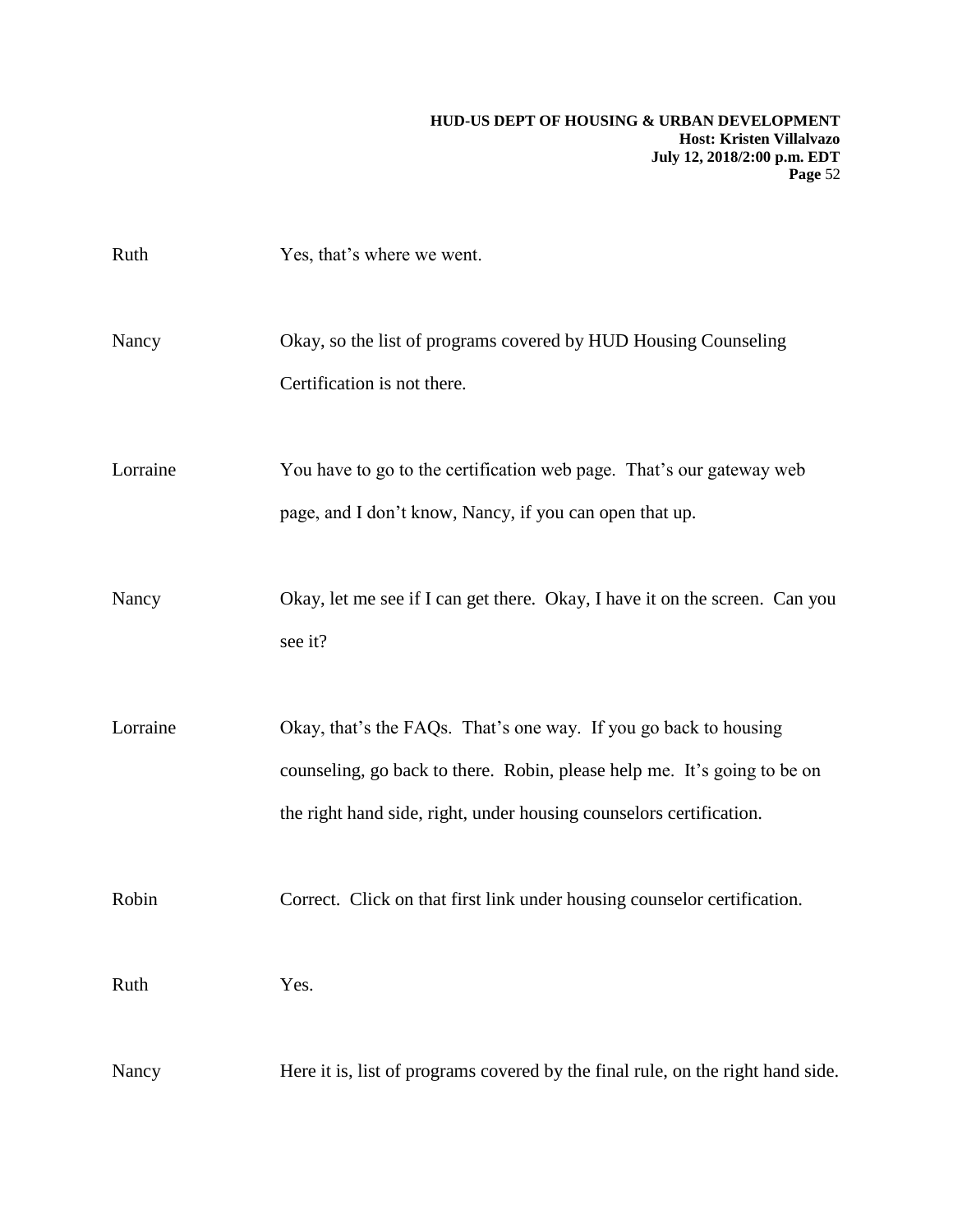| Robin | Correct.                                                                                                                                                                                                                                                                                                                                                                                                          |
|-------|-------------------------------------------------------------------------------------------------------------------------------------------------------------------------------------------------------------------------------------------------------------------------------------------------------------------------------------------------------------------------------------------------------------------|
| Nancy | I hope the audience is following.                                                                                                                                                                                                                                                                                                                                                                                 |
| Ruth  | Okay, it's on the left side?                                                                                                                                                                                                                                                                                                                                                                                      |
| Nancy | No, it was on the right side, [indiscernible]. Okay, let me go back in a<br>new screen. Okay, starting with the housing counseling page, on the right<br>hand side, it's the third blackened area written out and it says, housing<br>counselor certification. The very first link under that, you click on that. It<br>brings you to the page where it says, everything you need to know about<br>certification. |
| Ruth  | Yes, we'll find it.                                                                                                                                                                                                                                                                                                                                                                                               |
| Nancy | Okay.                                                                                                                                                                                                                                                                                                                                                                                                             |
| W     | Thank you.                                                                                                                                                                                                                                                                                                                                                                                                        |
| Ruth  | All right, thank you.                                                                                                                                                                                                                                                                                                                                                                                             |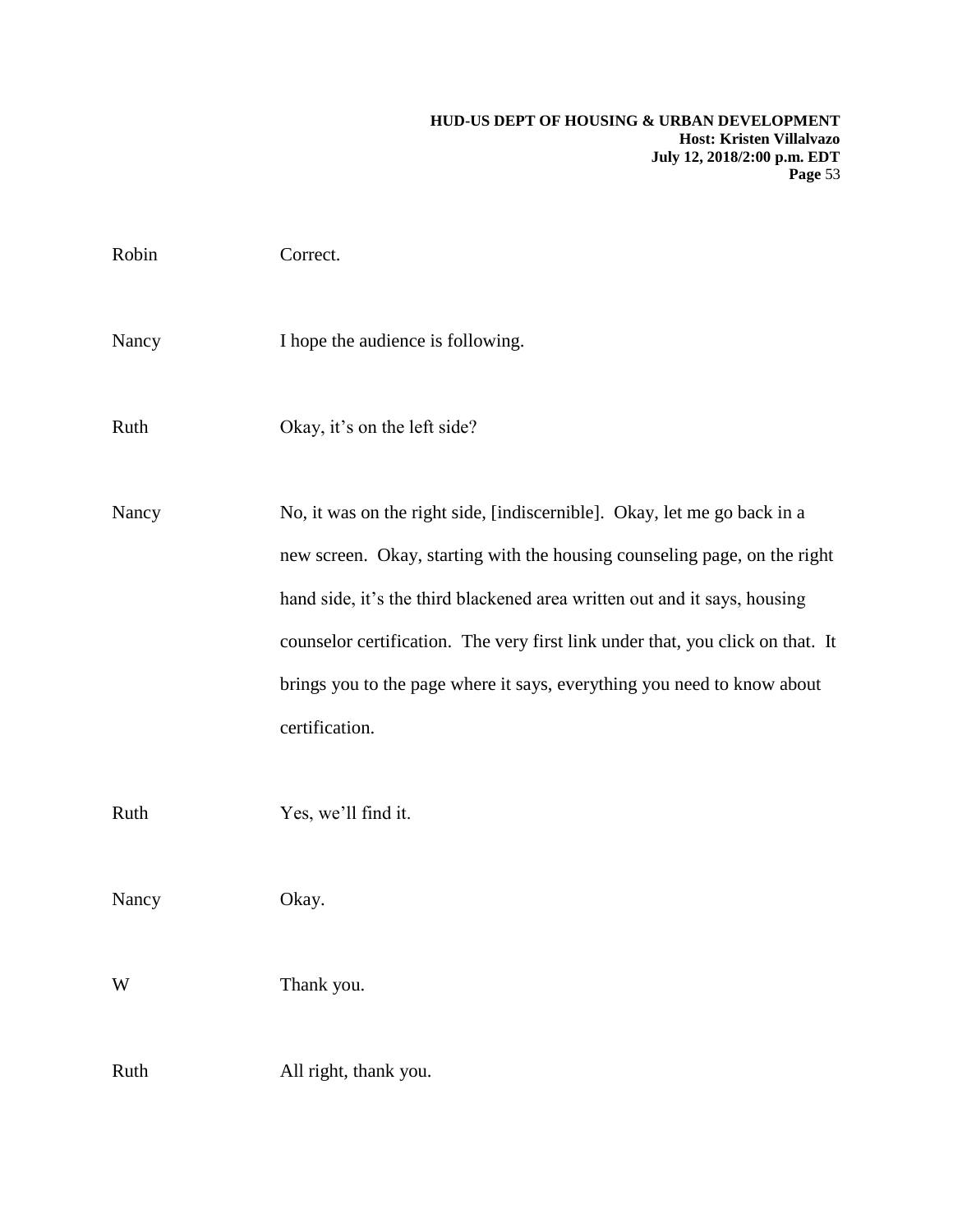| Nancy     | You're welcome.                                                                                                                                                                                                                                                                                                                                                                                                             |
|-----------|-----------------------------------------------------------------------------------------------------------------------------------------------------------------------------------------------------------------------------------------------------------------------------------------------------------------------------------------------------------------------------------------------------------------------------|
| Lorraine  | Okay, I think we have time for one more question.                                                                                                                                                                                                                                                                                                                                                                           |
| Moderator | There are no other questions on the phone line at the moment. Sorry, we<br>do have one actually that came up. Sorry if I pronounce this wrong.<br>Twila Betha [ph], Please go ahead.                                                                                                                                                                                                                                        |
| Twila     | Hi, can you hear me? This is Twila Betha.                                                                                                                                                                                                                                                                                                                                                                                   |
| Lorraine  | Yes, we can hear.                                                                                                                                                                                                                                                                                                                                                                                                           |
| Twila     | Great, I'm wondering how to become a HUD approved agency. We're a<br>new organization and we're a faith-based organization, and we don't make<br>the 2020 deadline. To me, even right now, to become a HUD approved<br>agency, you have to have been doing counseling for a year, but after 2020,<br>you can't do HUD housing counseling. How would you get to become a<br>HUD approved counseling agency after that point? |
|           |                                                                                                                                                                                                                                                                                                                                                                                                                             |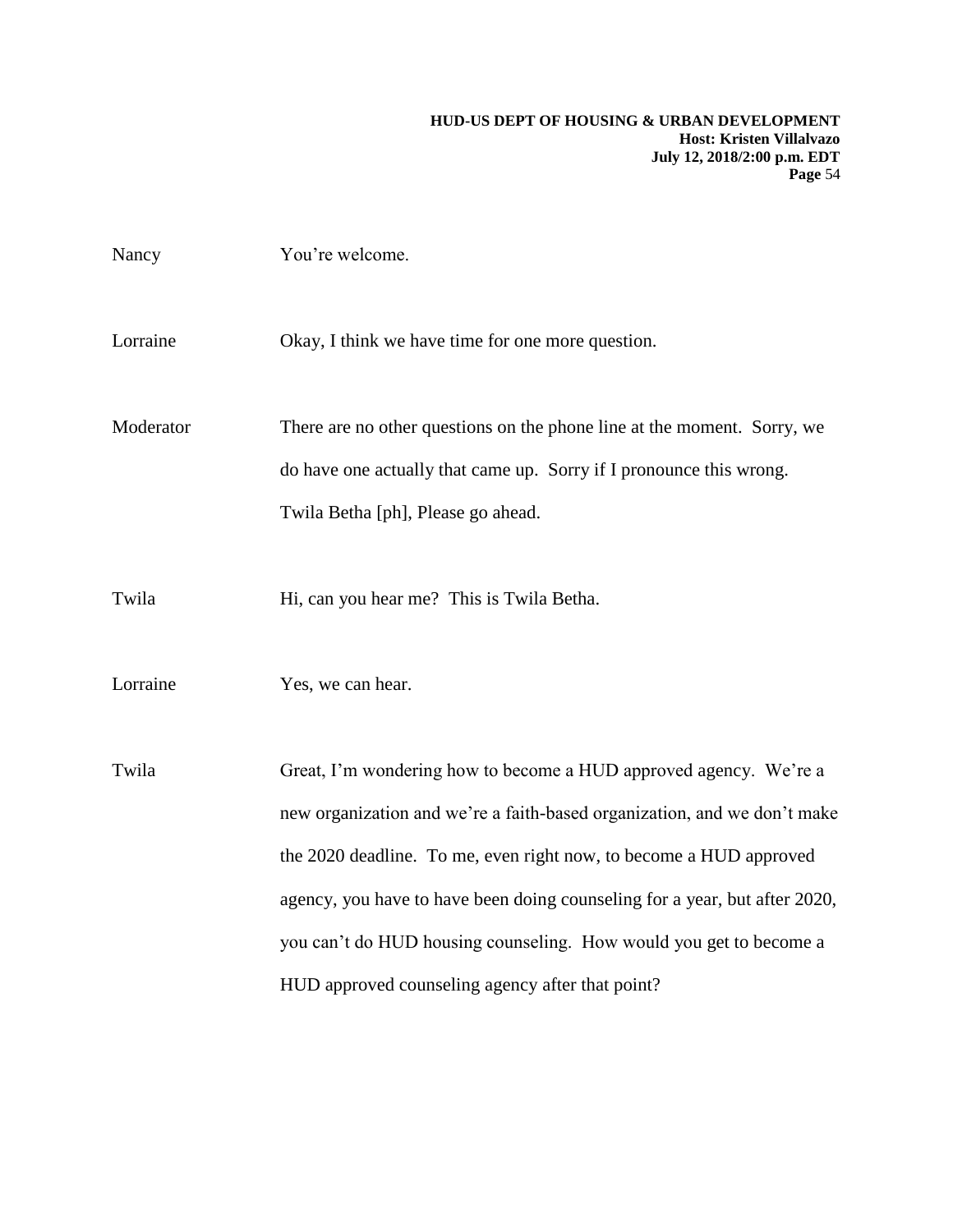Lorraine That's a good question that we're grappling with internally. I don't have a specific answer for you now except that we are working on it. If you're operating outside of any covered HUD program, then you can continue to have a housing counseling program until you meet that one-year requirement. The challenge would be if you were operating with a covered HUD program, then you would have to be using Certified Housing Counselors, or you would have to refer your clients to agencies that are already in our program.

Twila Okay, well, I guess I'll look back to see what happens because I was just thinking, well how do we grow, and if more faith-based organizations come to me, say okay I see how you got yours started, how do I refer them, or even if we are late getting our start, what will we do after that point?

Lorraine Yes, and the key is making sure you're not offering the housing counseling that's required under or provided in connection with any specific HUD program.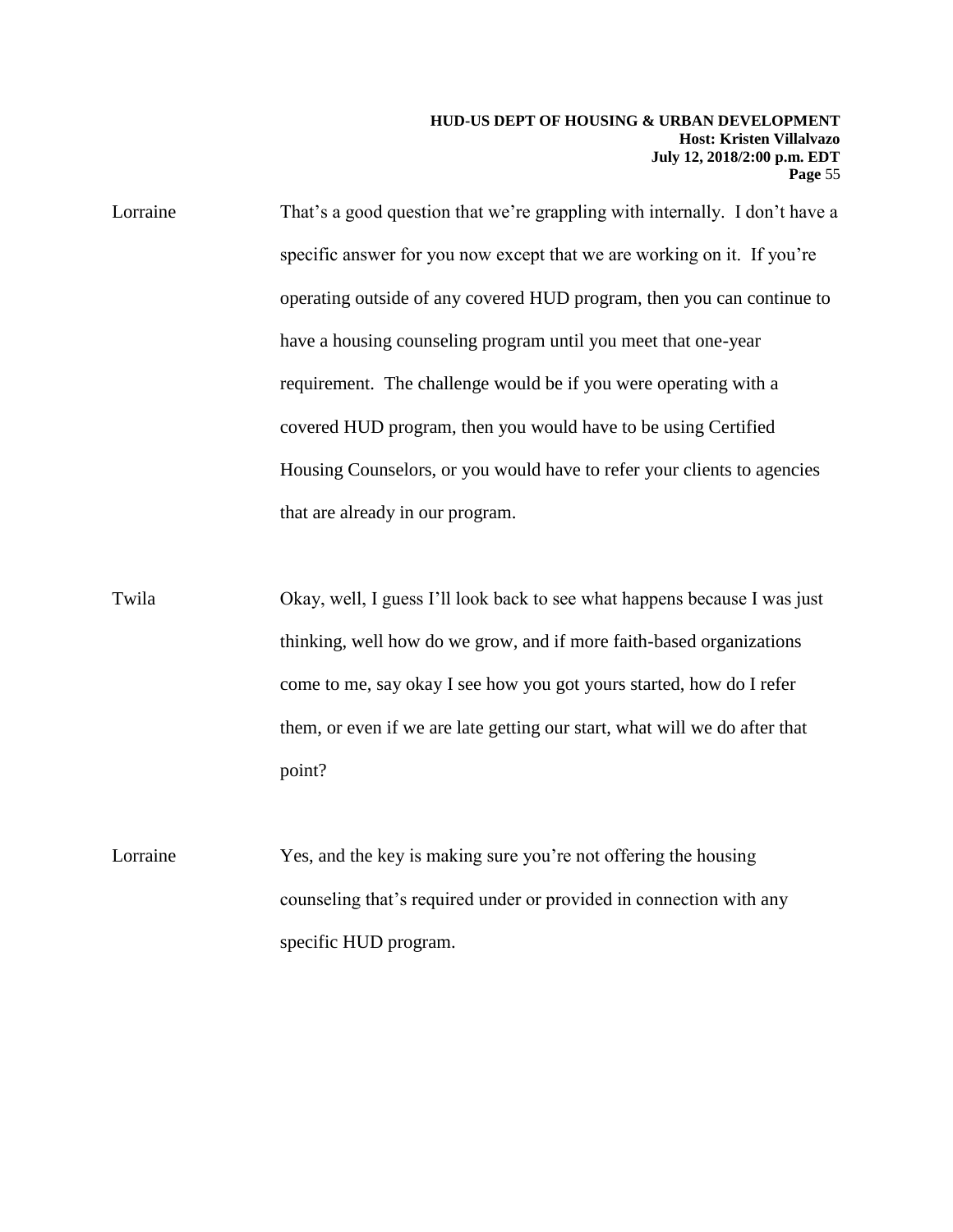| Nancy | That is another reason we recommend that you sign up for our listserv |
|-------|-----------------------------------------------------------------------|
|       | announcements because that's how we keep folks informed on any        |
|       | changes that have happened within the program areas.                  |

Twila Okay, will do, thank you.

Lorraine Okay, Nancy. I think we should wrap it up.

Nancy Okay, good, thank you on behalf of the US Department of Housing and Urban Development, the Offices of Housing Counseling, and Public and Indian Housing. We would like to thank all of the attendees that joined us today to learn more about the certification program, how it ties into the public and Indian housing program, and we hope you have a wonderful day.

Anice, I'll turn it over to you to wrap it up for the housing authorities.

Anice Same thing, thanks for being on. If you have questions about anything else related to FSS, please feel free to email fss@hud.gov. If, in the future, also if you have questions about how this relates to FSS, fss@hud.gov is the way to get to our whole team, and probably the